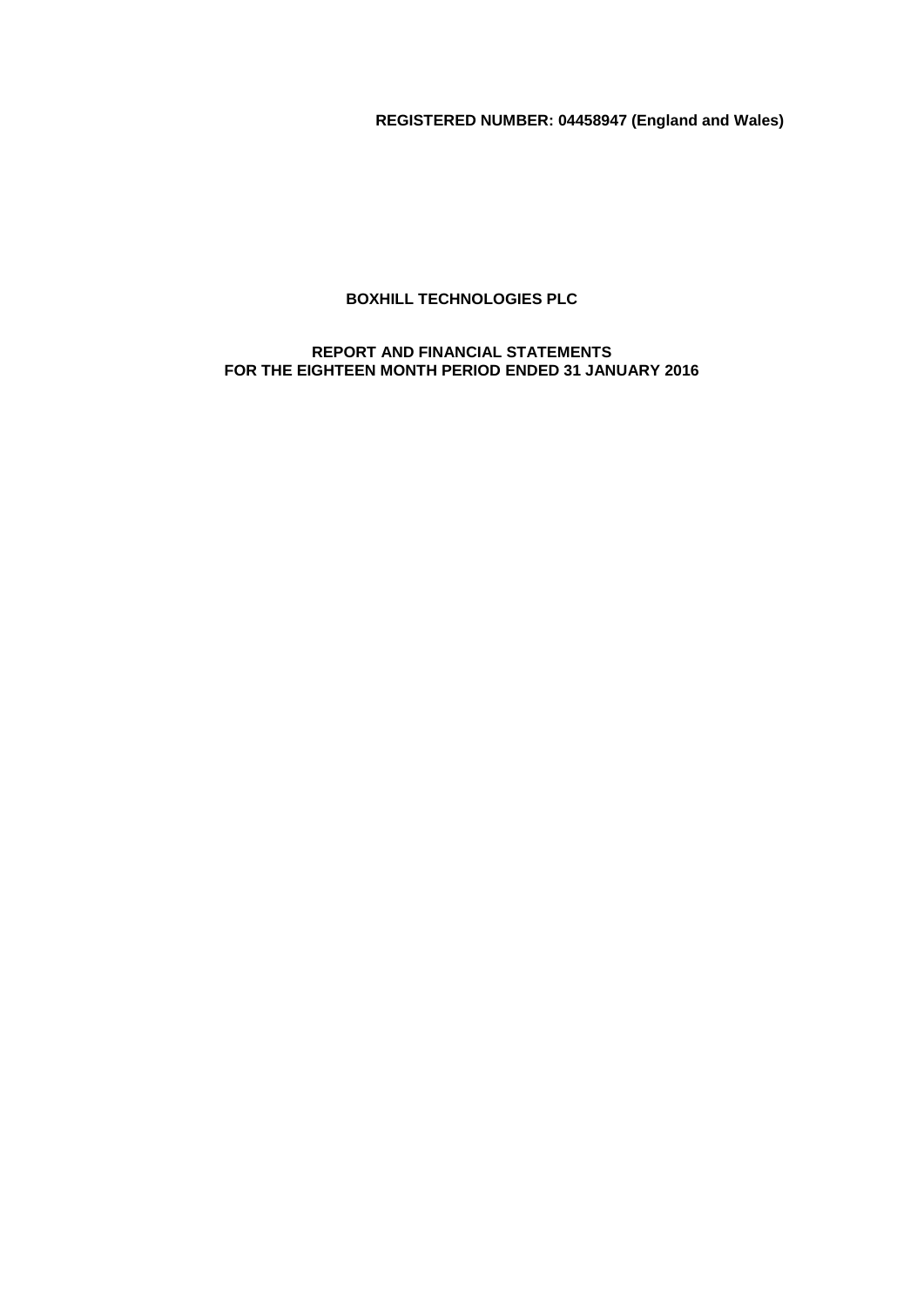# **COMPANY INFORMATION**

| <b>DIRECTORS</b>                                | Lord E T Razzall<br>A J A Flitcroft<br>P I Jackson (resigned 20 May 2016)<br>C M Hyman (appointed 20 May 2016)<br>A Rudolf (appointed 20 May 2016) |
|-------------------------------------------------|----------------------------------------------------------------------------------------------------------------------------------------------------|
| <b>SECRETARY</b>                                | A J A Flitcroft                                                                                                                                    |
| <b>COMPANY NUMBER</b>                           | 04458947                                                                                                                                           |
| <b>REGISTERED OFFICE</b>                        | 39 St James Street<br>London<br>SW <sub>1</sub> A 1JD                                                                                              |
| <b>NOMINATED ADVISERS AND</b><br><b>BROKERS</b> | <b>Allenby Capital Limited</b><br>3 St Helens Place<br>London<br>EC3A 6AB                                                                          |
| <b>AUDITORS</b>                                 | Hart Shaw LLP<br>Europa Link<br><b>Sheffield Business Park</b><br>Sheffield<br>S <sub>9</sub> 1XU                                                  |
| <b>SOLICITORS</b>                               | <b>Harrison Clark Rickerbys</b><br>5 Deansway<br>Worcester<br>WR1 2JG                                                                              |
| <b>REGISTRARS</b>                               | <b>SLC Registrars Limited</b><br>42-46 High Street<br>Esher<br>Surrey<br><b>KT10 9QY</b>                                                           |
| <b>PRINCIPAL BANKERS</b>                        | Lloyds TSB Bank PLC<br>134 High Street<br>Stourbridge<br><b>West Midlands</b><br>DY8 1DS                                                           |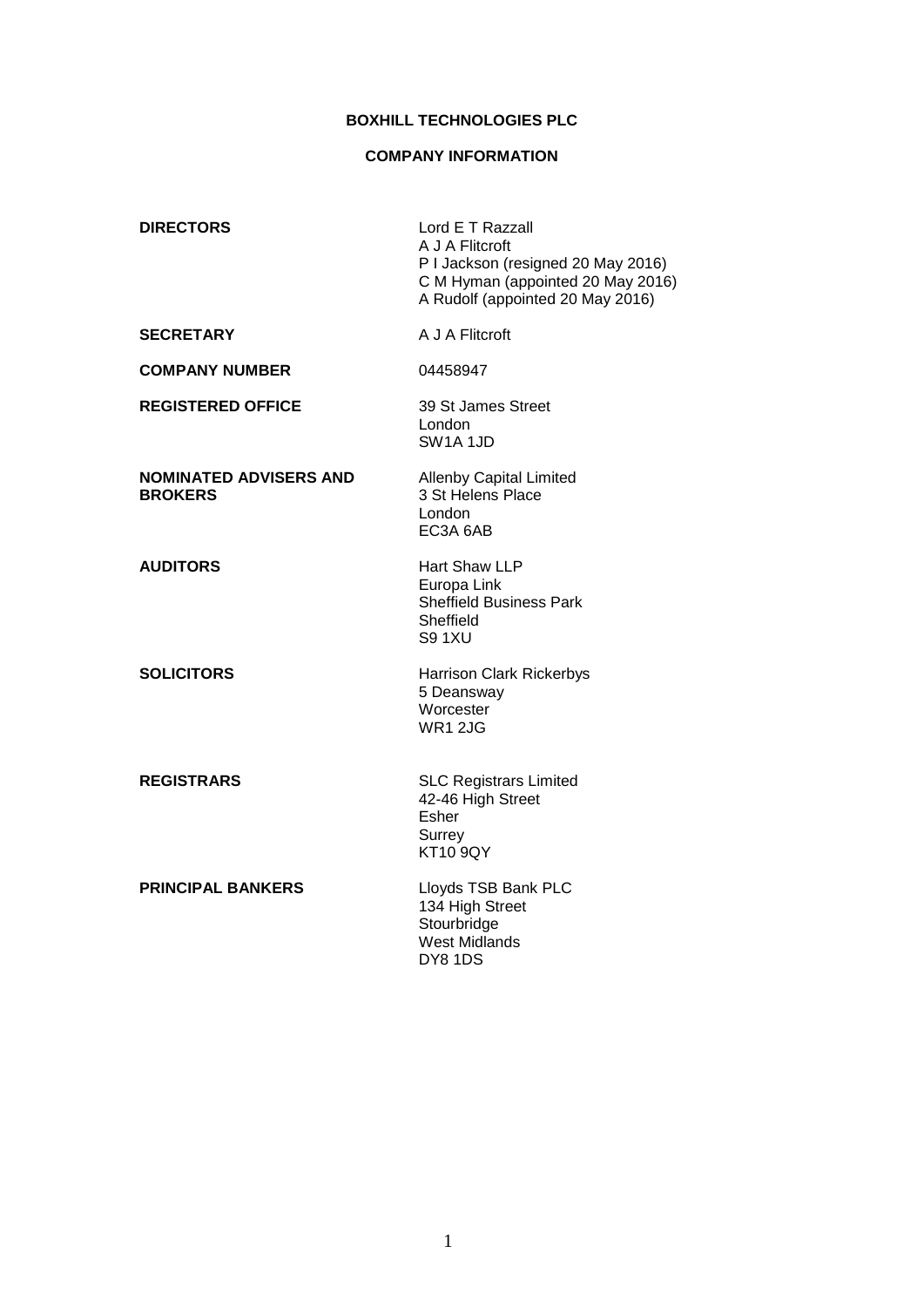# **CONTENTS**

Page

| <b>FINANCIAL STATEMENTS</b>                         |    |
|-----------------------------------------------------|----|
| <b>Chairman's Statement</b>                         | 3  |
| <b>Strategic Report</b>                             | 6  |
| Directors' Report                                   | 9  |
| Independent Auditors' Report                        | 14 |
| <b>Consolidated Income Statement</b>                | 16 |
| <b>Consolidated Statement of Financial Position</b> | 18 |
| Consolidated Statement of Changes in Equity         | 20 |
| <b>Consolidated Statement of Cash Flows</b>         | 21 |
| Notes to the Consolidated Financial Statements      | 23 |
| Parent Company Balance Sheet                        | 47 |
| Notes to the Parent Company Balance Sheet           | 48 |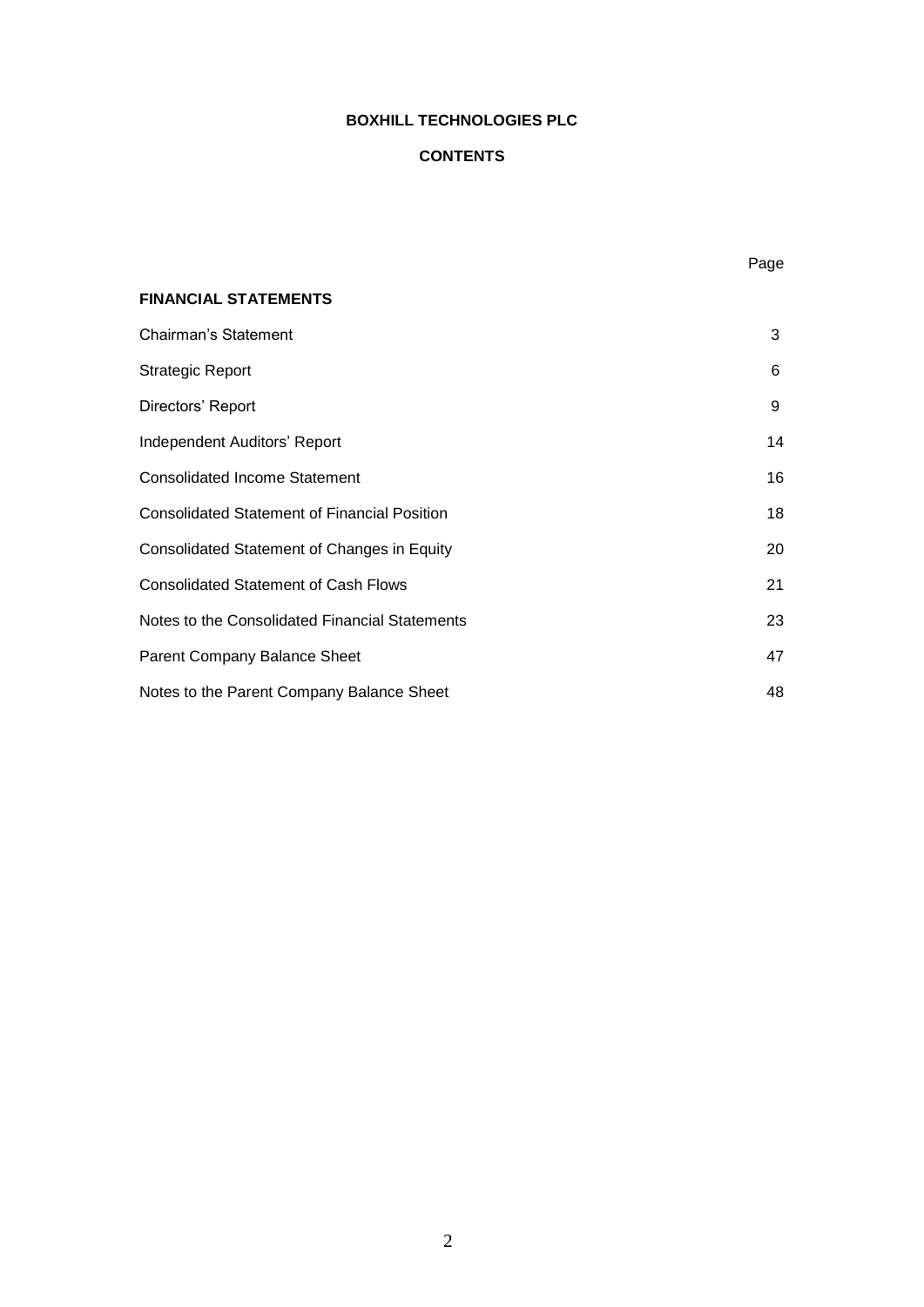## **CHAIRMAN'S REPORT For the 18 months ended 31 January 2016**

## **Operating and Financial Review**

The Company continues to develop the payments business and its growth has brought about a welcome return to operational profitability. The future brings, with the completion of the acquisitions of both Emex (UK) Group Limited (EMEXPAY) and Freepaymaster Limited, a comprehensive offering as a FinTech company.

In addition to payment processing enabling merchants to accept traditional and alternative payments, our new services include digital wallet accounts for businesses and individuals, peer to peer transactions, access to foreign and crypto currency exchanges, worldwide wire payments and other emerging transaction methods allowing businesses and individuals to securely pay before, during or after using a service or purchasing a product.

## *Financial Summary*

In my review of the half-year figures to 31 January 2015 the Group made an operating profit before exceptional items of £296,000 (2014: loss £49,000). I am pleased to report that for the 18 months to 31 January 2016 the Group achieved an operating profit before exceptional items of £970,000 compared to £626,000 for the year to 31 July 2015 (2014: loss £110,000).

In summary, for the eighteen months to 31 January 2016 the Group performance was as follows:

Revenue **£3,286,000** Gross Profit **£2,423,000** EBITDA **£1,006,000** Operating profit before exceptional items **£970,000**

Exceptional Items: Loss for the period on disposal of subsidiary **(£430,000)** Loss on disposal of Leasehold Land and Buildings **(£342,000)**

Taxation charge **(£205,000)**

Loss for the period **(£1,000)**

The Consolidated Income Statement shows exceptional costs of £430,000 relating to the loss on sale of Pay Corporation Limited (£460,000 is a non-cash item representing a write off of goodwill and thus does not affect the ongoing business being integrated into EMEXPAY) and a further noncash loss of £342,000 in respect of the disposal of the leasehold land and buildings. The loss on disposal of leasehold land and buildings resulted from the creation of the joint venture to manage the Soccerdome facility and secure its future for the benefit of the Group, avoiding capital spend of at least £200,000 and securing an income of £250,000 from Soccerdome moving forward.

The significant progress made in revenue growth and operating profit demonstrates the Board's focus on building a sustainable business, in no short measure helped by our small team of dedicated staff. The biggest contributor is the payment software business and this is where the Board believes we are only just beginning on a journey towards building a significant player in the exciting FinTech sector. The lottery business remains steady, and has seen behind the scenes improvements in both the technology it relies upon and the day to day functioning of the business. It is now well placed for growth.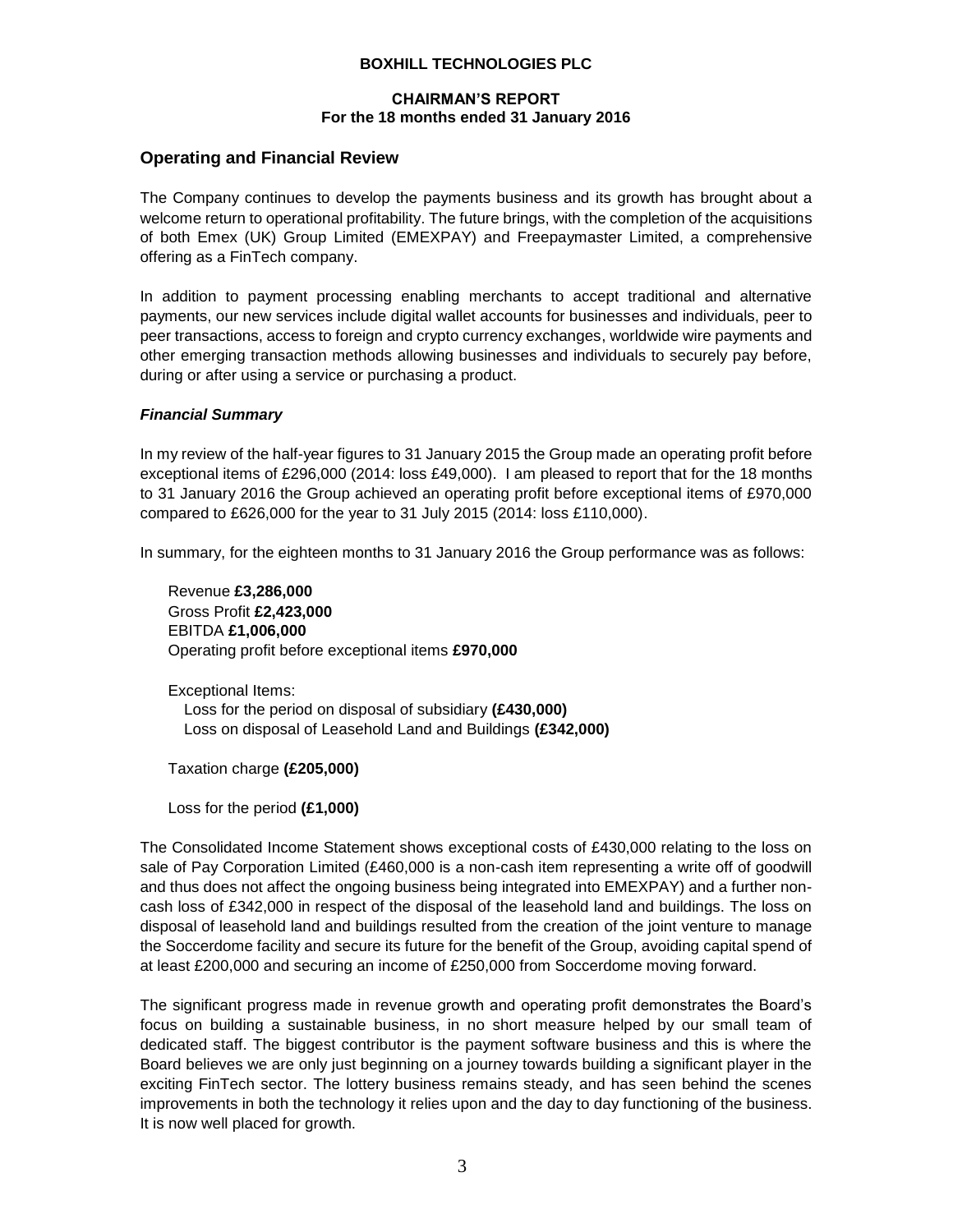### **CHAIRMAN'S REPORT For the 18 months ended 31 January 2016**

In the last Annual Report and Financial Statements reference was made to a matter relating to a subsidiary company, Pay Corporation Limited ("Paycorp") with a possible liability for VAT and an equivalent amount due from debtors. The auditor's concerns therein related to proof of recoverability of this amount from those recipients and others and the relating potential liability to HMRC. Although the matter was not a liability of the Parent Company but that of a wholly owned subsidiary, it was felt that a disposal of the subsidiary would be the prudent method of removing the risk of that potential liability affecting the Group in the future. The Board sought specialist legal and regulatory advice prior to the transfer into Boxhill of Paycorp's trading activity and the subsequent sale of that subsidiary to a third party.

# *Operational Summary*

The Board has delivered on its promise of profitability. The Company has also concluded the acquisitions of EMEXPAY and Freepaymaster Limited. EMEXPAY was an existing supplier of acquiring services to the Company and brings further services into the Group widening our appeal to customers. The expanded Company is now able to take advantage of its increased capacity and functionality, with improvements to existing and new services being rolled out in the coming weeks.

Prize Provision Services Limited, which operates The Weather Lottery, has performed in line with expectations and continues to play an important role in raising funds for hundreds of small charities and non-profit organisations. This period we saw a jackpot winner. Since incorporation and to date the Company has paid out prizes to the value of £4.9m and has raised £5.4m for good causes. The opportunity remains to support good causes at grass roots, a gap created when the National Lottery announced it will only support sports at an elite level.

# *Outlook*

The payments division continues to win new customers across all areas of e-commerce. Working with channel sales partners we are able to acquire customers who previously may not have been accessible to the Company. With the additional services offered by EMEXPAY and Freepaymaster Limited we can now provide a complete set of traditional and alternative payment services to businesses and individuals. The acquisitions are already bearing fruit with the Company's newly combined services providing sales from existing and new customers. In addition, fees paid to EMEXPAY for their services are of course now revenue for the Group.

The joint venture with Soccerdome has secured its future. The newly redeveloped centre opened this month and is expected to generate a modest income whilst allowing the management team to focus on the Company's core businesses.

Having delivered on its promise of returning to profitability the Board will continue its focus on prudent management of costs and realising the return on investment the expanded business will bring about. The year ahead sees the challenge of delivering shareholder value through the continuing growth in the payments business which will be aided by the planned appointment of a new chief executive in the near future.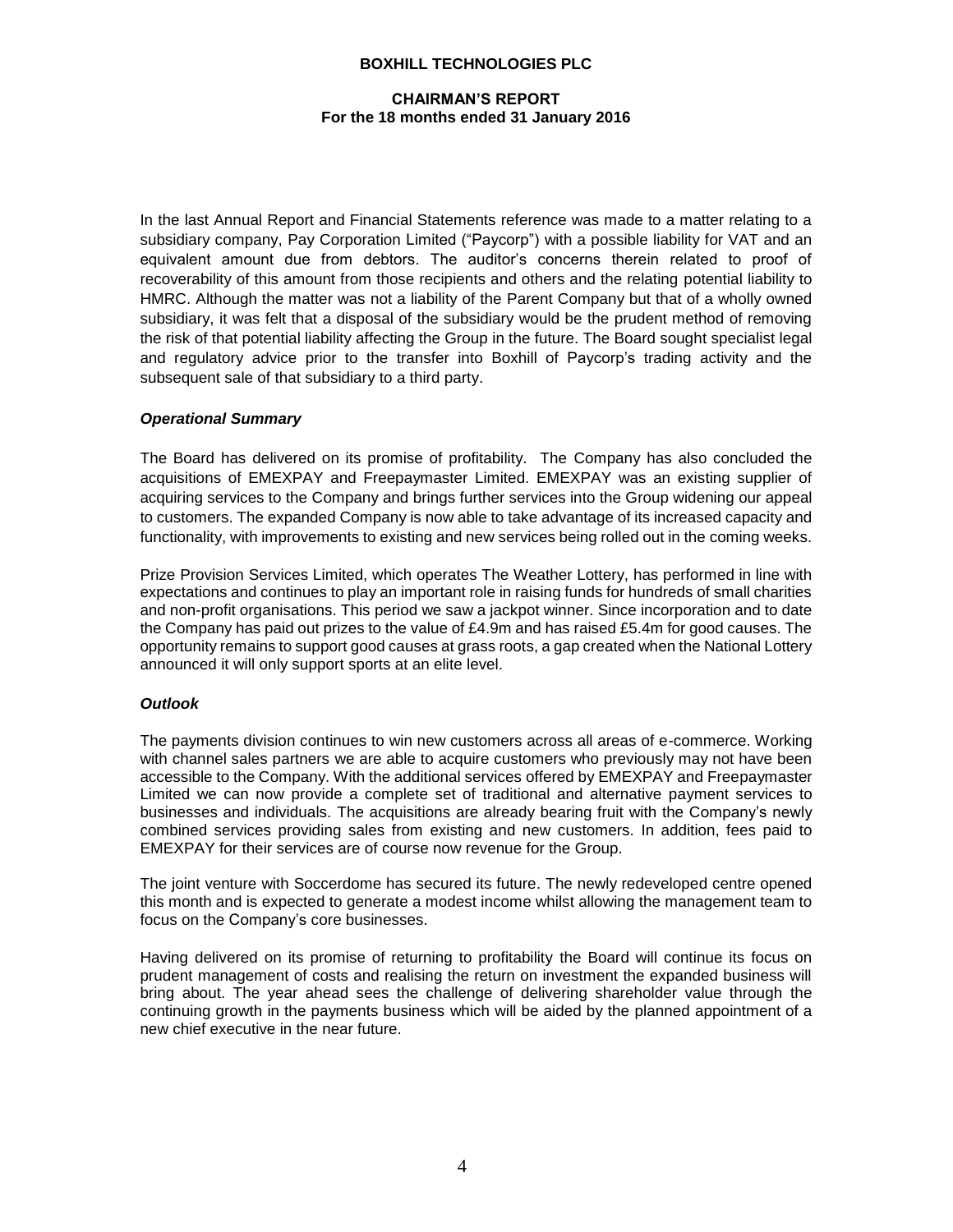# **CHAIRMAN'S REPORT For the 18 months ended 31 January 2016**

**Lord E T Razzall** Chairman

**26 May 2016**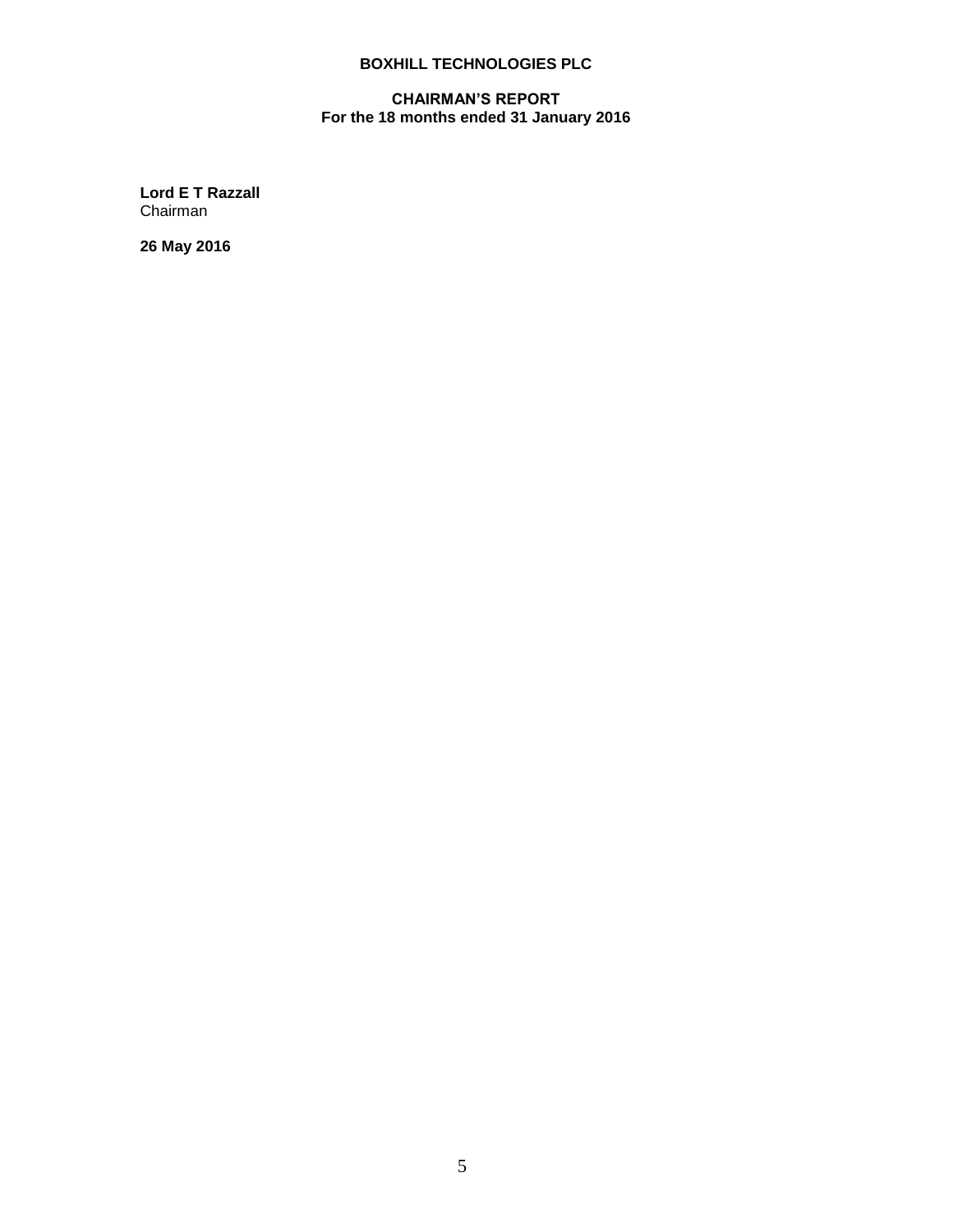### **STRATEGIC REPORT For the 18 months ended 31 January 2016**

The Directors present their Strategic Report on the Group for the 18 months ended 31 January 2016.

### **Business review and future developments**

The principal activities of Boxhill Technologies PLC are that of lottery administrators and the provision of payment processing products and services. A review of these activities, future developments and principal risks is provided in the Chairman's Statement and the Principal risks and uncertainties section.

## **Financial key performance indicators ("KPI's")**

The key performance indicators reviewed by the Group Board are as follows:

- Turnover
- Operating profit
- Profit before taxation
- Rolling cash flow forecasts

These indicators are reviewed by the Group Board at least once a month. Explanations are sought and given for any material variances and the management are required to provide plans to recover any performance failures as they occur during the year.

## **Principal risks and uncertainties facing the Group**

## *Management and employees*

The nature of the Group and its business model creates reliance upon retaining and incentivising its senior management and certain key employees, whose expertise will be important to the fortunes of the Group going forward. The Directors have endeavoured to ensure that the principal members of its management team are suitably incentivised, but the retention of such staff cannot be guaranteed.

The Group may need to recruit additional senior management and other staff in order to further develop its business. There can be no guarantee that such individuals will be recruited in the Group's preferred timetable or at the cost levels anticipated by the Group. Competition for staff is strong and therefore the Group may find it difficult to retain key management and staff. The loss of key personnel and the inability to recruit further key personnel could have a material adverse effect on the future of the Group through the impairment of the day-to-day running of the businesses and the inability to maintain existing client relationships.

## *Exposure of the Group to UK economic conditions*

Demand for the Group's services may be significantly affected by the general level of economic activity and economic conditions in the regions and sectors in which the Group operates. Therefore, a continuation of the challenging economic environment, especially in regions or sectors where the Group's operations are focused, could have a material adverse effect on the Group's business and financial results.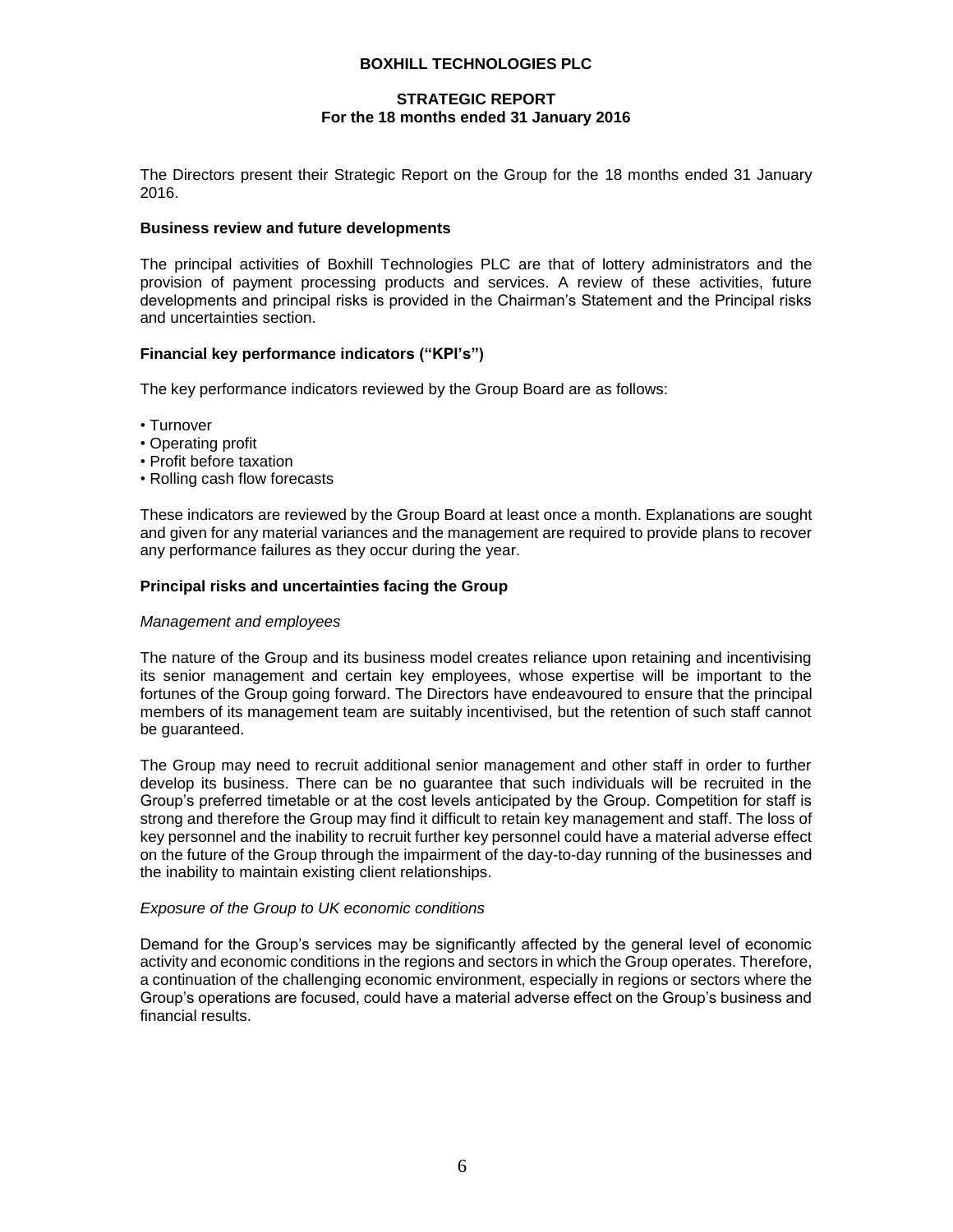## **STRATEGIC REPORT For the 18 months ended 31 January 2016**

## *Competition*

The Group is engaged in business activities where there are a number of competitors. Many of these competitors are larger than the relevant businesses carried on by the Group and have access to greater funds than the Group, which will potentially enable them to gain market share at the expense of the Group.

### *Acquisitions*

The Directors cannot discount circumstances where an acquisition would support the Company's business strategy. However, there is no guarantee that the Company will successfully be able to identify, attract and complete suitable acquisitions or that the acquired business will perform in line with expectations.

## *Funding and working capital*

Maintaining a sufficient level of working capital is essential to enable the Group to meet its foreseeable obligations and achieve its strategy. Failure to manage working capital could impact upon the ability of the Group to grow.

### *Management of growth*

The ability of the Group to implement its strategy in an expanding market requires effective planning and management control systems. The Directors anticipate that further expansion will be required to respond to market opportunities and the potential growth in its client base. The Group's growth plans may place a significant strain on its management, operational, financial and personnel resources. The Group's future growth and prospects will, therefore, depend on its ability to manage the growth and to continue to expand and improve operational, financial and management information and quality control systems on a timely basis, whilst at the same time maintaining effective cost controls. Any failure to expand and improve operational, financial and management information and quality control systems in line with the Group's growth could have a material adverse effect on its business, financial condition and results of operations.

#### *Market developments*

Any failure to expand the Group's service offering in response to customer demand and/or industry developments may have an adverse effect on the Group's financial performance and prospects.

#### *Reliance on Partners*

Much of the Group's business is dependent on partners (acquiring banks, charities, clubs, etc.). Changes in key relationships within those partners, change of strategic direction by partner organisations, changes in the viability of partner-owned technology, economic and other business circumstances could all have an adverse effect on the financial performance of the Group.

#### *Legal and regulatory matters*

The Group is subject to a considerable degree of regulation and legislation. Changes in or extensions of laws and regulations affecting the industry in which the Group operates (or those in which its customers operate) and the rules of industry organisations could restrict or complicate the Group's business activities, with the potential to increase compliance/legal costs significantly.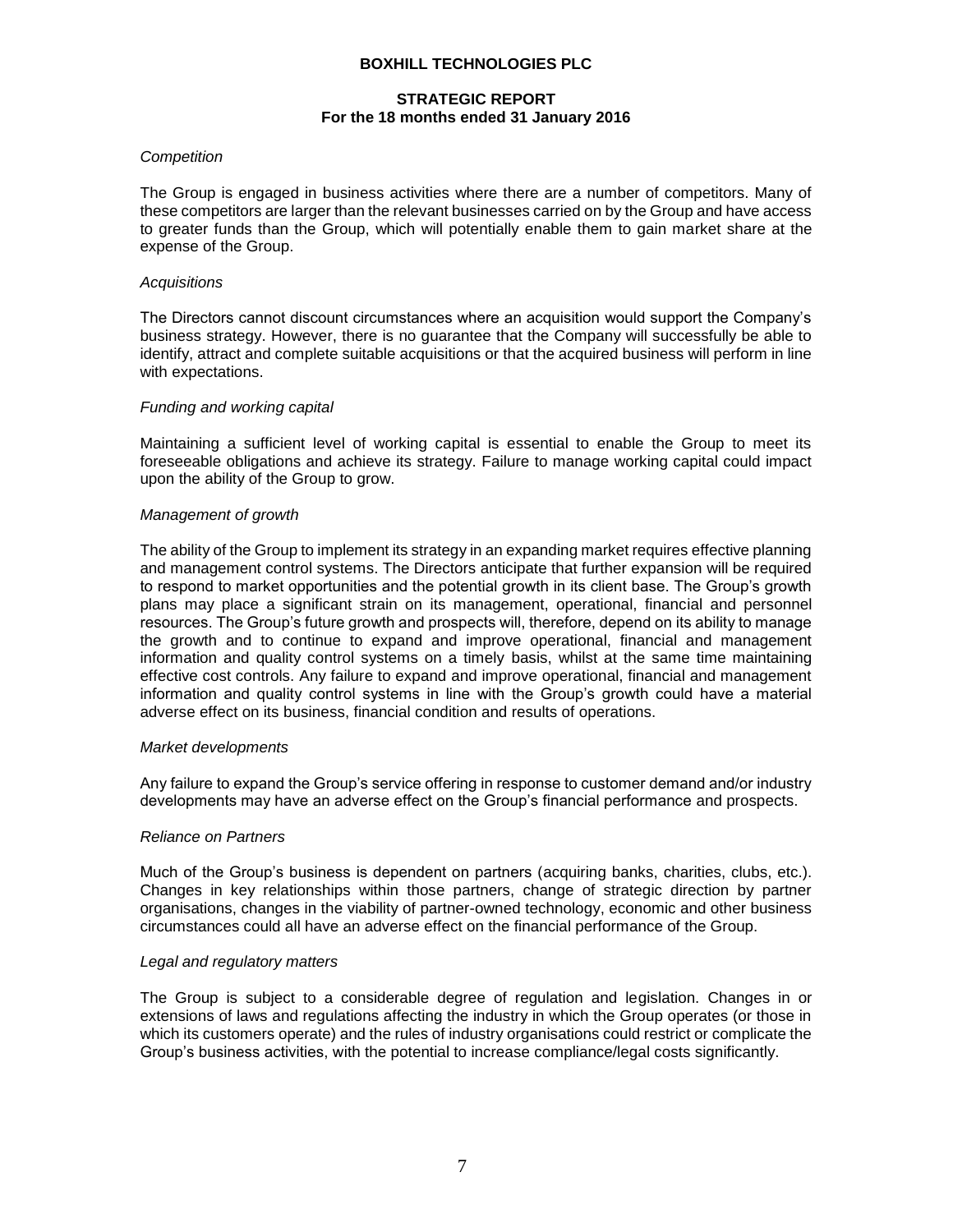# **STRATEGIC REPORT For the 18 months ended 31 January 2016**

**A J A Flitcroft** Director

**26 May 2016**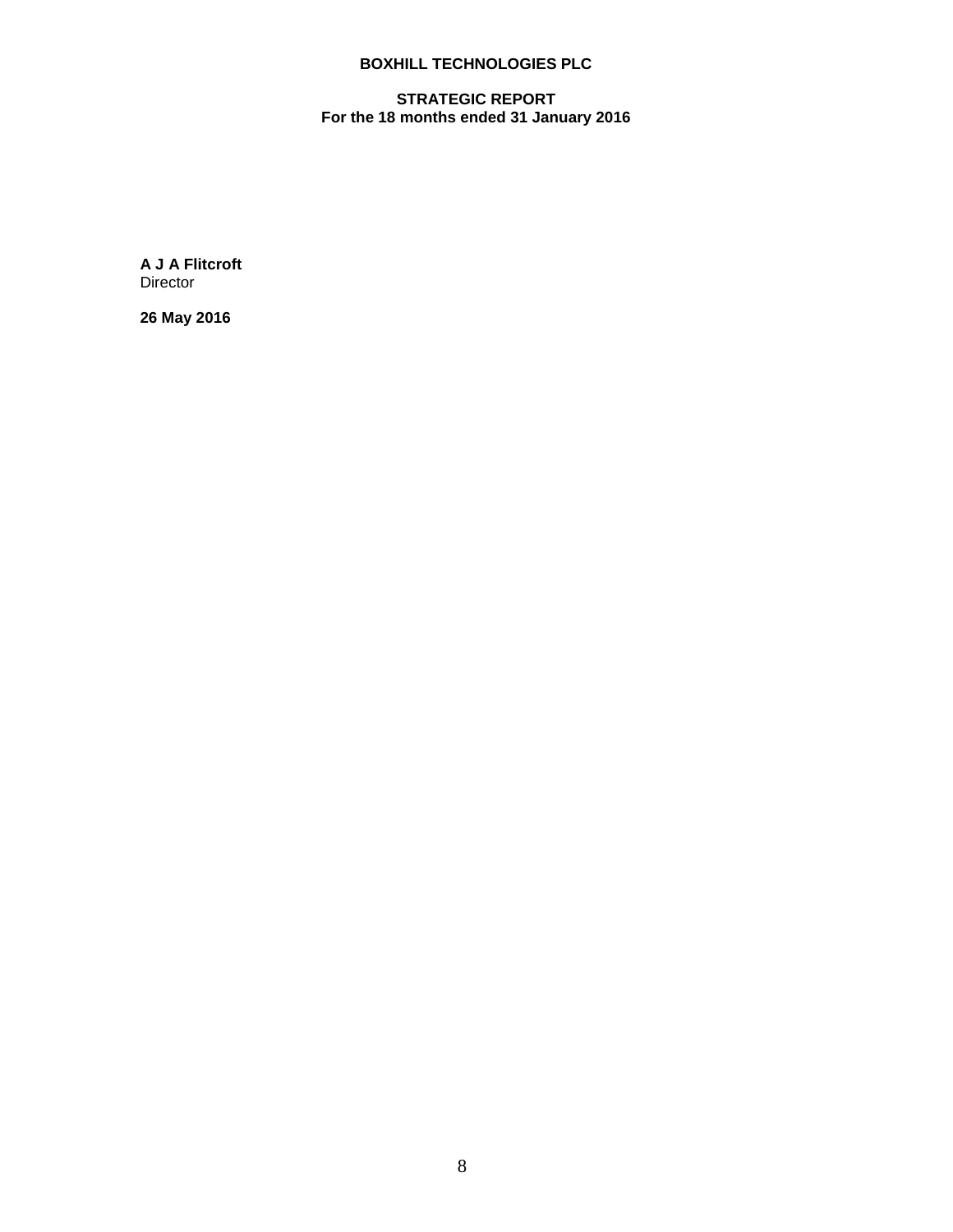## **DIRECTORS' REPORT For the 18 months ended 31 January 2016**

The Directors present their Report and Financial Statements for the 18 month period ended 31 January 2016.

### **Principal activities**

The principal activity of the Company is that of a holding company.

The principal activities of the Group in the period was that of lottery administrators and the provision of payment processing products and services. The floodlit football astroturf pitches have been divested on favourable terms and the Group maintains a minority shareholding in that company. The acquisition of EMEXPAY and Freepaymaster Limited has broadened the services in the payment processing business, which is now the Group's largest division and the driver of growth.

### **Legal matters**

As required by section 656 of the Companies Act 2006, the Directors are required to point out that the net assets of the Company are less than 50% of the aggregate of share capital and the share premium account. The Board will discuss at the AGM the ways it will seek to rectify this position.

### **Financial risk management**

The Group's financial risk management policies are disclosed in the accounting policies and note 23 within the financial statements.

### **Dividends**

The Directors do not recommend a dividend for the eighteen months ended 31 January 2016 (2014: £Nil).

#### **Directors**

The following Directors held office during the eighteen months ended 31 January 2016:

Lord E T Razzall A J A Flitcroft P I Jackson (resigned 20 May 2016)

On 20 May 2016 C M Hyman and A Rudolf were appointed to the Board of Directors.

## **Directors' interests in shares and warrants**

The Directors who held office during the eighteen months ended 31 January 2016 and those holding office as at the date of these accounts had the following interests in the shares of the Company, including family interests: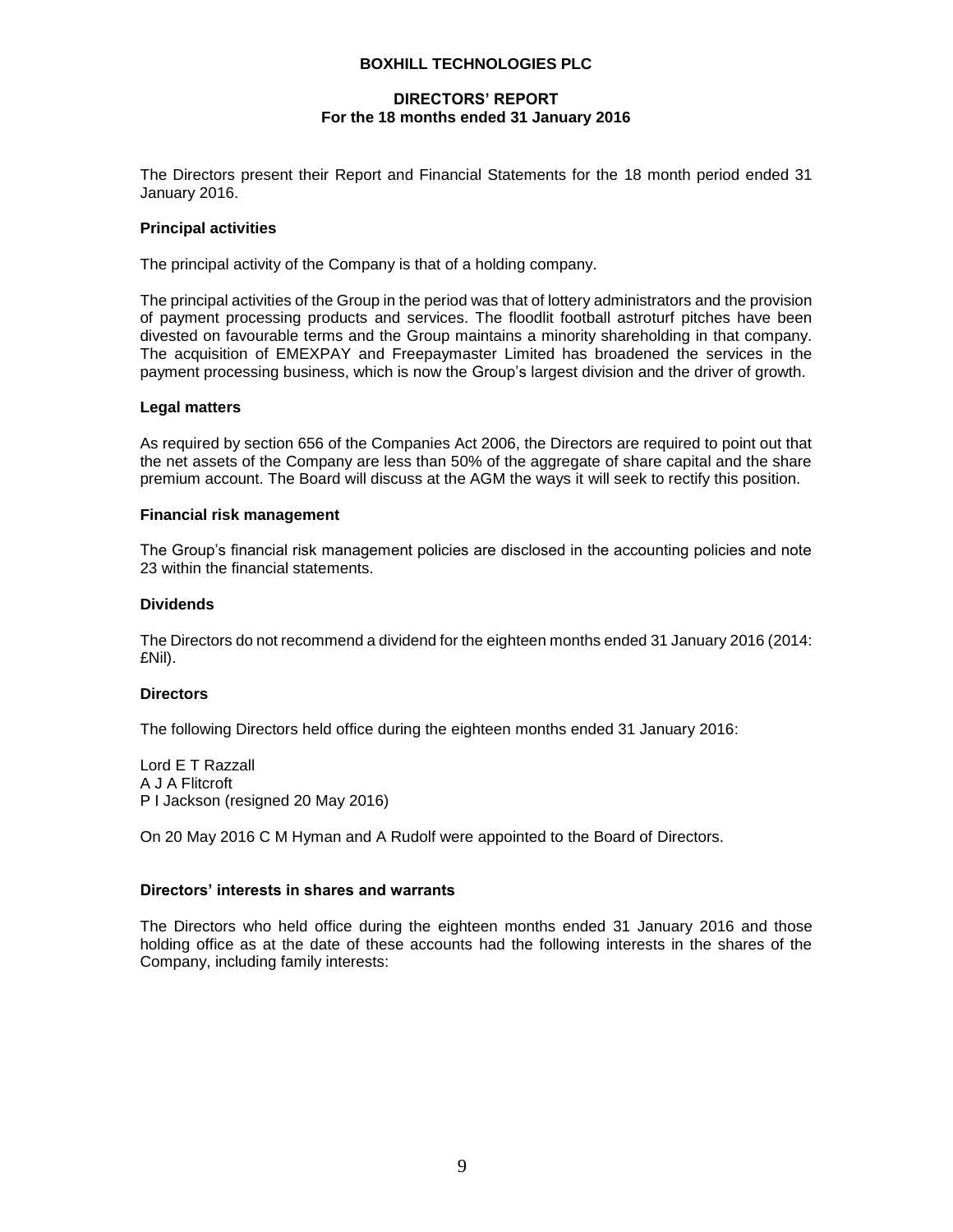### **DIRECTORS' REPORT For the 18 months ended 31 January 2016**

#### **Ordinary shares of 0.1p each**  *At 31 July 2014*

|                                    | At 31 January 2016 | $A\cup I$ JUIV $2U$ $I$ $4$<br>(or date of<br>appointment, if |  |
|------------------------------------|--------------------|---------------------------------------------------------------|--|
|                                    |                    | later)                                                        |  |
| Lord E T Razzall                   | 62,965,986         | 80,965,986                                                    |  |
| A J A Flitcroft                    | 25,674,408         | 25,674,408                                                    |  |
| P I Jackson (resigned 20 May 2016) |                    |                                                               |  |
| C M Hyman (appointed 20 May 2016)  |                    |                                                               |  |
| A Rudolf (appointed 20 May 2016)   |                    |                                                               |  |
|                                    |                    |                                                               |  |

The following share options have been issued to the Directors of the Company, none were exercised in the year to 31 July 2015 and all were still held at the end of the eighteen months to 31 January 2016:

|                  | Number    | <i>Exercise price</i> | Exercise period           |
|------------------|-----------|-----------------------|---------------------------|
| Lord E T Razzall | 3.200.000 | 0.75p – 1.25p         | 8 June 2010 – 2 June 2017 |

Further details of these options are given in note 27 to the Financial Statements.

#### **Directors' remuneration**

In accordance with AIM Rule 19, the remuneration of the Directors, who served during the eighteen months is detailed below:

|                  | Salary, fees &<br>benefits in kind | Bonus | Pension<br>contributions | Total |
|------------------|------------------------------------|-------|--------------------------|-------|
|                  | £'000                              | £'000 | £'000                    | £'000 |
| Lord E T Razzall | 36                                 | -     | ٠                        | 36    |
| A J A Flitcroft  | 48                                 |       | ۰                        | 48    |
| P I Jackson      | 45                                 | -     | $\blacksquare$           | 45    |

#### **Substantial shareholdings**

As at 31 January 2016 the Company has been notified of the following substantial holdings (3% or more) of ordinary 0.1p shares:

| Percentage<br>holding | No. of<br>shares |
|-----------------------|------------------|
| 16.26%                | 236.656.580      |
| 6.14%                 | 89.405.798       |
| 4.33%                 | 62.965.986       |
| 3.31%                 | 48,236,391       |
| 3.08%                 | 44,870,216       |
|                       |                  |

Since the period end and to the date of approval of this report, there have been no movements in the substantial holdings.

\*\* Management Express Ltd is beneficially owned by James Rose, a director of Prize Provision Services Limited, a wholly owned subsidiary of the Company.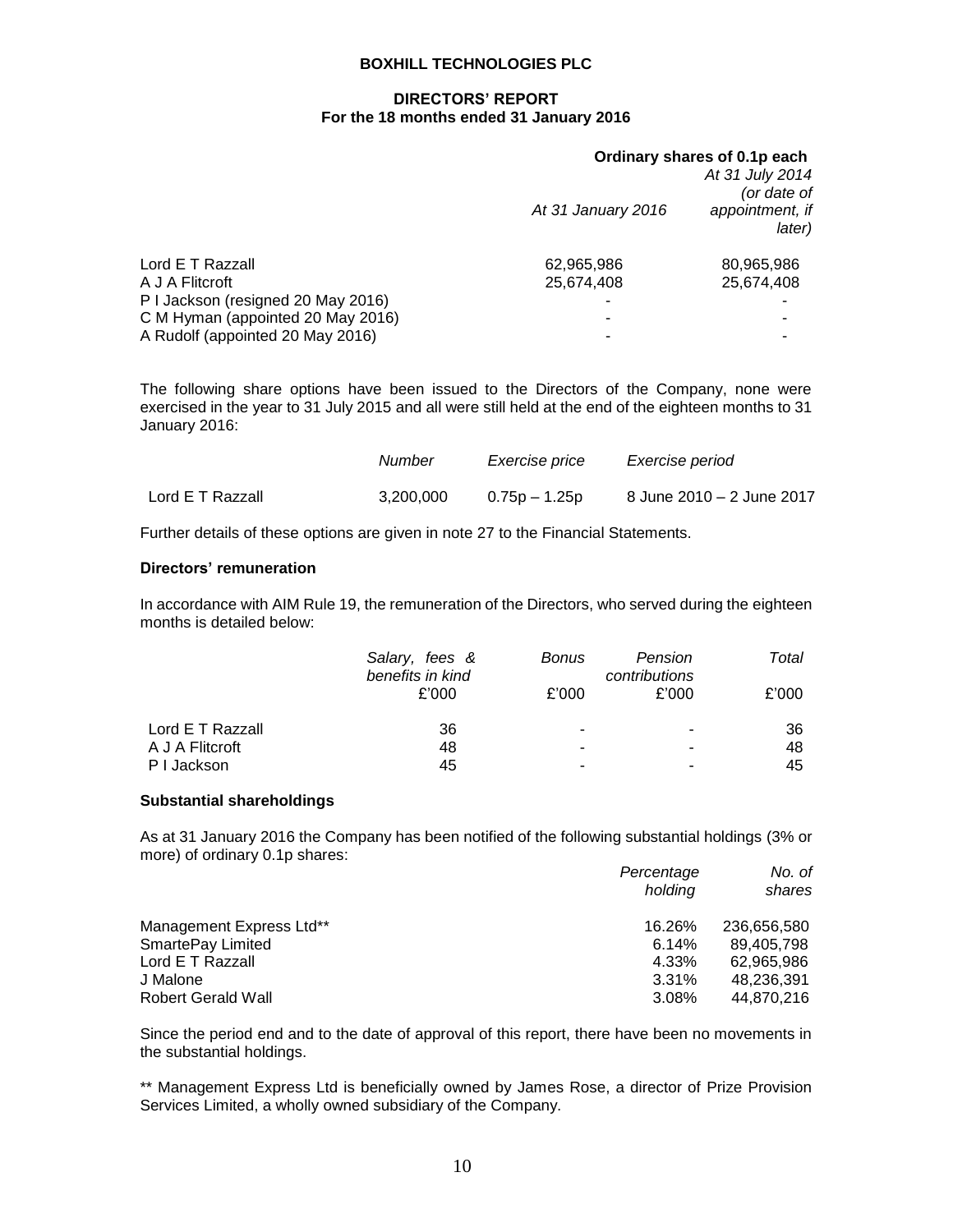## **DIRECTORS' REPORT For the 18 months ended 31 January 2016**

No other person has notified an interest in the ordinary shares of the Company as required to be disclosed to the Company.

## **Capital structure**

Details of the issued share capital are shown in note 25. There are no special restrictions on the size of a holding nor on the transfer of shares, which are both governed by the general provisions of the Articles of Association and prevailing legislation. The Directors are not aware of any agreements between holders of the Company's shares that may result in restriction on the transfer of securities or on voting rights. No one has any special rights of control over the Company's share capital and all issued shares are fully paid.

Under its Articles of Association, the Company has authority to issue the amount of shares shown in note 25.

## **Donations**

Charitable and political donations made by the Group during the period amounted to £Nil (2014: £Nil).

### **Creditor payment policy and practice**

It is the Group's policy to establish terms of payments with suppliers when agreeing each transaction or series of transactions, to ensure that suppliers are aware of these terms of payment and to abide by them. At 31 January 2016, the Group had an average of 111 days (2014: 91 days) of purchases outstanding in trade creditors.

#### **Going concern**

UK Company Law requires Directors to consider whether it is appropriate to prepare the financial statements on the basis that the Company and the Group are going concerns. Throughout the financial statements there are various disclosures relating to Group funding and operational risks. The Directors' report summarises the key themes.

The Group does have some exposure to current economic conditions which have the potential to impact annual revenues. The Directors are confident that the Group has sufficient resources and support to ensure that the profit and cash generation derived from future trading are sufficient to meet the Group's future requirements. As a result of these reviews, the Directors are of the opinion that the Group has adequate resources to continue in operation for the foreseeable future. For this reason, they consider it appropriate to adopt the going concern basis in preparing the financial statements.

#### **Environment policies**

The Group is always seeking ways to improve its consumption of resources and ways to protect the environment.

## **Employee policies**

The Group places considerable value on the involvement of the employees and keeps them informed on matters affecting them as employees and on relevant matters affecting the performance of the Group.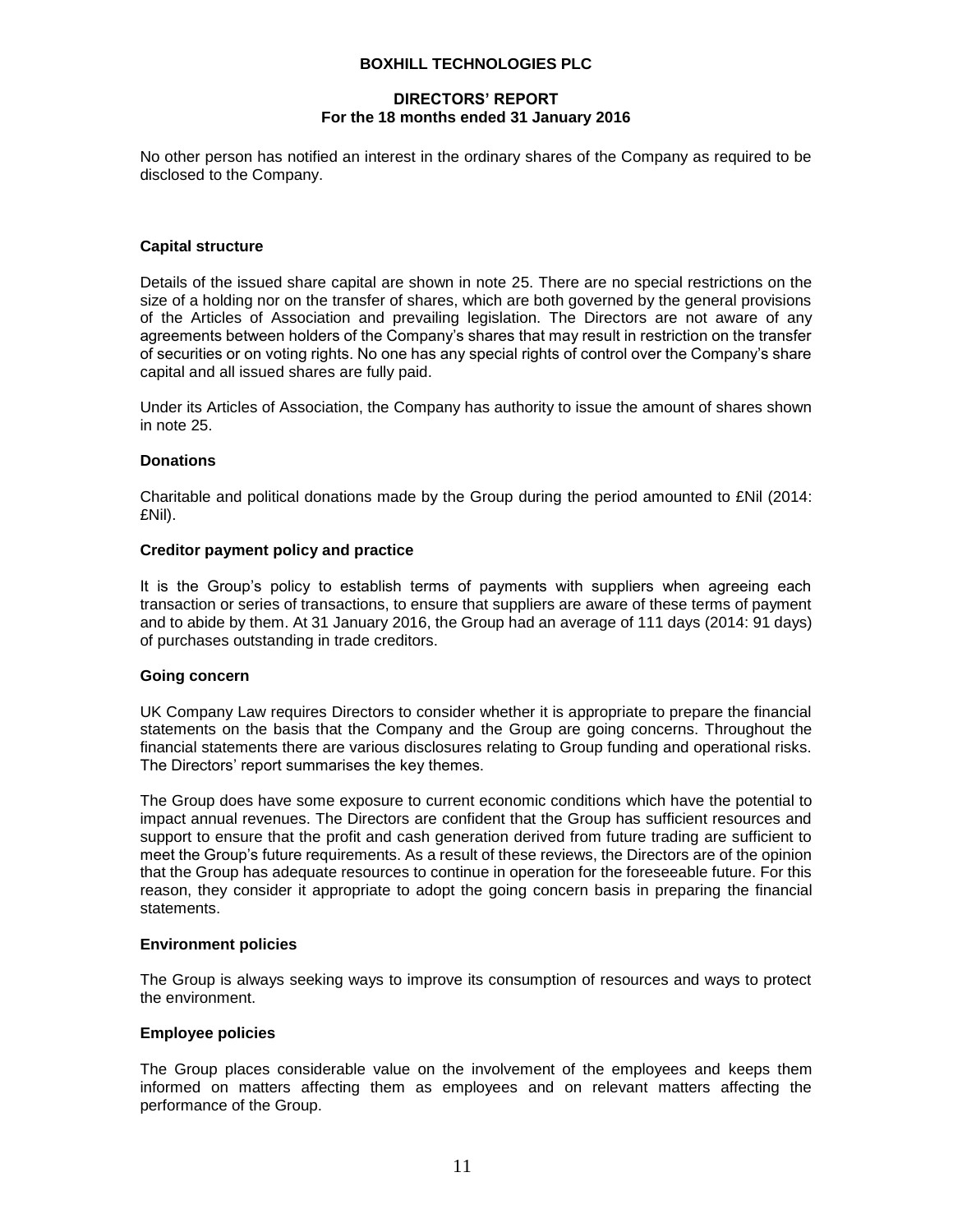## **DIRECTORS' REPORT For the 18 months ended 31 January 2016**

The Group's employment policies include a commitment to equal opportunities regardless of sex, age, race, sexual orientation or ethnic origin.

The Group's policy is to give full and fair consideration to applications for employment made by disabled persons, bearing in mind the respective aptitudes of the applicants concerned. In the event of staff becoming disabled every effort would be made to ensure their continued employment within the Group and to provide specialised training where appropriate.

## **Information to shareholders**

The Group has its own website (www.boxhillplc.com) for the purposes of improving information flow to shareholders as well as potential investors.

### **Corporate governance**

The Group intends to continue with measures previously put in place to ensure that it complies with the Corporate Governance Code in so far as is practicable and appropriate for a public company of its size and nature.

The Group has put into place an Audit Committee and a Remuneration Committee under the control of A J A Flitcroft, Finance Director during the period of this report. It has primary responsibility for monitoring the quality of internal control and ensuring the financial performance of the Group is properly measured and reported on and for reviewing reports from the Group's auditors relating to its accounting and internal controls. In all cases due regard is given to the interests of the shareholders. It also determines the terms and conditions of service of the executive Directors, including their remuneration and grant of options. Subsequent to the appointment of Mr Hyman and Mr Rudolf, the members of the board committees was changed. The Audit Committee now consists of Mr Hyman (Chair) and Mr Rudolf. The Remuneration Committee consists of Mr Rudolf (Chair) and Lord Razzall. The Company has also constituted a new AIM Committee, consisting of Lord Razzall (Chair) and Mr Hyman.

The Directors intend to comply with Rule 21 of the AIM Rules for Companies relating to Directors' dealings as applicable to AIM companies and will also take all reasonable steps to ensure compliance by the Group's applicable employees. In line with the AIM rules for Companies, the Group has adopted an AIM rules compliance policy setting out the procedures to be followed in order that the Company will fully comply with the AIM Rules for Companies.

#### **Relations with shareholders**

The Chairman is the Group's principal spokesperson with investors, fund managers, the press and other interested parties. At the Annual General Meeting, private investors are given the opportunity to question the Board.

## **Internal control**

The Board acknowledges its responsibility for establishing and monitoring the Group's systems of internal control. Although no system of internal control can provide absolute assurance against material misstatement or loss, the Group's systems are designed to provide the Directors with reasonable assurance that problems are identified on a timely basis and so can be dealt with appropriately.

## **Statement of Directors' responsibilities**

The Directors are responsible for preparing the Annual Report and the Group and Parent Company financial statements in accordance with applicable law and regulations. Company law requires the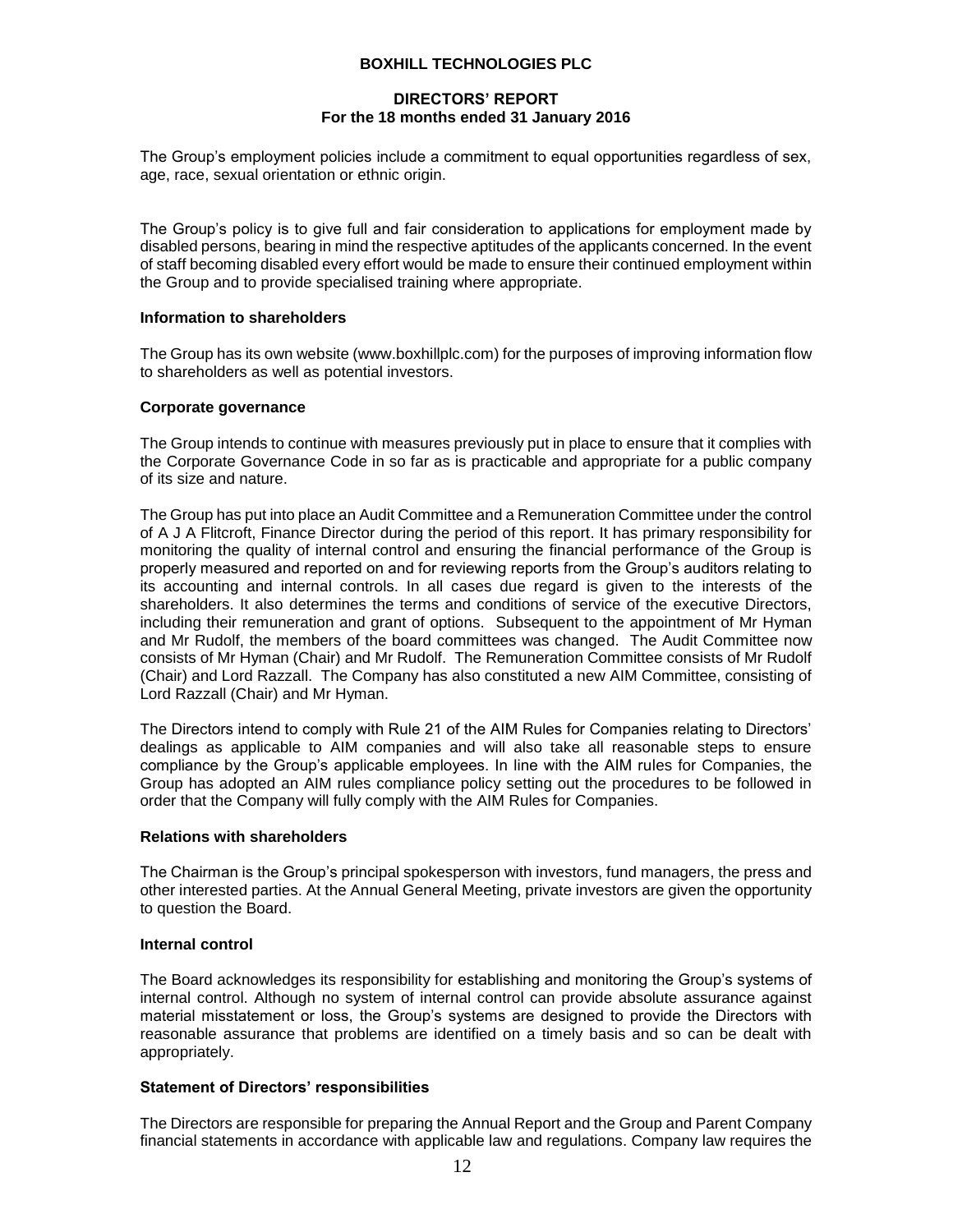## **DIRECTORS' REPORT For the 18 months ended 31 January 2016**

Directors to prepare Group and Parent Company financial statements for each financial year. As required by the AIM Rules of the London Stock Exchange the Directors are required to prepare the Group Financial Statements in accordance with IFRSs as adopted by the EU and applicable laws and have elected to prepare the Parent Company financial statements in accordance with UK Accounting Standards and Applicable Law (UK Generally Accepted Accounting Practice).

The Group financial statements are required by law and IFRSs as adopted by the EU to present fairly the financial position and the performance of the Group; the Companies Act 2006 provides in relation to such financial statements that references in the relevant part of that Act to financial statements giving a true and fair view are references to their achieving a fair presentation.

The Parent Company financial statements are required by law to give a true and fair view of the state of affairs of the Parent Company. In preparing each of the Group and Parent Company financial statements, the Directors are required to:

- select suitable accounting policies and then apply them consistently;
- make judgements and estimates that are reasonable and prudent;
- for the Group financial statements, state whether they have been prepared in accordance with IFRSs as adopted by the EU;
- for the Parent Company financial statements, state whether applicable UK Accounting Standards have been followed, subject to any material departures disclosed and explained in the financial statements; and
- prepare the financial statements on a going concern basis, unless it is inappropriate to presume that the Group and Parent Company will continue in business.

The Directors are responsible for keeping proper accounting records, for safeguarding the assets of the Group and for taking reasonable steps for the prevention and detection of fraud and other irregularities. The Directors are responsible for ensuring that the Directors Report and other information contained in the Annual Report is prepared in accordance with company law in the United Kingdom.

The Directors are responsible for the maintenance and integrity of the corporate and financial information included in the Company's website. Legislation in the UK governing the preparation and dissemination of the financial statements may differ from legislation in other jurisdictions.

## **Disclosure of information to auditors**

The Directors who held office at the date of approval of this Directors' Report each confirm the following:

- so far as they are aware, there is no relevant audit information of which the Group's auditors are unaware, and
- they have taken all the steps that they ought to have taken as Directors in order to make themselves aware of any relevant audit information and to establish that the Group's auditors are aware of that information.

**A J A Flitcroft Director** 

**26 May 2016**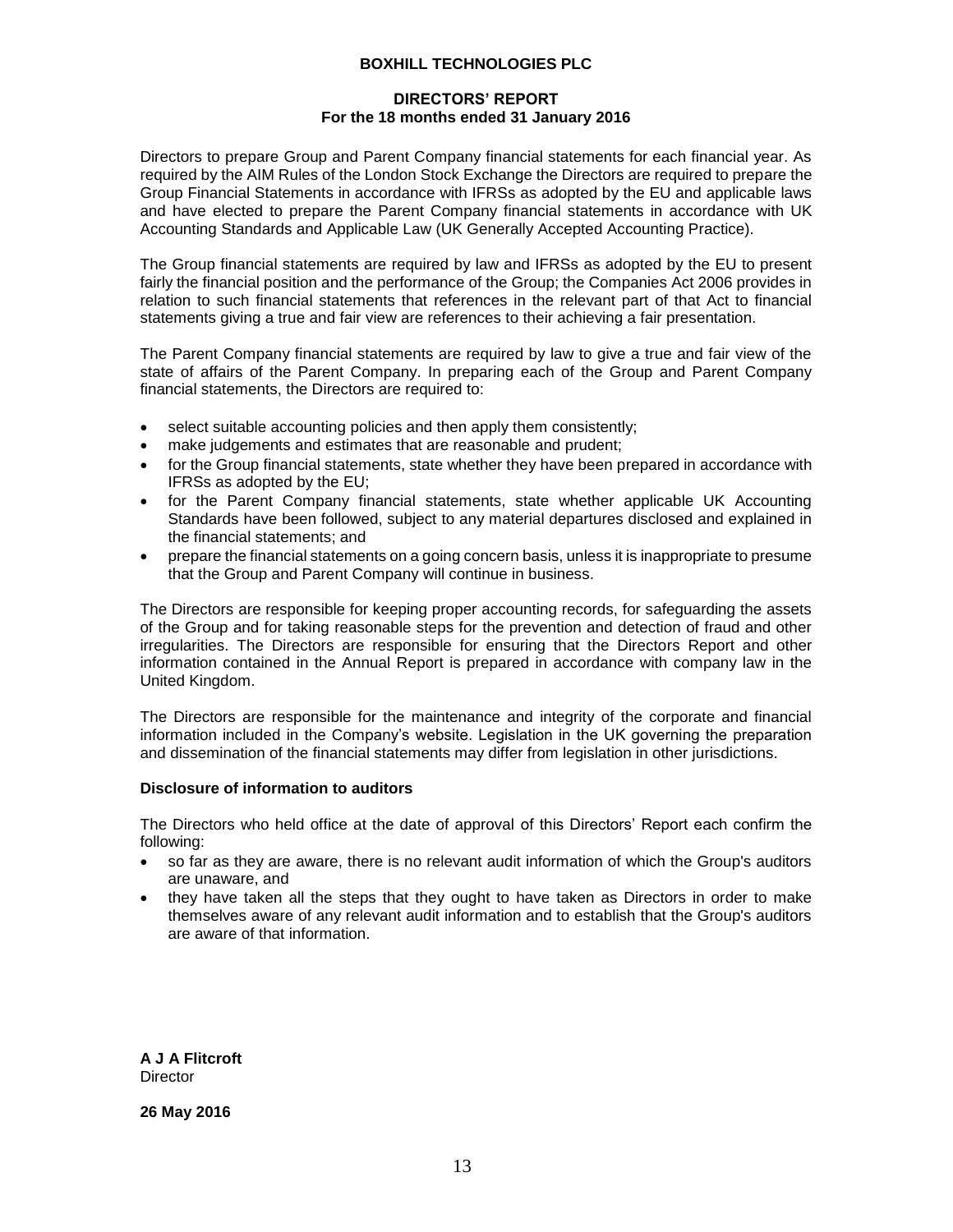## **INDEPENDENT AUDITORS' REPORT TO THE MEMBERS OF BOXHILL TECHNOLOGIES PLC For the 18 months ended 31 January 2016**

We have audited the financial statements of Boxhill Technologies PLC for the period ended 31 January 2016 which comprise the Consolidated Income Statement, the Consolidated Statement of Financial Position and Parent Company Balance Sheet, the Consolidated Statement of Changes in Equity, the Consolidated Statement of Cash Flows and the related notes. The financial reporting framework that has been applied in the preparation of the consolidated financial statements is Applicable Law and International Financial Reporting Standards (IFRSs) as adopted by the European Union. The financial reporting framework that has been applied in the preparation of the Parent Company Financial Statements is applicable law and United Kingdom Accounting Standards (United Kingdom Generally Accepted Accounting Practice).

This report is made solely to the Company's members, as a body, in accordance with chapter 3 part 16 of the Companies Act 2006. Our audit work has been undertaken so that we might state to the Company's members those matters we are required to state to them in an Auditors' Report and for no other purpose. To the fullest extent permitted by law, we do not accept or assume responsibility to anyone other than the Group and the Company and the Company's members as a body, for our audit work, for this report, or for the opinions we have formed.

## **Respective responsibilities of directors and auditors**

As explained more fully in the Directors' Responsibilities Statement (set out on pages 12 and 13), the directors are responsible for the preparation of the financial statements and for being satisfied that they give a true and fair view. Our responsibility is to audit and express an opinion on the financial statements in accordance with Applicable Law and International Standards on Auditing (UK and Ireland). Those standards require us to comply with the Auditing Practices Board's (APB's) Ethical Standard for Auditors.

## **Scope of the audit of the financial statements**

An audit involves obtaining evidence about the amounts and disclosures in the financial statements sufficient to give reasonable assurance that the financial statements are free from material misstatement, whether caused by fraud or error. This includes an assessment of: whether the accounting policies are appropriate to the Group's and the Parent Company's circumstances and have been consistently applied and adequately disclosed; the reasonableness of significant accounting estimates made by the directors; and the overall presentation of the financial statements. In addition we read all the financial and non-financial information in the Chairman's Statement, Strategic Report and Directors' Report to identify any information that is apparently materially incorrect based on, or materially inconsistent with, the knowledge acquired by us in the course of performing the audit. If we become aware of any apparent material misstatements or inconsistencies we consider the implications for our report.

## **Opinion on the financial statements**

In our opinion:

- the financial statements give a true and fair view of the state of the Group's and of the Parent Company's affairs as at 31 January 2016 and of the Group's loss for the period then ended;
- the Group financial statements have been properly prepared in accordance with IFRSs as adopted by the European Union;
- the Parent Company financial statements have been properly prepared in accordance with United Kingdom Generally Accepted Accounting Practice; and
- the financial statements have been prepared in accordance with the requirements of the Companies Act 2006.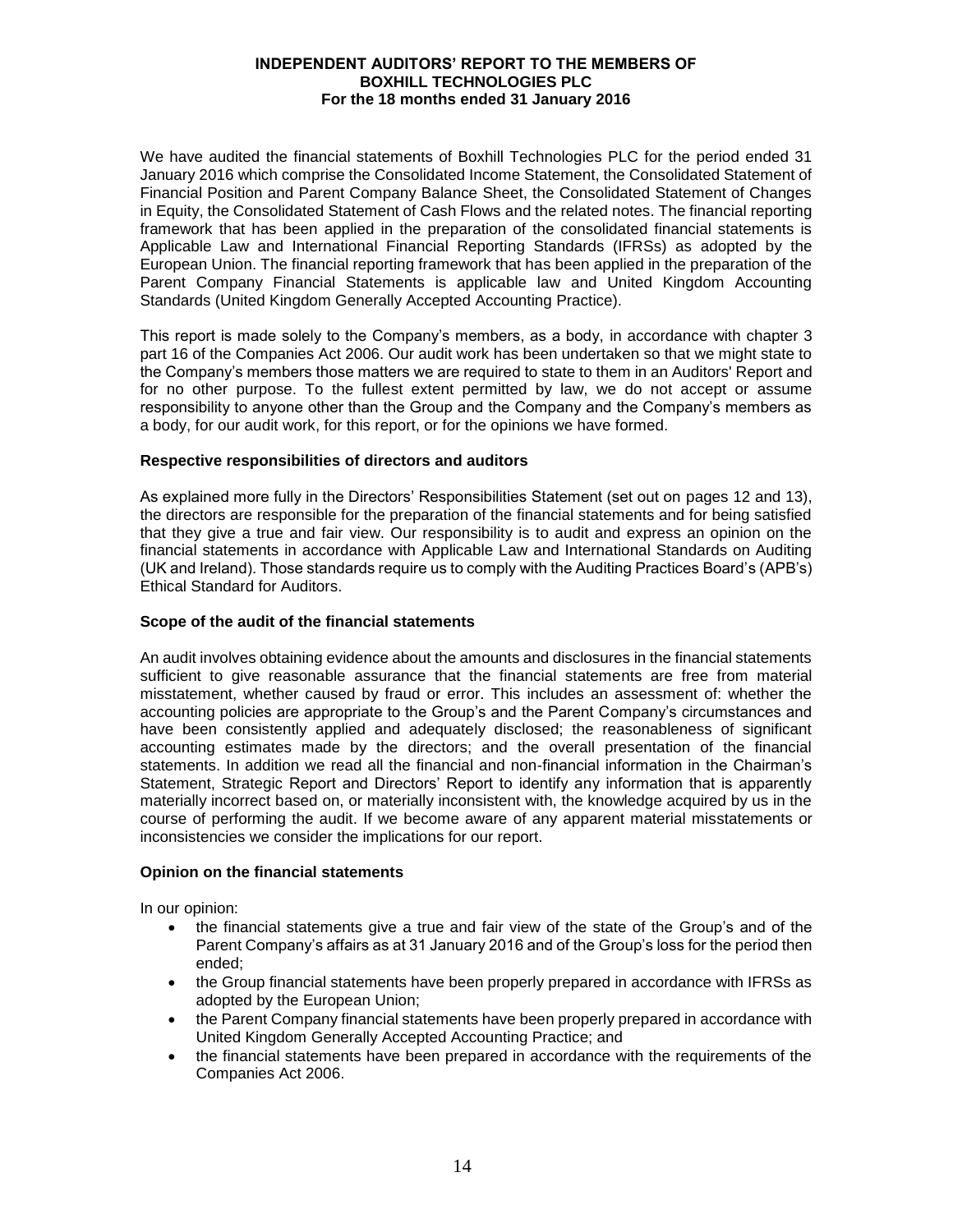## **INDEPENDENT AUDITORS' REPORT TO THE MEMBERS OF BOXHILL TECHNOLOGIES PLC For the 18 months ended 31 January 2016**

## **Opinion on other matters prescribed by the Companies Act 2006**

In our opinion the information given in the Strategic Report and Directors' Report for the financial period for which the financial statements are prepared is consistent with the financial statements

## **Matters on which we are required to report by exception**

We have nothing to report in respect of the following: Under the Companies Act 2006 we are required to report to you if, in our opinion:

- adequate accounting records have not been kept by the Parent Company, or returns adequate for our audit have not been received from branches not visited by us; or
- the Parent Company financial statements are not in agreement with the accounting records and returns; or
- certain disclosures of directors' remuneration specified by law are not made; or
- we have not received all the information and explanations we require for our audit.

## **Paul Dawson (Senior Statutory Auditor) For and on behalf of Hart Shaw LLP (Statutory Auditor) Chartered Accountants and Business Advisers**

Europa Link Sheffield Business Park **Sheffield** South Yorkshire S9 1XU 26 May 2016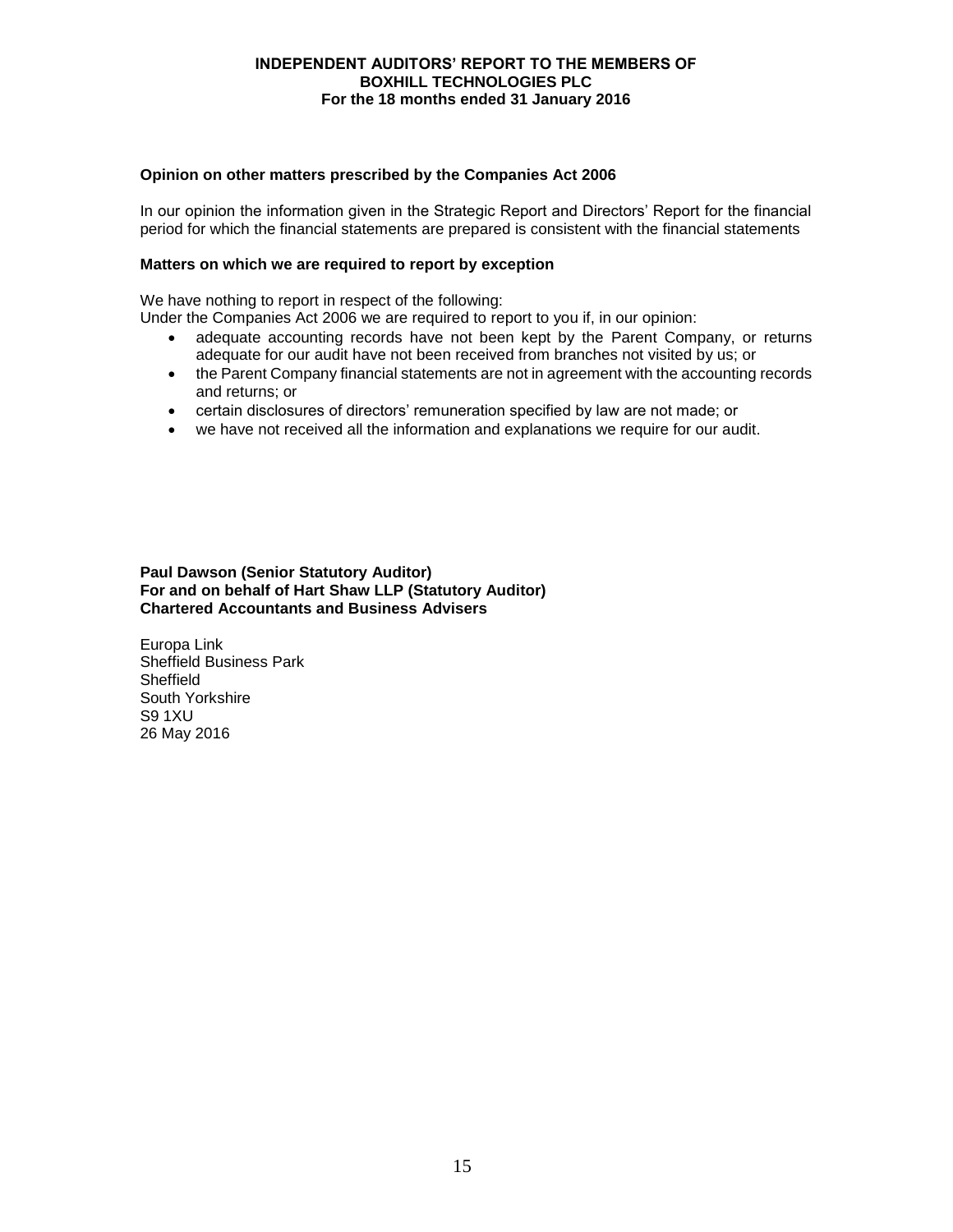# **CONSOLIDATED INCOME STATEMENT For the 18 months ended 31 January 2016**

|                                                                                                                                               | <b>Note</b>    | 2016<br>£'000         | 2014<br>£'000 |
|-----------------------------------------------------------------------------------------------------------------------------------------------|----------------|-----------------------|---------------|
| <b>Continuing Operations</b>                                                                                                                  |                |                       |               |
| Revenue                                                                                                                                       |                | 3,286                 | 1,410         |
| Cost of sales                                                                                                                                 | $6\phantom{1}$ | (863)                 | (473)         |
| <b>Gross profit</b>                                                                                                                           |                | 2,423                 | 937           |
| Administrative expenses                                                                                                                       | $\bf 6$        | (1, 453)              | (1,047)       |
| <b>Operating profit/(loss) before</b><br>exceptional items<br>Loss on disposal of Leasehold<br>Land & Buildings<br>Loss on sale of subsidiary |                | 970<br>(342)<br>(430) | (110)         |
|                                                                                                                                               |                |                       |               |
| Profit/(Loss) before interest                                                                                                                 |                | 198                   | (110)         |
| Finance income<br>Finance costs                                                                                                               | 10<br>10       | 6                     | (77)          |
| Profit/(Loss) before taxation<br>Tax expense                                                                                                  | 11             | 204<br>(205)          | (187)         |
| Profit/(Loss) for the period<br>from continuing operations                                                                                    |                | (1)                   | (187)         |
| <b>Discontinued operations</b><br>(Loss) for the period from<br>discontinued operations                                                       | 8              |                       | (496)         |
| (Loss) for the period                                                                                                                         |                | (1)                   | (683)         |
| Other comprehensive income                                                                                                                    |                |                       |               |
| Revaluation of equity investment                                                                                                              | 16             | 342                   |               |
| <b>Total comprehensive income</b>                                                                                                             |                | 341                   | (683)         |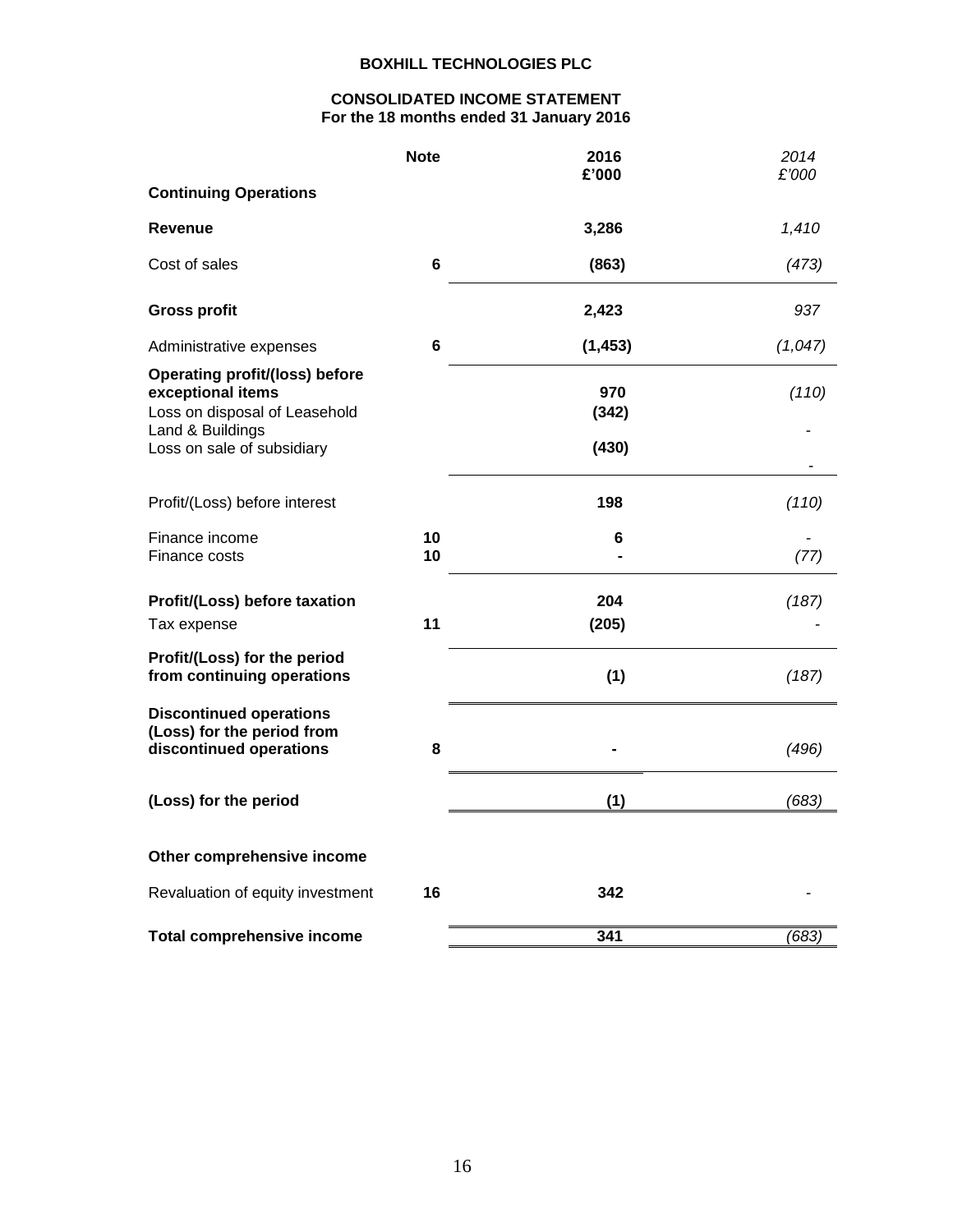## **CONSOLIDATED INCOME STATEMENT For the 18 months ended 31 January 2016**

# **Profit/(Loss) per share**

| Basic profit/(loss) per ordinary<br>share   | 12 | (0.00) | (0.06) |
|---------------------------------------------|----|--------|--------|
| Diluted profit/(loss) per ordinary<br>share | 12 | (0.00) | (0.06) |

All of the profit/(loss) for the period is attributable to equity holders of the Parent Company.

The Notes on pages 23 to 50 form part of these financial statements.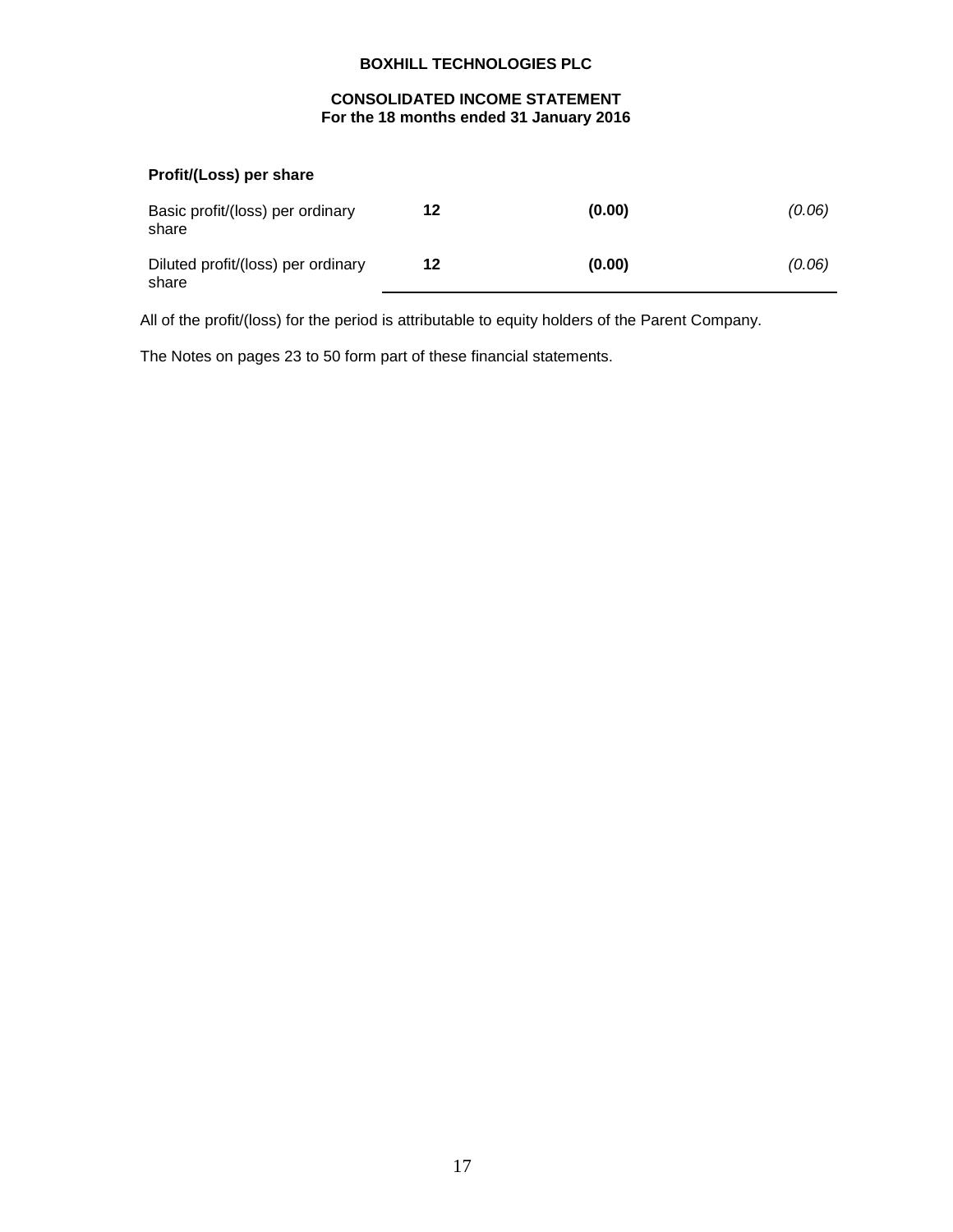## **CONSOLIDATED STATEMENT OF FINANCIAL POSITION As at 31 January 2016 Registered Number: 04458947 (England and Wales)**

|                                                               | <b>Note</b> | 2016<br>£'000 | 2014<br>£'000 |
|---------------------------------------------------------------|-------------|---------------|---------------|
| <b>ASSETS</b>                                                 |             |               |               |
| <b>Non-current assets</b>                                     |             |               |               |
| Property, plant and equipment                                 | 15          | 55            | 383           |
| Goodwill                                                      | 13          | 1,673         | 618           |
| Other intangible assets                                       | 14          | 31            | 28            |
| Investment in equity instruments                              | 16          | 342           |               |
| <b>Total non-current assets</b>                               |             | 2,101         | 1,029         |
| <b>Current assets</b>                                         |             |               |               |
| Inventories                                                   | 18          | $\mathbf{2}$  | 2             |
| Trade and other receivables                                   | 19          | 919           | 1,651         |
| Cash and cash equivalents                                     | 19          | 291           | 258           |
| <b>Total current assets</b>                                   |             | 1,212         | 1,911         |
| <b>Total assets</b>                                           |             | 3,313         | 2,940         |
| <b>LIABILITIES</b>                                            |             |               |               |
| <b>Current liabilities</b>                                    |             |               |               |
| Trade and other payables                                      | 22          | 748           | 1,959         |
| Bank and other borrowings                                     | 20          | 6             | 489           |
| Convertible loan stock                                        | 28          | 1,600         |               |
| <b>Total current liabilities</b>                              |             | 2,354         | 2,448         |
| <b>Non-current liabilities</b>                                |             |               |               |
| Trade and other payables                                      |             |               |               |
| Bank and other borrowings                                     | 20          |               |               |
| Deferred tax provision                                        | 24          |               |               |
| <b>Total non-current liabilities</b>                          |             |               |               |
| <b>Total liabilities</b>                                      |             | 2,354         | 2,448         |
| <b>Net assets</b>                                             |             | 959           | 492           |
| <b>EQUITY</b>                                                 |             |               |               |
| Share capital                                                 | 25          | 1,456         | 1,427         |
| Share premium account                                         | 26          | 1,820         | 1,723         |
| <b>Revaluation reserve</b>                                    | 26          | 342           |               |
| Retained earnings                                             | 26          | (2,659)       | (2,658)       |
| <b>Equity attributable to equity</b><br>holders of the Parent |             | 959           | 492           |

The financial statements were approved by the Board of Directors and authorised for issue on 26 May 2016. They were signed on its behalf by: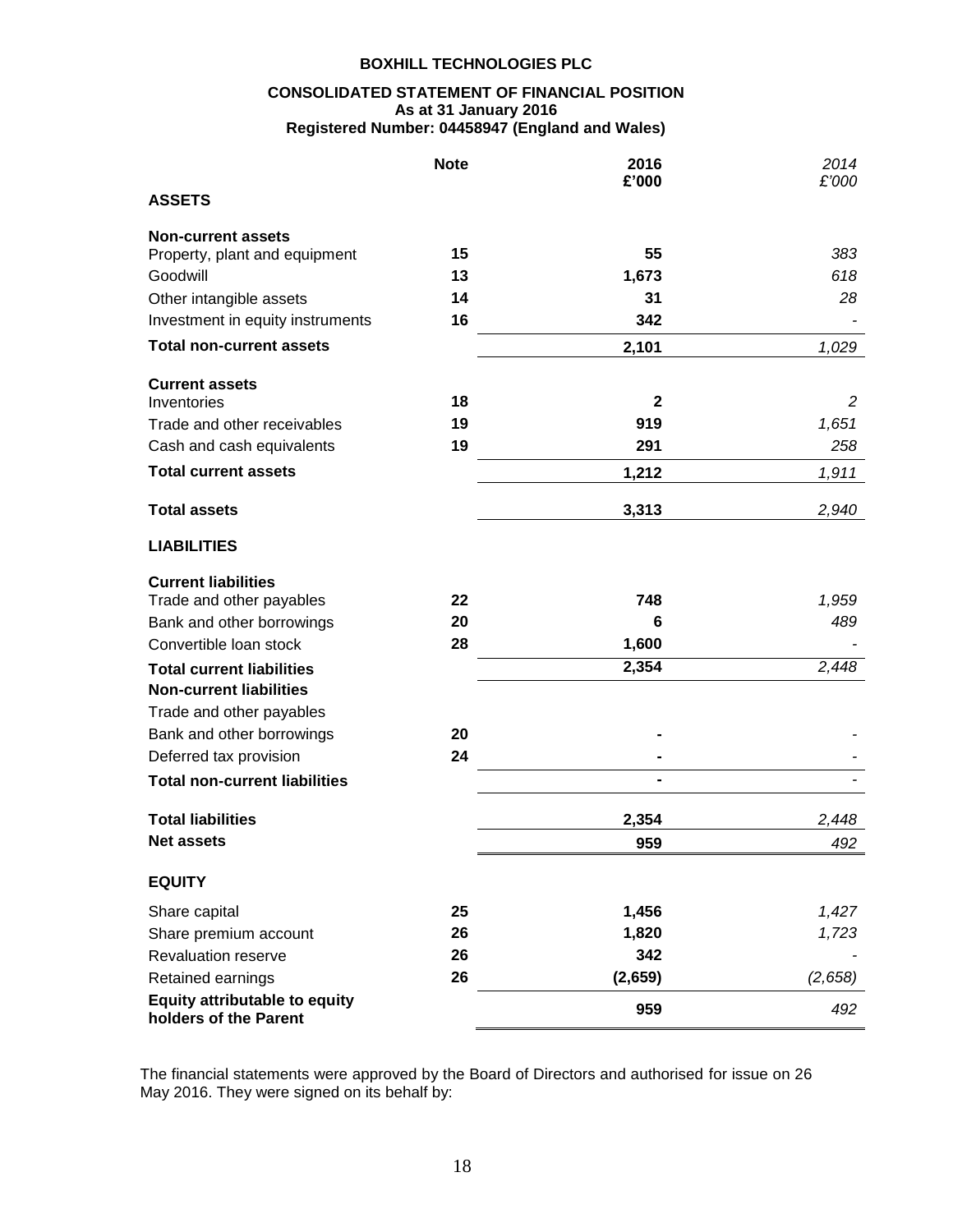## **CONSOLIDATED STATEMENT OF FINANCIAL POSITION As at 31 January 2016 Registered Number: 04458947 (England and Wales)**

**A J A Flitcroft**

**Director**

The Notes on pages 23 to 50 form part of these financial statements.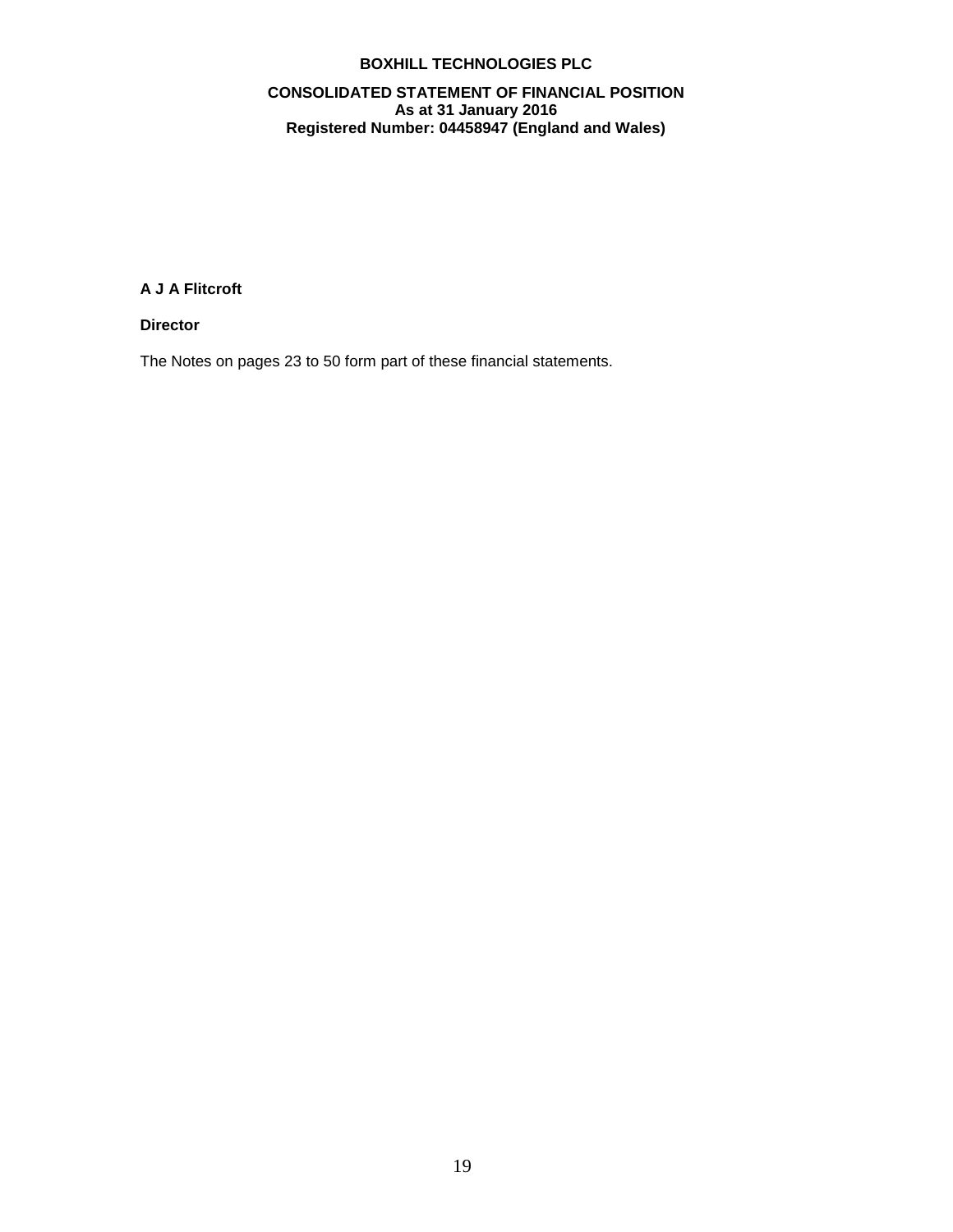# **CONSOLIDATED STATEMENT OF CHANGES IN EQUITY For the 18 months ended 31 January 2016**

|                                                      | Called up<br>share capital | Share premium<br>account | Revaluation<br>Reserve | Retained<br>Earnings | <b>Total Equity</b> |
|------------------------------------------------------|----------------------------|--------------------------|------------------------|----------------------|---------------------|
|                                                      | £'000                      | £'000                    | £'000                  | £'000                | £'000               |
| <b>Balance 31 July</b><br>2013<br>Shares issued in   | 795                        | 1,463                    |                        | (1, 975)             | 283                 |
| period less costs                                    | 632                        | 260                      |                        |                      | 892                 |
| (Loss) for the<br>period                             |                            |                          |                        | (683)                | (683)               |
| <b>Balance 31 July</b><br>2014                       | 1,427                      | 1,723                    |                        | (2,658)              | 492                 |
| Issued in period<br>less costs                       | 29                         | 15                       |                        |                      | 44                  |
| Revaluation of<br>investment in<br>equity instrument |                            |                          | 342                    |                      | 342                 |
| Profit on treasury<br>shares                         |                            | 82                       |                        |                      | 82                  |
| (Loss) for the<br>period                             |                            |                          |                        | (1)                  | (1)                 |
| <b>Balance 31</b><br>January 2016                    | 1,456                      | 1,820                    | 342                    | (2,659)              | 959                 |

The Notes on pages 23 to 50 form part of these financial statements.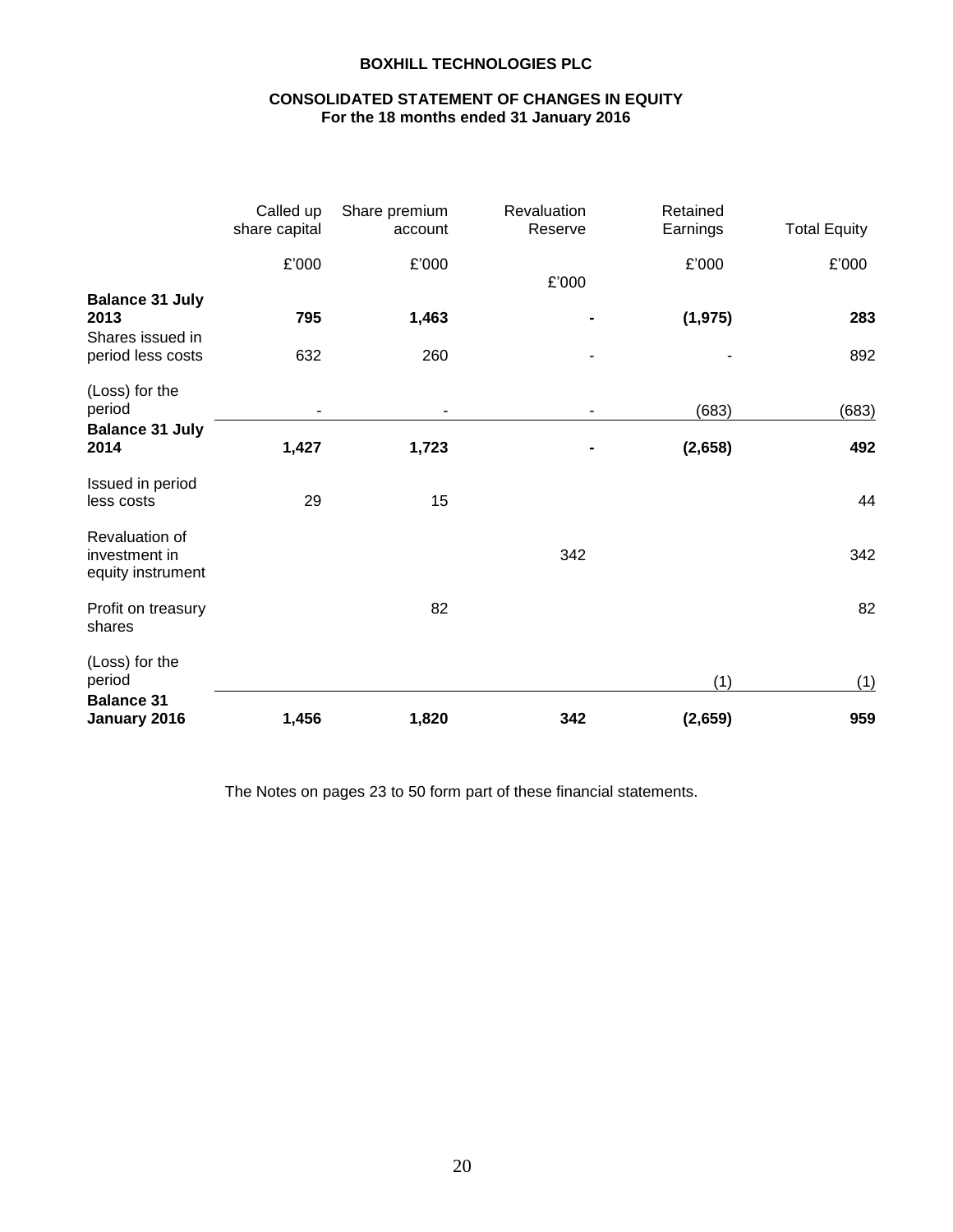# **CONSOLIDATED STATEMENT OF CASH FLOWS For the 18 months ended 31 January 2016**

|                                                                                          |             |       | 18 months ended<br>31 Jan 2016<br>£'000 |          | Year ended 31 July<br>2014<br>£'000 |  |
|------------------------------------------------------------------------------------------|-------------|-------|-----------------------------------------|----------|-------------------------------------|--|
| <b>Cash Flow from operating activities</b>                                               | <b>Note</b> |       |                                         |          |                                     |  |
| Profit/(Loss) for the period/year<br>Adjustment for:                                     |             |       | (1)                                     |          | (683)                               |  |
| Finance costs recognised in profit or loss                                               |             |       |                                         | 77       |                                     |  |
| Finance income recognised in profit or<br>loss                                           |             | (6)   |                                         |          |                                     |  |
| Depreciation and amortisation of non-<br>current assets                                  |             | 36    |                                         | 29       |                                     |  |
| Loss from discontinued activities                                                        | 8           |       |                                         | 496      |                                     |  |
| Loss on disposal of subsidiary                                                           | 29          | 430   |                                         |          |                                     |  |
| Loss on disposal of Leasehold Land &<br><b>Buildings</b>                                 | 16          | 342   |                                         |          |                                     |  |
| Expense recognised in respect of shares<br>issued in exchange for consulting<br>services |             |       |                                         | 89       |                                     |  |
|                                                                                          |             |       | 802                                     |          | 691                                 |  |
| <b>Operating Cash Flow</b>                                                               |             |       | 801                                     |          | 8                                   |  |
| Movement in working capital:                                                             |             |       |                                         |          |                                     |  |
| Decrease / (Increase) in receivables                                                     |             | (972) |                                         | (1, 327) |                                     |  |
| (Decrease) / Increase in payables                                                        |             | 515   |                                         | 1,165    |                                     |  |
|                                                                                          |             |       | (457)                                   |          | (162)                               |  |
| Cash generated by/(used) in<br>operations                                                |             |       | 344                                     |          | (154)                               |  |
| Interest received/(paid)                                                                 |             |       | 6                                       |          | (77)                                |  |
| Tax paid                                                                                 |             |       | (205)                                   |          |                                     |  |
| Net cash generated by/(used in)<br>continuing operating activities                       |             |       | 145                                     |          | (231)                               |  |
| Net cash generated from/(used by)<br>discontinued operating activities                   |             |       |                                         |          | (102)                               |  |
| Net cash generated by/(used in)<br>operating activities                                  |             |       | 145                                     |          | (333)                               |  |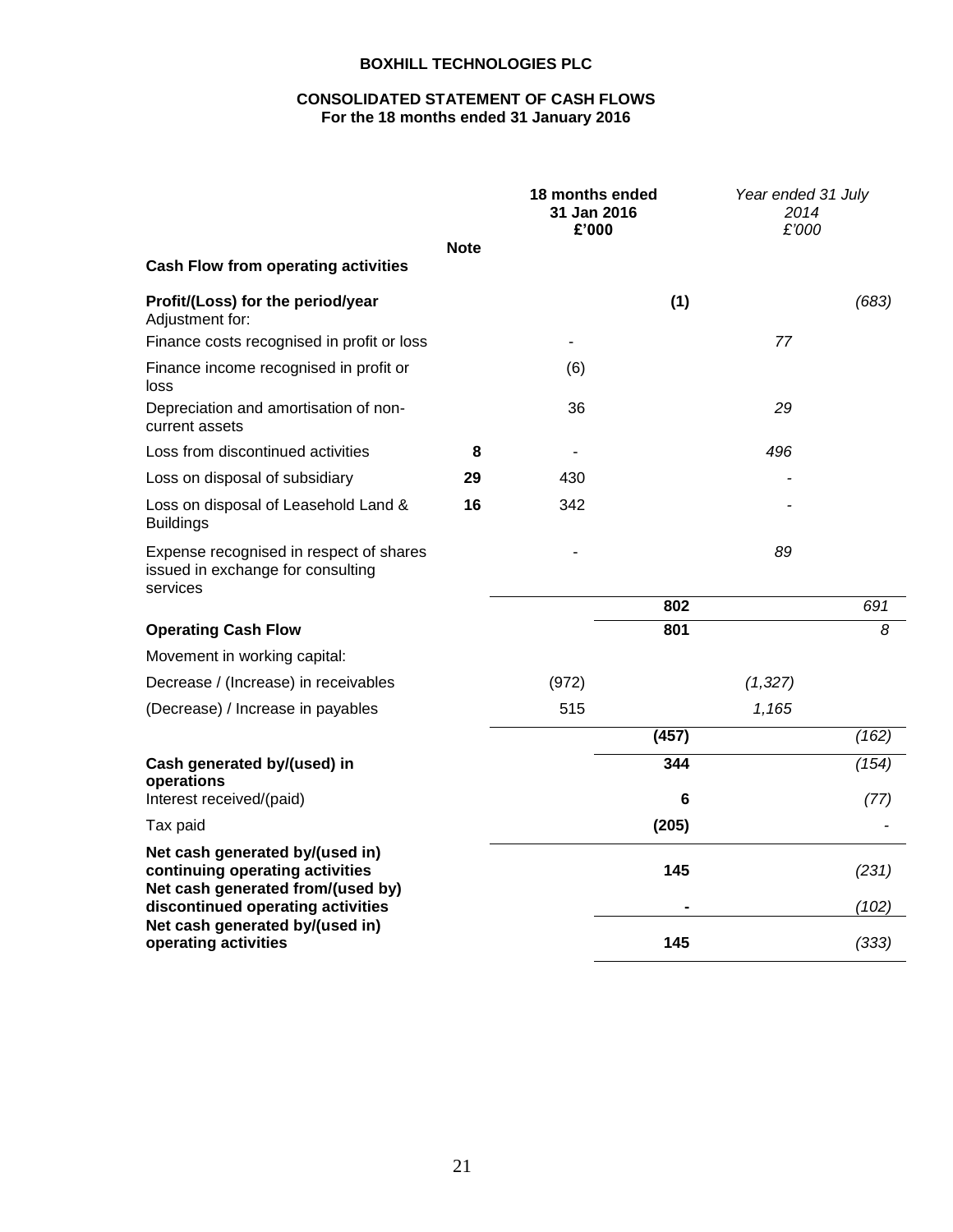## **CONSOLIDATED STATEMENT OF CASH FLOWS For the 18 months ended 31 January 2016**

## **Cash flows from investing activities**:

| Payment for intangible assets                                                  |    | (10)  |       | (6)   |                |
|--------------------------------------------------------------------------------|----|-------|-------|-------|----------------|
| Net cash inflow on acquisition of<br>subsidiary                                |    | 80    |       | 13    |                |
| Purchases of property, plant and<br>equipment<br>Net cash (used in) continuing |    |       |       | (34)  |                |
| investing activities                                                           |    |       | 70    |       | (27)           |
| <b>Cash flows from financing activities</b>                                    |    |       |       |       |                |
| Proceeds from issue of equity<br>instruments of the Company                    |    | 44    |       | 174   |                |
| Proceeds from sale of treasury shares                                          | 26 | 257   |       |       |                |
| Proceeds from borrowings                                                       |    |       |       | 394   |                |
| Repayment of borrowings                                                        |    | (483) |       | (206) |                |
| Net cash generated from continuing<br>financing activities                     |    |       | (182) |       | 362            |
| Net increase in cash and cash<br>equivalents                                   |    |       | 33    |       | $\overline{c}$ |
| Cash and cash equivalents at 1 August<br>2014                                  |    |       | 258   |       | 256            |
| Cash and cash equivalents at 31<br>January 2016                                |    |       | 291   |       | 258            |
| <b>Comprising of:</b>                                                          |    |       |       |       |                |
| Cash and cash equivalents per the<br>balance sheet                             |    |       | 291   |       | 258            |
| Cash and cash equivalents for cash<br>flow statement purposes                  |    |       | 291   |       | 258            |

As described in the accounting policies, bank overdrafts and borrowings repayable on demand fluctuate from being positive to overdrawn and are considered an integral part of the Group's cash management for cash flow statement purposes.

There is no material difference between the fair value and the book value of cash and cash equivalents.

The Notes on pages 23 to 50 form part of these financial statements.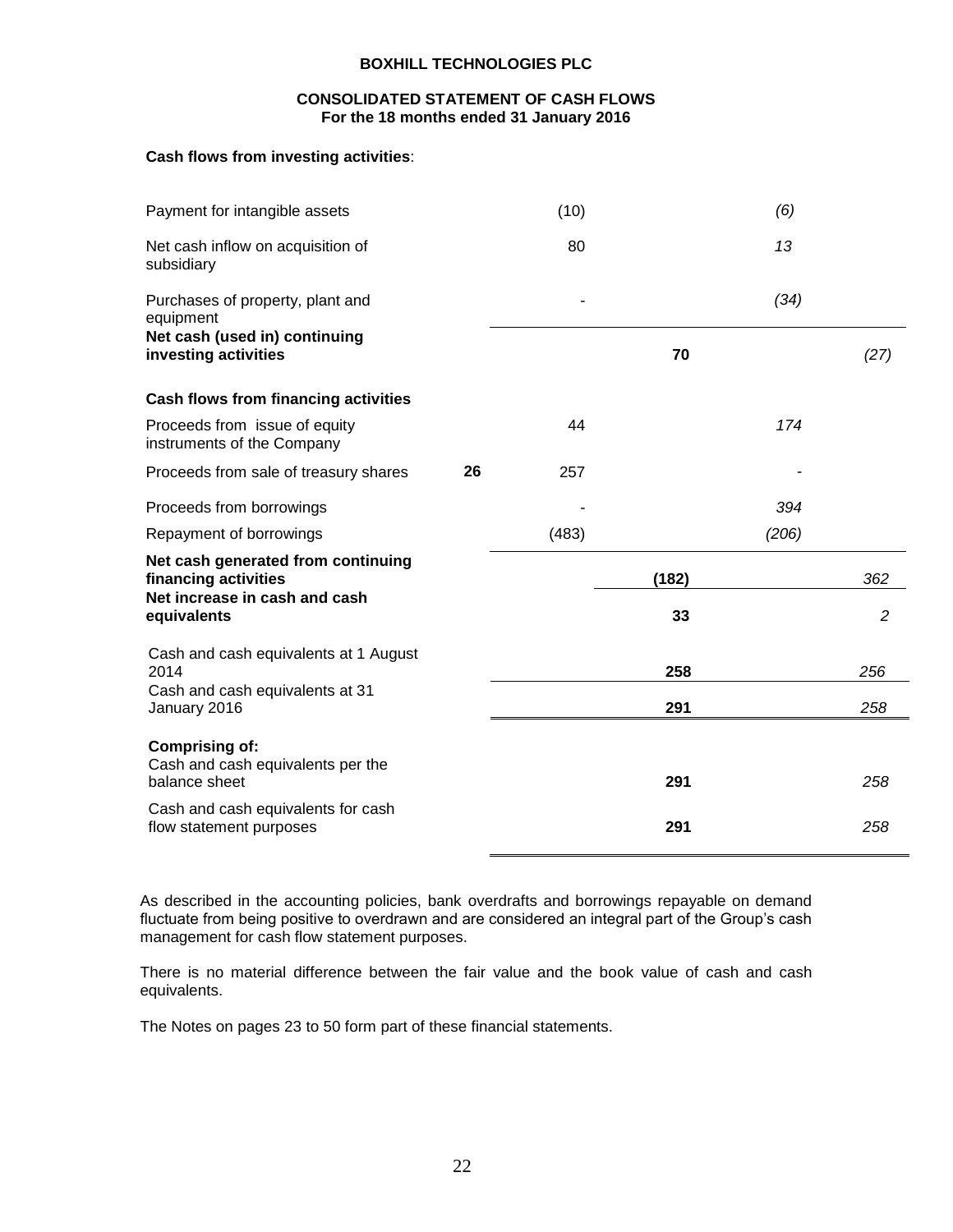## **NOTES TO THE CONSOLIDATED FINANCIAL STATEMENTS For the 18 months ended 31 January 2016**

## **1. General Information**

Boxhill Technologies PLC is a company incorporated in the United Kingdom under the Companies Act 2006. The address of the registered office is 39 St James's Street, London, SW1X 1JD. The nature of the Group's operations and its principal activities are described in the Directors' Report.

These financial statements are presented in Pounds Sterling because that is the currency of the primary economic environment in which the Group operates.

### **2. Adoption of new and revised International Financial Reporting Standards**

In the current period, the Group has adopted all of the new and revised Standards and Interpretations issued by the International Accounting Standards Board (the IASB) and the International Financial Reporting Interpretations Committee (IFRIC) of the IASB that are relevant to its operations and effective for accounting periods beginning on or after 1 August 2014.

At the date of authorisation of these financial statements, the following Standards and Interpretations which have not been applied in these financial statements were in issue but not yet effective:

| <b>IFRS 5</b>    | Amendment | Improvement review                                                    |
|------------------|-----------|-----------------------------------------------------------------------|
| <b>IFRS</b> 7    | Amendment | Improvement review                                                    |
| IFRS 9           |           | <b>Financial Instruments</b>                                          |
| IFRS 10          | Amendment | Consolidation exception and sale or contribution of assets between    |
|                  |           | investor and joint venture                                            |
| <b>IFRS 11</b>   | Amendment | Accounting for acquisitions of interests in joint ventures            |
| IFRS 12          | Amendment | Investment entities and consolidation exceptions                      |
| IFRS 14          |           | Regulatory deferral accounts                                          |
| IFRS 15          |           | Revenue from contracts with customers                                 |
| IAS <sub>1</sub> | Amendment | Resulting from the disclosure initiative                              |
| IAS16 and        | Amendment | Acceptable methods of depreciation and amortisation and proportionate |
| <b>IAS 38</b>    |           | restatement of accumulated depreciation on revaluation.               |
| <b>IAS 19</b>    | Amendment | Employee benefit contributions and improvement review                 |
| <b>IAS 27</b>    | Amendment | Investment entities and equity method                                 |
| <b>IAS 28</b>    | Amendment | Consolidation exception and sale or contribution of assets between    |
|                  |           | investor and joint venture                                            |
| <b>IAS 34</b>    | Amendment | Improvement review                                                    |
| <b>IAS 39</b>    | Amendment | Novation of derivatives and continuation of hedge accounting          |
| <b>IAS 41</b>    | Amendment | Agriculture – bearer plants                                           |

These Standards and Interpretations are not expected to have any significant impact on the Group's financial statements in their periods of initial application.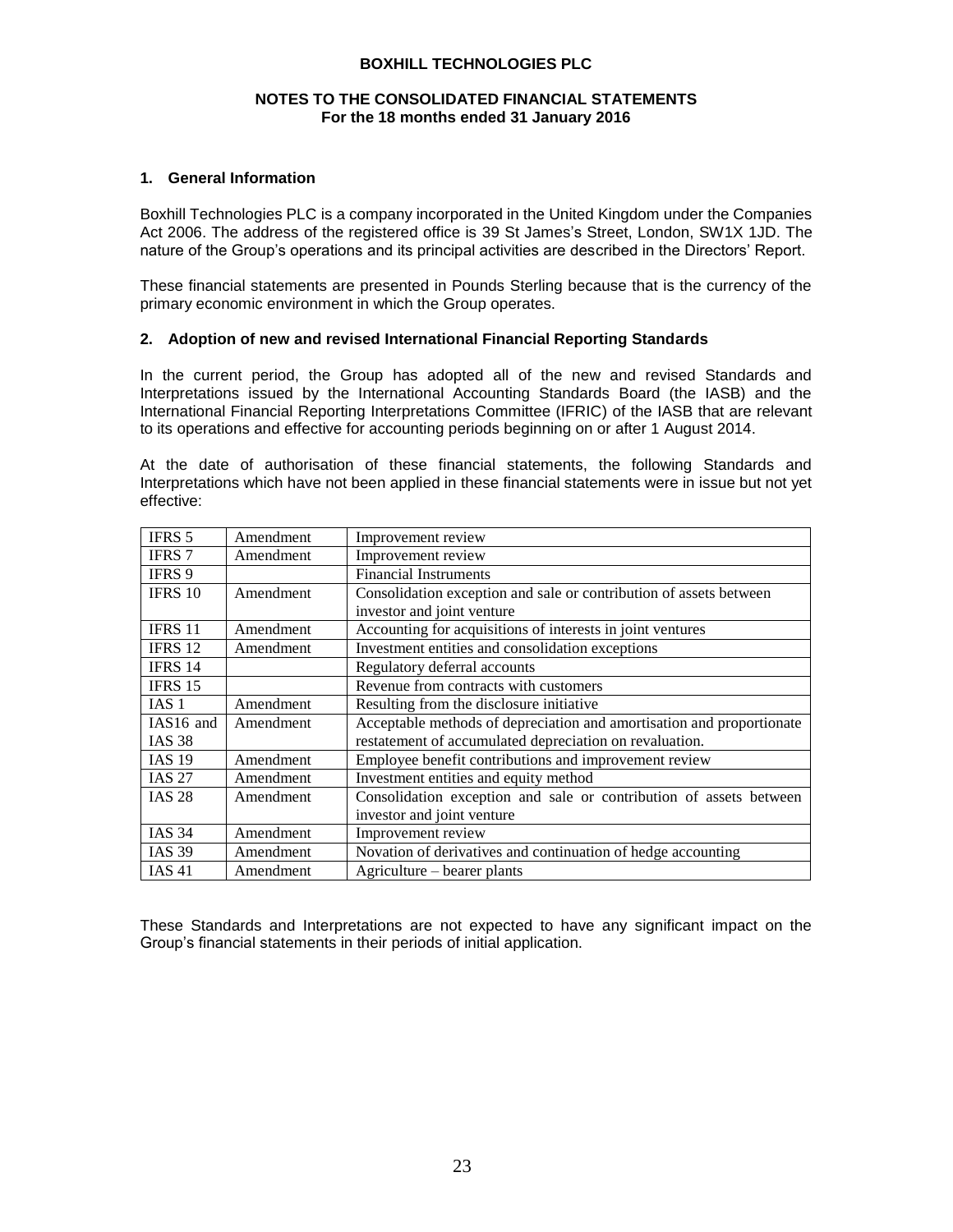## **NOTES TO THE CONSOLIDATED FINANCIAL STATEMENTS For the 18 months ended 31 January 2016**

## **3. Significant accounting policies**

### *Basis of accounting*

The financial statements, upon which this financial information is based, have been prepared using accounting policies consistent with International Financial Reporting Standards (IFRSs).

The financial information has been prepared on a going concern basis, as at 31 January 2016, in accordance with International Financial Reporting Standards ("IFRSs") as issued by the International Accounting Standards Board ("IASB") as well as all interpretations issued by the International Financial Reporting Interpretations Committee ("IFRIC"). The Group has not availed itself of early adoption options in such standards and interpretations.

The financial statements, upon which this financial information is based, have been prepared under the historical cost basis except where specifically noted. The principal accounting policies adopted are set out below:

### *Going concern*

The financial statements have been prepared on a going concern basis.

The Directors' cash flow forecasts indicate that the Group will be able to operate within its existing bank facilities in the future. As with any business, there are uncertainties in the forecast, but as at the date of approval of these financial statements the Directors are unaware of any indications that would suggest inappropriate assumptions have been made in relation to trading volumes. As a result of these, the Directors are of the opinion that the Company and the Group have adequate resources to continue in operational existence for the foreseeable future and have continued to adopt the going concern basis in preparing the financial statements. The financial statements do not include any adjustments which would result from this basis of preparation being inappropriate.

#### *Basis of consolidation*

The consolidated financial statements incorporate the financial statements of the Company and entities controlled by the Company (its subsidiaries) made up to 31 January 2016 and 31 July 2014. Control is achieved where the Company has the power to govern the financial and operating policies so as to obtain benefits from its activities.

The results of subsidiaries acquired or disposed of during the period are included in the Consolidated Income Statement from the effective date of acquisition or up to the effective date of disposal, as appropriate.

Where necessary, adjustments are made to the financial statements of subsidiaries to bring the accounting policies used in line with those used by the Group.

All intra-group transactions, balances, income and expenses are eliminated on consolidation.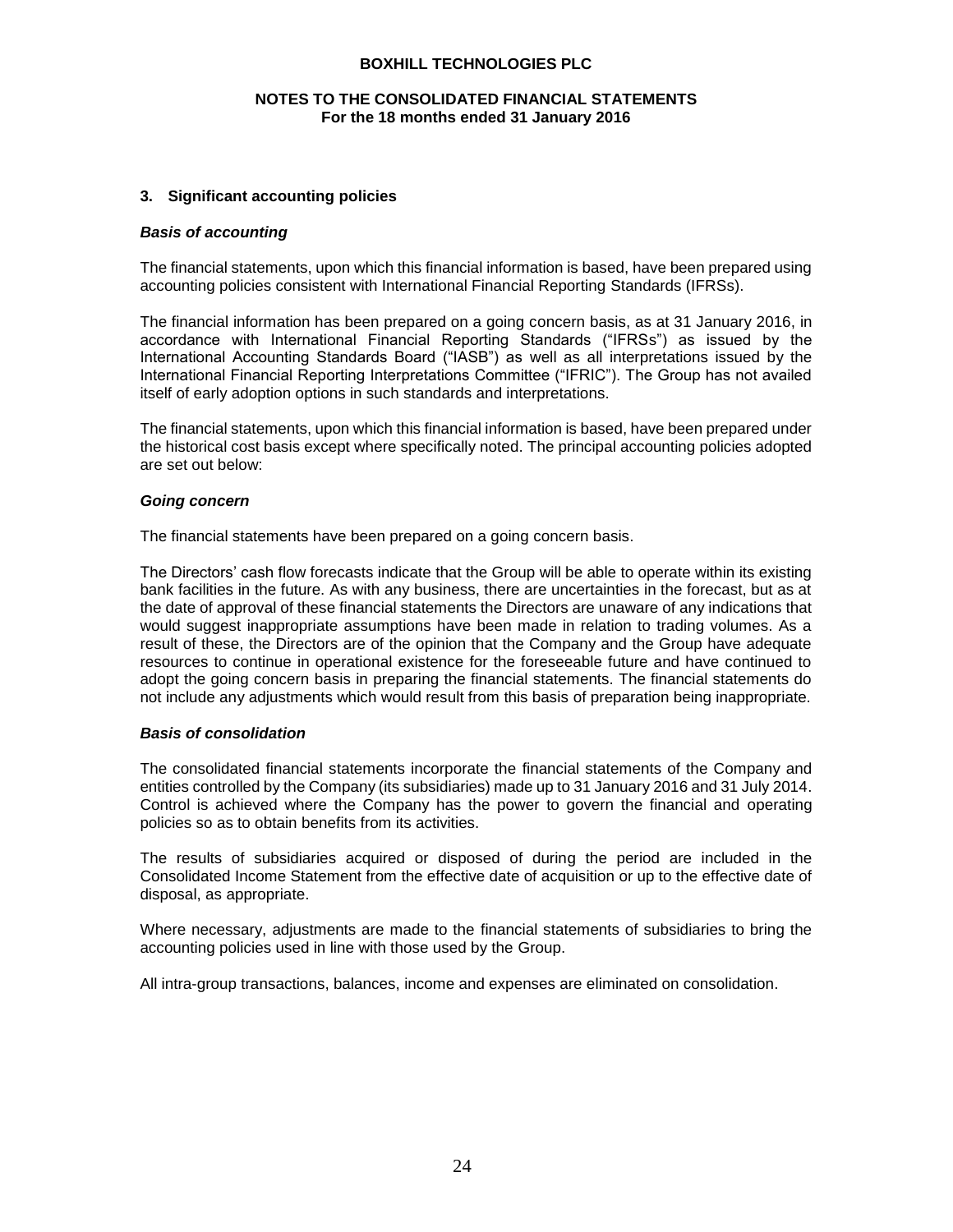## **NOTES TO THE CONSOLIDATED FINANCIAL STATEMENTS For the 18 months ended 31 January 2016**

## *Business combinations*

The purchase method of accounting is used for all acquired businesses as defined by IFRS 3 - Business Combinations.

As a result of the application of the purchase method of accounting, goodwill is initially recognised as an asset being the excess at the date of acquisition of the fair value of the purchase consideration plus directly attributable costs of acquisition over the net fair values of the identifiable assets, liabilities and contingent liabilities of the subsidiaries acquired. Where fair values are estimated on a provisional basis they are finalised within 12 months of acquisition with consequent changes to the amount of goodwill.

### *Intangible assets*

Identifiable intangible assets acquired as part of a business combination are initially recognised separately from goodwill if the assets fair value can be measured reliably, irrespective of whether the asset had been recognised by the acquirer before the business combination was affected. An intangible asset is considered identifiable only if it is separable or arises from contractual or other legal rights, regardless of whether those rights are transferable or separable from the entity or from other rights and obligations.

Intangible assets relate to the development of the lottery and on-line gaming (software and related costs). It is considered that the software has a finite useful life and amortisation has been calculated so as to write off the carrying value of it over its useful economic life of 5 years.

## *Goodwill*

Goodwill arising on consolidation represents the excess cost of acquisition over the Group's interest in the fair value of the identifiable assets and liabilities of a subsidiary at the date of acquisition. Goodwill is initially recognised as an asset and reviewed for impairment at least annually. Any impairment is recognised immediately in the income statement and is not subsequently reversed.

For the purpose of impairment testing, goodwill is allocated to each of the Group's cash generating units expected to benefit from the synergies of the combination. Cash-generating units to which goodwill has been allocated are tested for impairment annually, or more frequently when there is an indication of impairment. The amount of the impairment loss is allocated first to reduce the carrying amount of any goodwill allocated to the unit and then to the other assets of the unit prorata on the basis of the carrying amount of each asset in the unit. An impairment loss recognised for goodwill is not reversed in a subsequent period.

On disposal of a subsidiary the attributable amount of goodwill is included in the determination of the profit or loss on disposal.

Negative goodwill arising on consolidation is credited to the income statement where the Directors consider that the fair value of the assets is reliable and do not need adjustment and that the negative goodwill relates to a true bargain purchase.

#### **Investments**

Equity investments are measured at fair value, gains and losses are recognised in other comprehensive income (fair value through other comprehensive income, FVTOCI). Any dividend income will be recognised in profit and loss.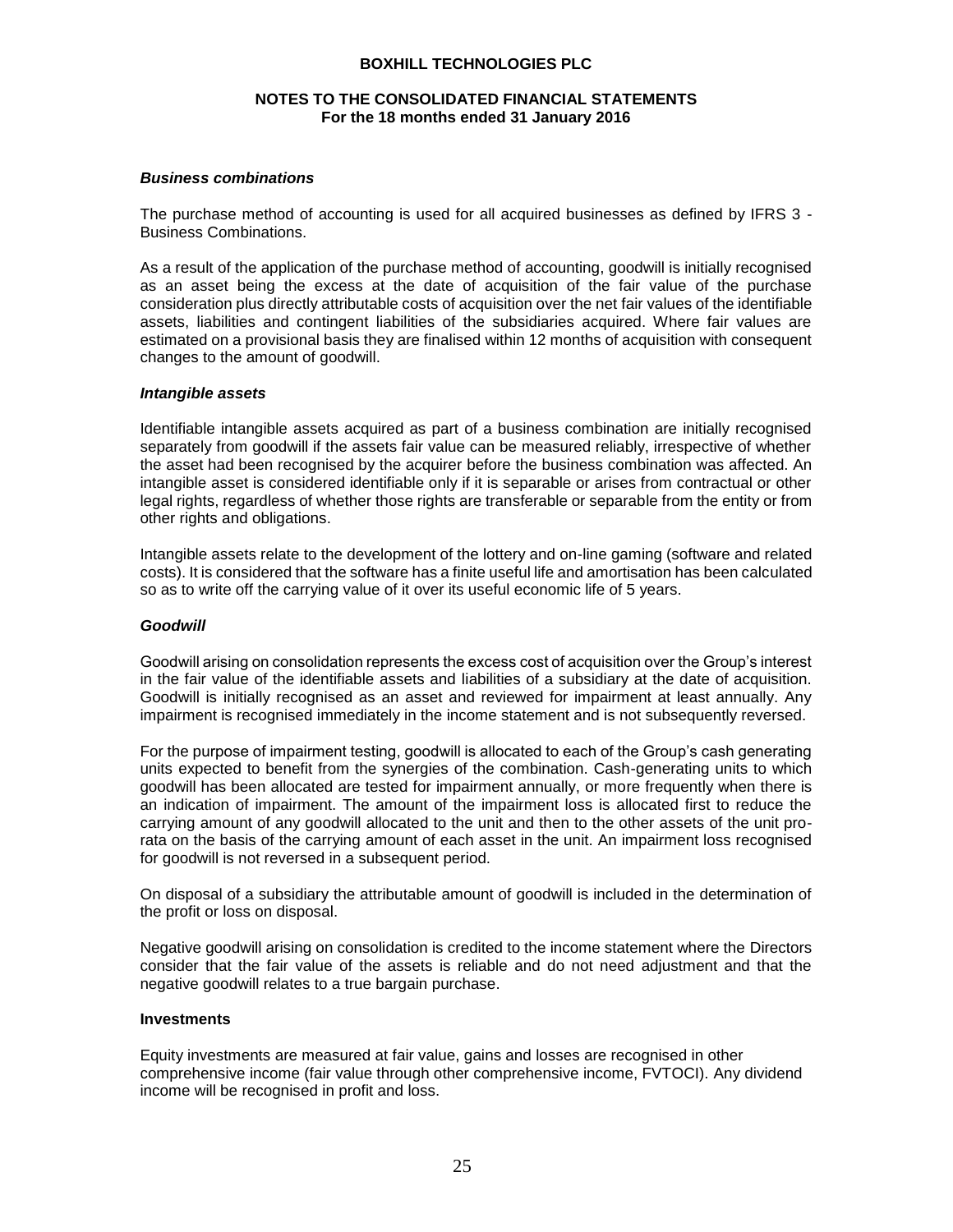## **NOTES TO THE CONSOLIDATED FINANCIAL STATEMENTS For the 18 months ended 31 January 2016**

### *Revenue recognition*

Lottery turnover represents takings received for entry into the lottery prize draws. Revenue is recognised upon receipt of the money for the period that the draw takes place. Football pitch turnover represents cash takings received. Payment processing turnover is recognised when transactions are processed.

### *Taxation*

The tax expense represents the sum of the tax currently payable and deferred tax.

The tax currently payable is based on taxable profits for the period. Taxable profit differs from net profit as reported in the income statement because it excludes items of income or expense that are taxable or deductible in other years and it further excludes items that are never taxable or deductible. The Group's liability for current tax is calculated using tax rates that have been enacted or substantively enacted by the balance sheet date.

Deferred tax is the tax expected to be payable or recoverable on differences between the carrying amounts of assets and liabilities in the financial statements and corresponding tax bases used in the computation of taxable profit, and is accounted for using the balance sheet liability method. Deferred tax liabilities are generally recognised for all taxable temporary differences and deferred tax assets are recognised to the extent that it is probable that taxable profits will be available against which deductible temporary differences can be utilised. Such assets and liabilities are not recognised if the temporary difference arises from goodwill or from the initial recognition (other than in a business combination) of other assets and liabilities in a transaction that affects neither the tax profit nor the accounting profit.

The carrying amount of deferred tax assets is reviewed at each balance sheet date and reduced to the extent that is no longer probable that sufficient taxable profits will be available to allow all, or part, of the asset to be recovered.

Deferred tax is calculated at the tax rates that are expected to apply in the period when the liability is settled or the asset is realised. Deferred tax is charged or credited in the income statement, except when it relates to items charged or credited directly to equity, in which case the deferred tax is also dealt with in equity.

## *Property, plant and equipment*

Property, plant and equipment are stated at cost less accumulated depreciation and any recognised impairment loss. Useful lives are reviewed annually by the Directors.

Depreciation is charged so as to write off the cost or valuation of assets over their estimated useful lives using the straight-line method, on the following bases:

Property **- 5% per annum** Fixtures, fittings and equipment - 25% per annum

The gain or loss arising on the disposal or retirement of an asset is determined as the difference between the sales proceeds and the carrying amount of the asset and is recognised in income. Where there is evidence of impairment, fixed assets are written down to their recoverable amount.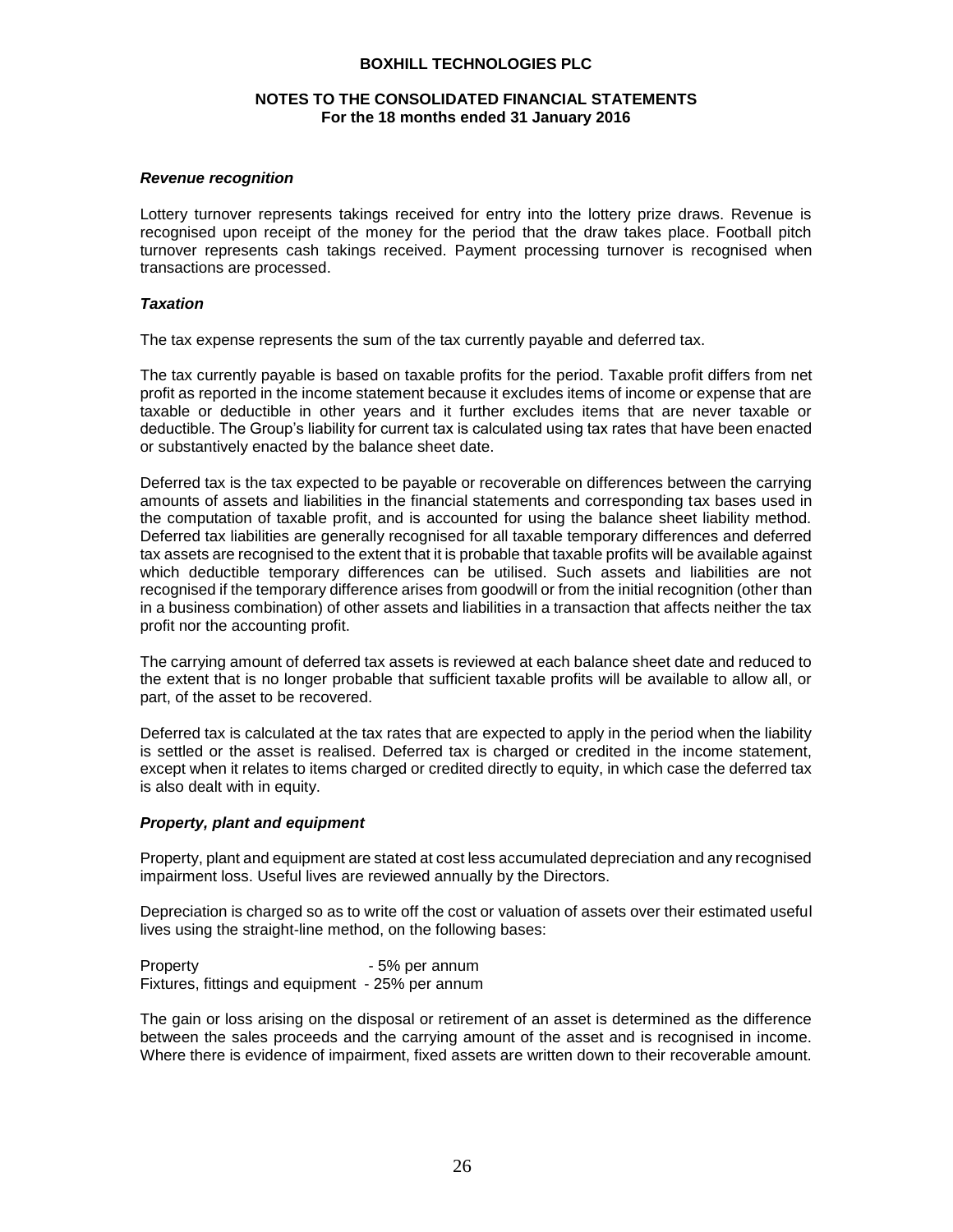## **NOTES TO THE CONSOLIDATED FINANCIAL STATEMENTS For the 18 months ended 31 January 2016**

## *Leased assets*

Rentals payable under non-onerous operating leases are expensed in the income statement on a straight-line basis over the lease term.

### *Impairment of tangible and intangible assets excluding goodwill*

At each balance sheet date, the Group reviews the carrying amounts of its tangible and intangible assets to determine whether there is any indication that those assets have suffered an impairment loss. If any such indication exists, the recoverable amount of the asset is estimated in order to determine the extent of the impairment loss (if any). Where the asset does not generate cash flows that are independent from other assets, the Group estimates the recoverable amount of the cashgenerating unit to which the asset belongs. An intangible asset with an indefinite useful life is tested for impairment annually and whenever there is an indication that the asset may be impaired.

Recoverable amount is the higher of fair values less costs to sell and value in use. In assessing value in use, the estimated future cash flows are discounted to their present value using a pre-tax discount rate that reflects current market assessments of the time value of money and the risks specific to the asset for which the estimate of future cash flows have not been adjusted.

If the recoverable amount of an asset (or cash-generating unit) is estimated to be less than its carrying amount, the carrying amount of the asset (cash-generating unit) is reduced to its recoverable amount. An impairment loss is recognised as an expense immediately, unless the relevant asset is carried at a revalued amount, in which case the impairment loss is treated as a revaluation decrease.

Where an impairment loss subsequently reverses, the carrying amount of the asset (cashgenerating unit) is increased to the revised estimate of its recoverable amount, but so that the increased carrying amount does not exceed the carrying amount that would have been determined had no impairment loss been recognised for the asset (cash-generating unit) in prior years. A reversal of an impairment loss is recognised as income immediately, unless the relevant asset is carried at a revalued amount, in which case the reversal of the impairment loss is treated as a revaluation increase.

## *Foreign currencies*

The individual financial statements of each Group company are presented in the currency of the primary economic environment in which it operates (its functional currency). For the purpose of the consolidated financial statements, the results and financial position of each Group company are expressed in Pounds Sterling, which is the functional currency of the Group, and the presentation currency for the consolidated financial statements.

In preparing the financial statements of the individual companies, transactions in currencies other than the entity's function currency (foreign currencies) are recorded at the rates of exchange prevailing on the dates of the transactions. At each balance sheet date, monetary assets and liabilities that are denominated in foreign currencies are retranslated at the rates prevailing on the balance sheet date. Non-monetary items carried at fair value that are denominated in foreign currencies are translated at the rates prevailing at the date when the fair value was determined. Non-monetary items that are measured in terms of historical costs in a foreign currency are not retranslated.

Exchange differences are recognised in profit or loss in the period in which they arise.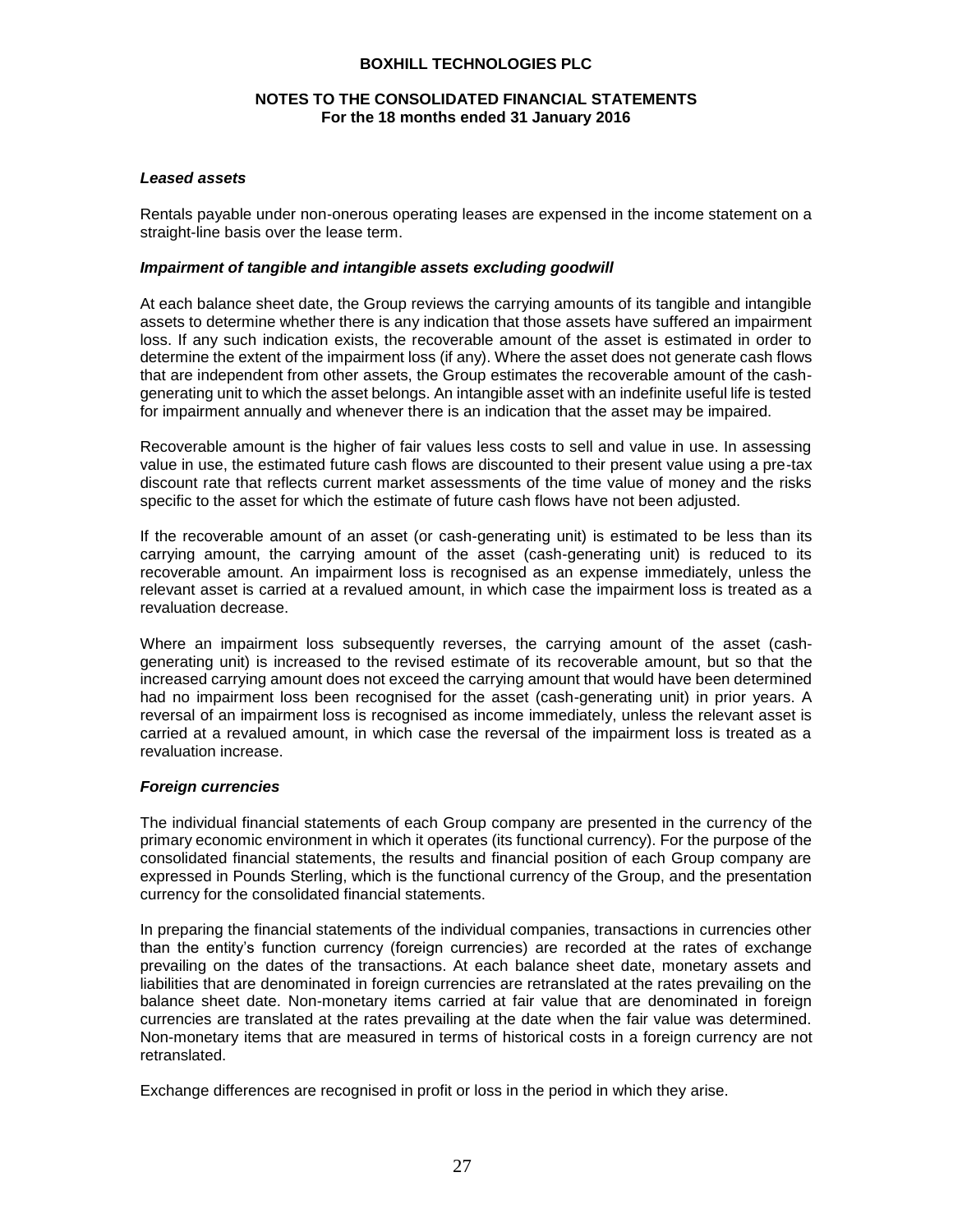## **NOTES TO THE CONSOLIDATED FINANCIAL STATEMENTS For the 18 months ended 31 January 2016**

### *Share based payments*

Other than for business combinations, the only share based payments of the Group are equity settled share options and certain liability settlements. The Group has applied the requirements of IFRS 2 - Share-based Payments.

For share options granted an option pricing model is used to estimate the fair value of each option at grant date. That fair value is charged on a straight line basis as an expense in the income statement over the period that the holder becomes unconditionally entitled to the options (vesting period), with a corresponding increase in equity.

For shares issued in settlement of fees and/or liabilities, the Directors estimate the fair value of the shares at issue date and that value is charged on a straight line basis as an expense in the income statement (for fees) or reduction in the balance sheet liability (for liabilities) with a corresponding increase in equity.

### *Inventories*

Inventories are stated at the lower of cost and net recognised value. Cost comprises direct materials using the first in first out (FIFO) basis. Net recognised value represents the estimated selling price less estimated costs of completion, marketing and selling.

### *Cash and cash equivalents*

Cash and cash equivalents comprise of cash on hand and demand deposits and are subject to an insignificant risk of changes in value.

## *Trade receivables*

Trade receivables are measured at initial recognition at fair value, and are subsequently measured at amortised cost using the effective interest rate method. Appropriate allowances for estimated irrecoverable amounts are recognised in profit and loss when there is objective evidence that the asset is impaired. The allowance recognised is measured as the difference between the asset's carrying amount and the present value of estimated future cash flows discounted at the effective interest rate compound at initial recognition.

Trade receivables do not carry any interest and are stated at their nominal value as reduced by appropriate allowances for estimated irrecoverable amounts.

## *Financial liability and equity*

Financial liabilities and equity instruments are classified according to the substance of the contractual agreements entered into. An equity instrument is any contract that evidences a residual interest in the assets of the Group after deducting all of its liabilities. Equity instruments are recognised at the amount of proceeds received net of costs directly attributable to the transaction. To the extent that those proceeds exceed the par value of the shares issued they are credited to a share premium account.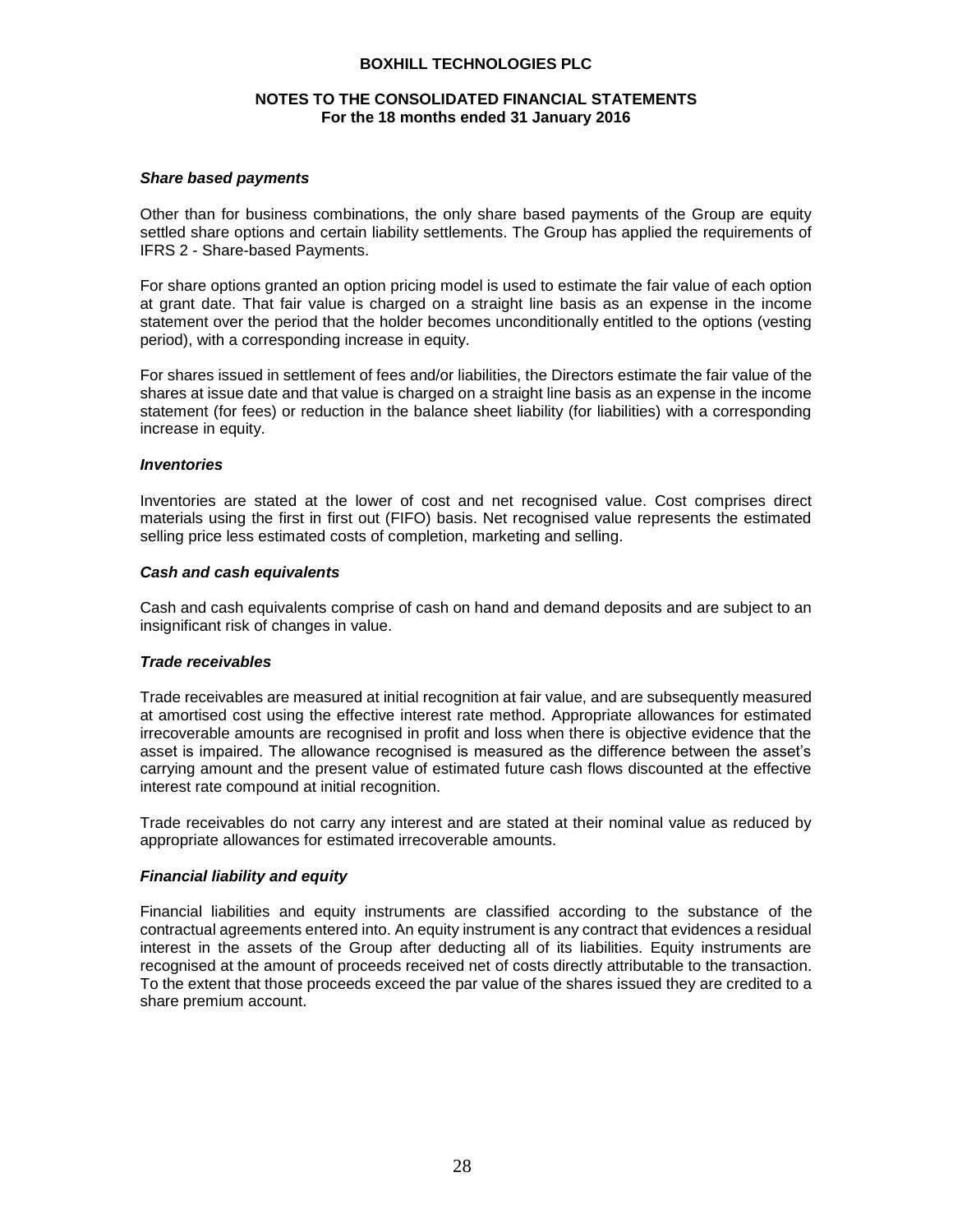## **NOTES TO THE CONSOLIDATED FINANCIAL STATEMENTS For the 18 months ended 31 January 2016**

## *Bank borrowings*

Interest-bearing bank loans and overdrafts are recorded at the proceeds received, net of direct issue costs. Finance charges, including premiums payable on settlement or redemption and direct issue costs, are accounted for on an accrual basis in profit or loss using effective interest rate method and are added to the carrying amount of the instrument to the extent that they are not settled in the period in which they arise.

### *Trade payables*

Trade payables are not interest-bearing and are stated at their nominal value.

### *Provisions*

Provisions are recognised when the Group has a present obligation as a result of a past event, and it is probable that the Group will be required to settle that obligation. Provisions are measured at the Directors' best estimate of the expenditure required to settle the obligation at the balance sheet date, and are discounted to present value where the effect is material.

## **4. Critical accounting judgements and key sources of estimation uncertainty**

In application of the Group's accounting policies above, the Directors are required to make judgements, estimates and assumptions about the carrying amount of assets and liabilities. These estimates and assumptions are based on historical experience and other factors considered relevant. Actual results may differ from estimates.

The estimates and underlying assumptions are reviewed on an ongoing basis. Revisions to accounting estimates are recognised in the period which the estimate is revised if the revision affects only that period or in the period of the revision and future payments if the revision affects both current and future periods.

#### *Key sources of estimation uncertainty*

The key assumptions concerning the future, and other key sources of estimation uncertainty at the balance sheet date, that have a significant risk of causing a material adjustment to the carrying amounts of assets and liabilities within the next financial year, are discussed below.

#### *Impairment of goodwill*

Determining whether goodwill is impaired requires an estimation of the value in use of cash generating units to which goodwill has been allocated. The value in use calculation requires the entity to estimate the future cash flows expected to arise from the cash-generating unit and a suitable discount rate in order to calculate present value.

### *Share-based payments*

Share-based payments are measured at grant date fair value. For share options granted to employees, in many cases market prices are not available and therefore the fair value of the options granted shall be estimated by applying an option pricing model. Such models need input data such as expected volatility of share price, expected dividends or the risk-free interest rate for the life of the option. The overall objective is to approximate the expectations that would be reflected in a current market price or negotiated exchange price for the option. Such assumptions are subject to judgements and may turn out to be significantly different to expected.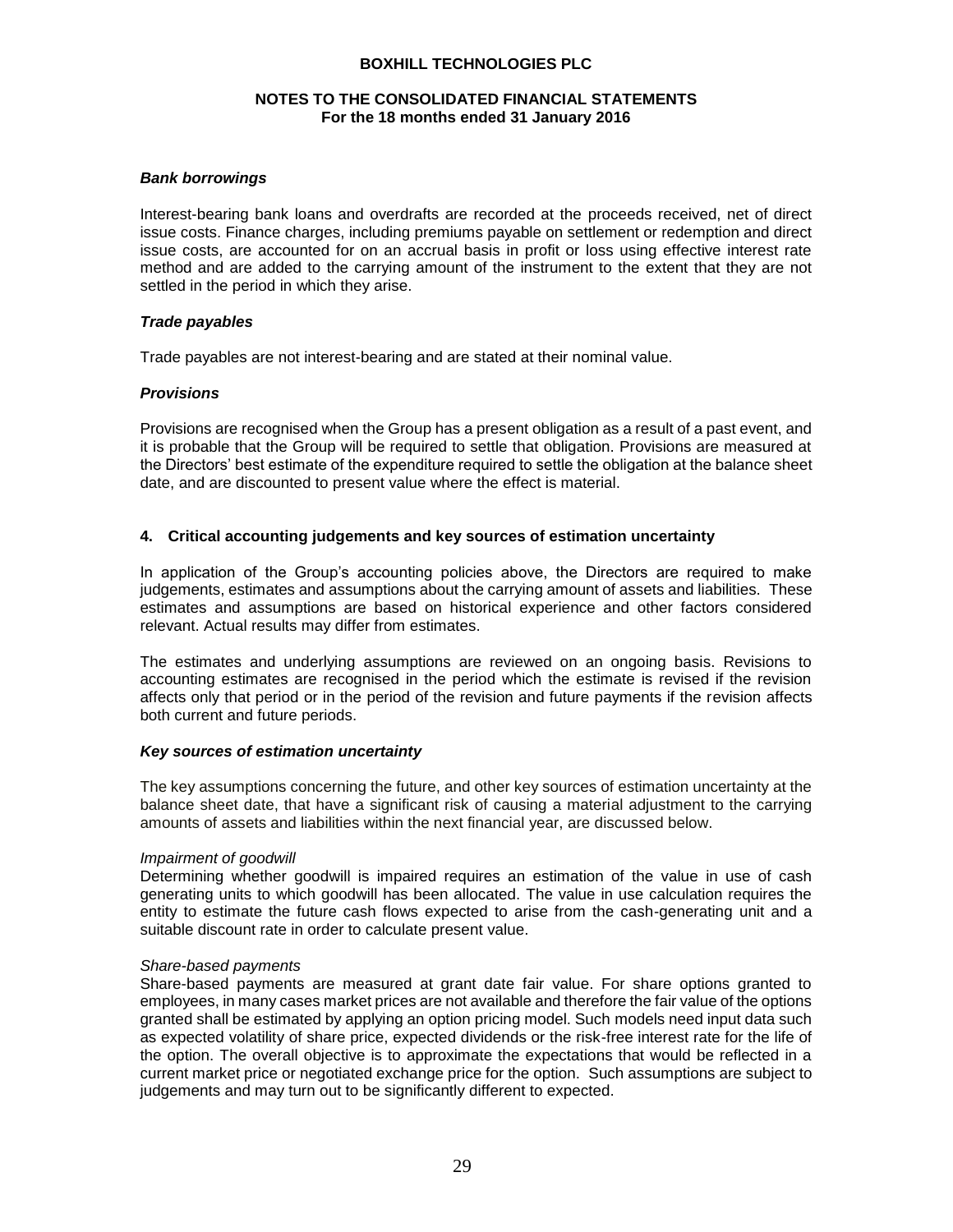## **NOTES TO THE CONSOLIDATED FINANCIAL STATEMENTS For the 18 months ended 31 January 2016**

## **5. Segment analysis**

The primary reporting format is by business segment, based on the different services offered by the operating companies within the Group. The Directors consider that the Group has three business segments, namely that of lottery administration, IT payment facilities and Astroturf football pitches. The Group operates solely in one geographical area, the United Kingdom.

The analysis of continuing operations per segment for the 18 months ended 31 January 2016 is as follows:

|                                   | Lottery<br>Admin | <b>Payment</b><br><b>Processing</b> | <b>Football</b><br><b>Pitches</b> | <b>Unallocated</b> | <b>Group total</b> |
|-----------------------------------|------------------|-------------------------------------|-----------------------------------|--------------------|--------------------|
|                                   | £'000            | £'000                               | £'000                             | £'000              | £'000              |
| Revenue                           | 911              | 2,375                               |                                   |                    | 3,286              |
| Amortisation                      | (1)              | ٠                                   |                                   |                    | (1)                |
| Depreciation                      |                  | (17)                                | (18)                              |                    | (35)               |
| <b>Operating</b><br>profit/(loss) | 30               | 992                                 | (360)                             | (464)              | 198                |
| Finance<br>income/(costs)         |                  |                                     |                                   | 6                  | 6                  |
| Profit/(Loss)<br>before tax       | 30               | 992                                 | (360)                             | (458)              | 204                |
| Tax charge                        | ٠                | (205)                               |                                   |                    | (205)              |
| Profit/(Loss)<br>for the period   | 30               | 787                                 | (360)                             | (458)              | (1)                |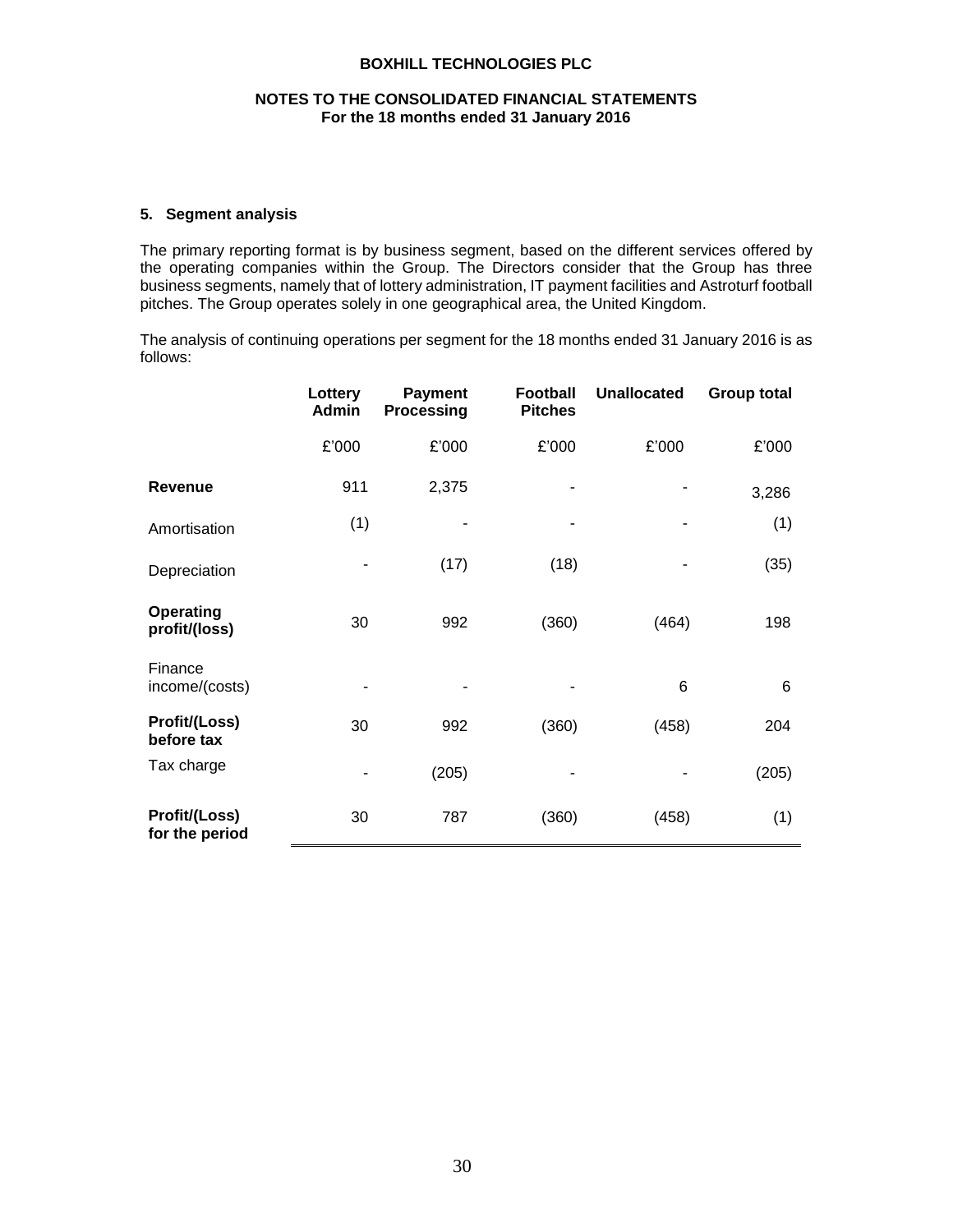## **NOTES TO THE CONSOLIDATED FINANCIAL STATEMENTS For the 18 months ended 31 January 2016**

## **5. Segment analysis (continued)**

|                                   | Lottery<br>Admin | <b>Payment</b><br><b>Processing</b> | <b>Football</b><br><b>Pitches</b> | <b>Unallocated</b> | <b>Group total</b> |
|-----------------------------------|------------------|-------------------------------------|-----------------------------------|--------------------|--------------------|
|                                   | £'000            | £'000                               | £'000                             | £'000              | £'000              |
| <b>Balance</b><br><b>Sheet</b>    |                  |                                     |                                   |                    |                    |
| Total assets                      | 259              | 134                                 | 342                               | 2,578              | 3,313              |
| Non-current<br>asset<br>additions | 13               | 55                                  |                                   |                    | 68                 |
| <b>Total liabilities</b>          | 314              | 111                                 | 8                                 | 1,921              | 2,354              |

The following table analyses assets and liabilities not allocated to business segments as at 31 January 2016:

|                           | £'000 |
|---------------------------|-------|
| <b>Assets</b>             |       |
| Intangible fixed assets   | 22    |
| Tangible fixed assets     | 4     |
| Investments               | 1,673 |
| Other receivables         | 865   |
| Cash and cash equivalents | 14    |
|                           | 2,578 |
|                           |       |

# **Liabilities**

| Trade and other payables | 315   |
|--------------------------|-------|
| Borrowings               |       |
| Convertible loan notes   | 1,600 |
|                          | 1.921 |

## **6. Expenses**

The following material expenses are included in cost of sales:

|                            | 2016<br>£'000 | 2014<br>£'000 |
|----------------------------|---------------|---------------|
| Fees and integration costs | 217           | 64            |
| Affiliate/agent commission | 138           | 1             |
| Fees to clients            | 349           | 275           |
| Prizes payable             | 83            | 74            |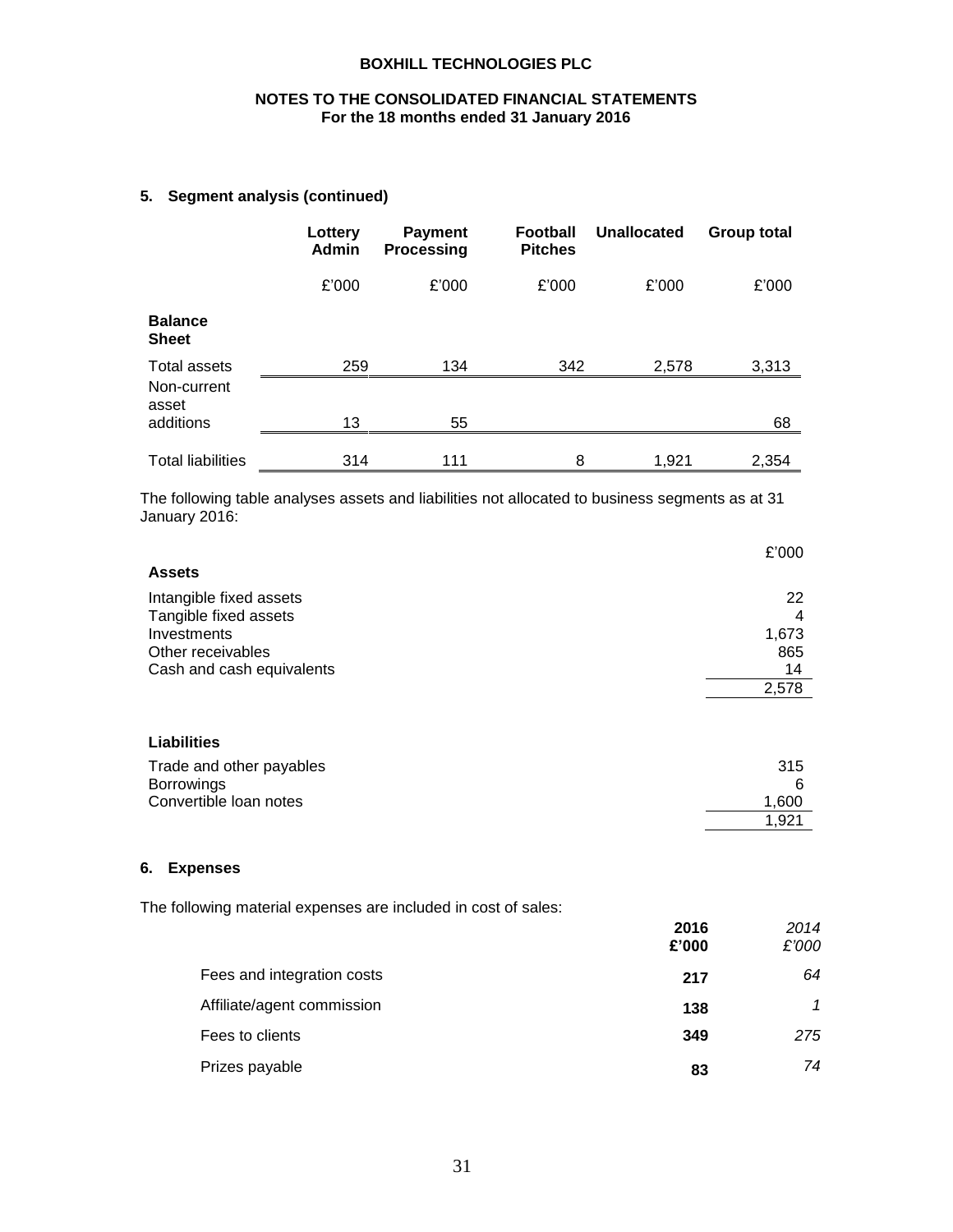## **NOTES TO THE CONSOLIDATED FINANCIAL STATEMENTS For the 18 months ended 31 January 2016**

## **6. Expenses (continued)**

The following material expenses are included in administrative expenses:

|                                           | 2016<br>£'000 | 2014<br>£'000 |
|-------------------------------------------|---------------|---------------|
| Consultancy fees                          | 251           | 262           |
| Software development and maintenance fees | 240           |               |
| Office rent and rates                     | 59            | (22)          |
| Hotel and travel                          | 18            | 74            |
| Professional fees                         | 174           | 182           |
| Bank charges                              | 15            | 13            |

# **7. Operating profit/(loss)**

Operating profit/(loss) has been stated after charging/(crediting) the following:

|                                                                  | 2016<br>£'000 | 2014<br>£'000 |
|------------------------------------------------------------------|---------------|---------------|
| Depreciation of tangible fixed assets                            | 35            | 29            |
| Amortisation of intangible assets                                | 1             |               |
| Auditors' remuneration – Audit services to the Parent<br>Company | 14            | 10            |
| Auditors' remuneration – Audit services to the Group             | 21            | 15            |
| Auditors' remuneration – Taxation services                       | 5             | 3             |

As permitted by Section 408 of the Companies Act 2006, the holding company's profit and loss account has not been included in these financial statements. The profit/(loss) for the period after taxation was £647,000 (2014: (£662,000).

## **8. Discontinued activities**

|                                                                    | 2016<br>£'000 | 2014<br>£'000 |
|--------------------------------------------------------------------|---------------|---------------|
| Revenue                                                            |               | 780           |
| Costs and expenses                                                 |               | (871)         |
| (Loss)/Profit on discontinued activities                           | ۰             | (91)          |
| (Loss) and impairment of intangibles on discontinued<br>activities |               | (405)         |
| (Loss) on discontinued activities                                  |               | (496)         |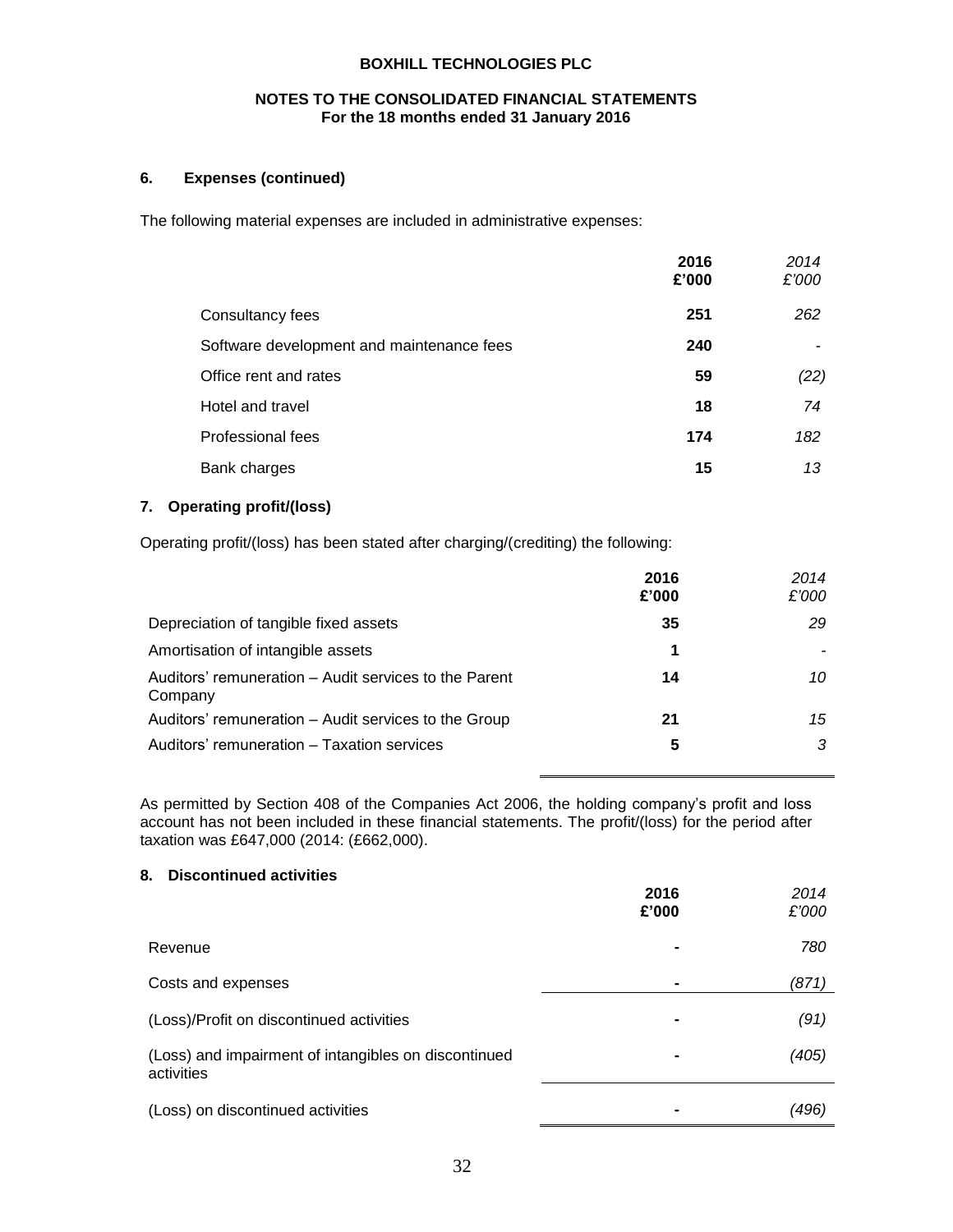## **NOTES TO THE CONSOLIDATED FINANCIAL STATEMENTS For the 18 months ended 31 January 2016**

## **9. Personnel costs**

|                                                                       | 2016   | 2014                 |
|-----------------------------------------------------------------------|--------|----------------------|
| The average monthly number of employees                               | No.    | No.                  |
| (including executive and non-executive Directors) was                 | 9      | 12 <sup>°</sup>      |
| The split of employees by function within the Group is<br>as follows: | No.    | No.                  |
| <b>Administration and Sales</b>                                       | 5      | 7                    |
| Management<br>Total                                                   | 4<br>9 | 5<br>$\overline{12}$ |
|                                                                       |        |                      |
|                                                                       | 2016   | 2014                 |
| Their aggregate remuneration comprised:                               | £'000  | £'000                |
| Wages and salaries                                                    | 225    | 217                  |
| Social security costs                                                 | 19     | 21                   |
| Directors remuneration                                                | 219    | 149                  |
|                                                                       | 463    | 387                  |
| Directors' emoluments:                                                | £'000  | £'000                |
| Emoluments                                                            | 183    | 125                  |
| Sums paid to third parties for director services                      | 36     | 24                   |
|                                                                       | 219    | 149                  |
| Number of Directors accruing benefits<br>under money purchase schemes | No.    | No.                  |
| Aggregate emoluments of highest paid Director                         | 45     | 30                   |

Included within Directors' emoluments is £85,500 (2014: £54,000) paid to directors via related companies, as detailed in note 31.

# **10. Finance income and costs**

|                 | 2016<br>£'000  | 2014<br>£'000 |
|-----------------|----------------|---------------|
| Finance income  | 6              | -             |
| Finance charges | $\blacksquare$ | 77            |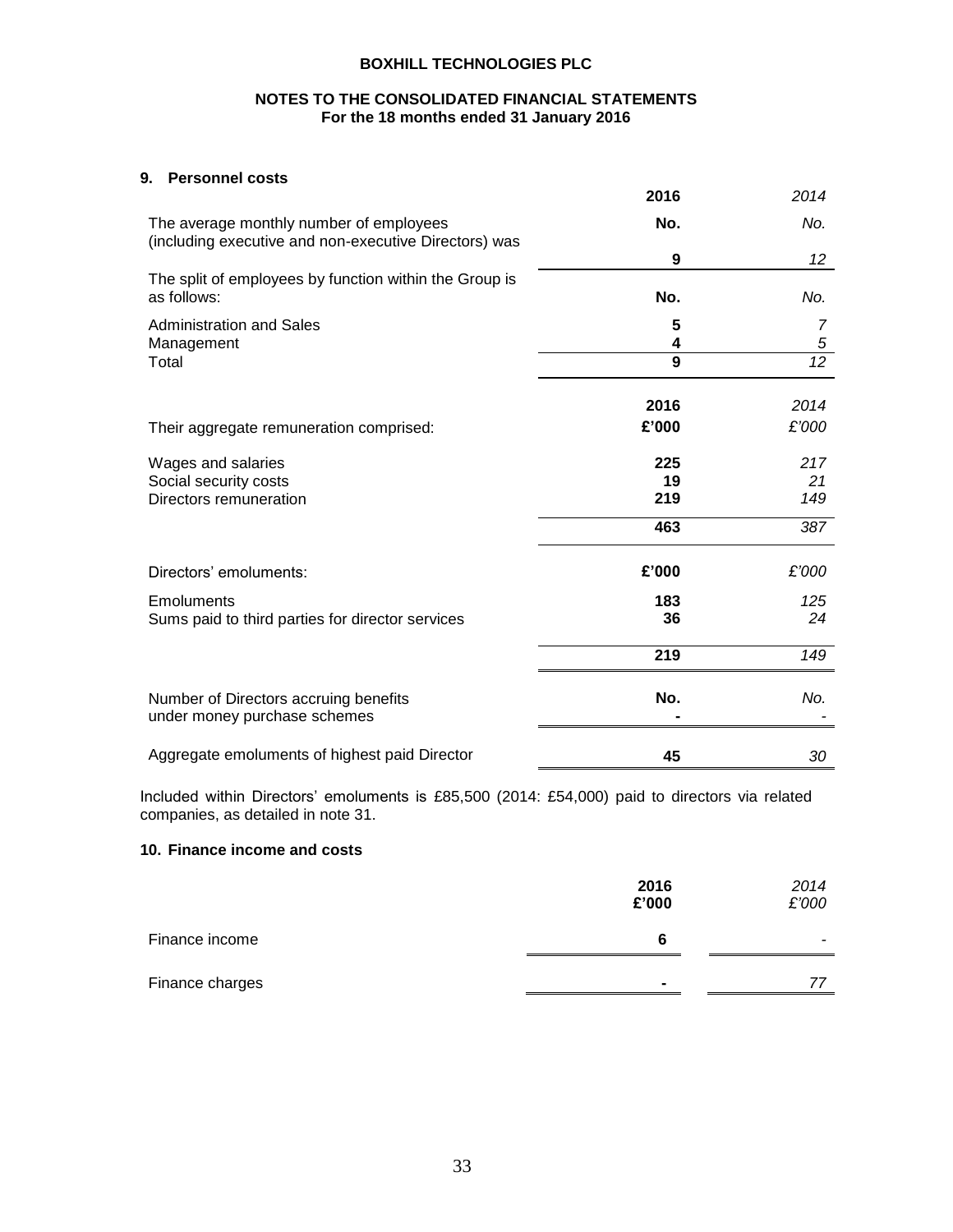## **NOTES TO THE CONSOLIDATED FINANCIAL STATEMENTS For the 18 months ended 31 January 2016**

## **11. Income taxes**

|                                     | 2016           | 2014  |
|-------------------------------------|----------------|-------|
|                                     | £'000          | £'000 |
| <b>Current:</b>                     |                |       |
| Current tax for the 18 months /year | 205            |       |
| <b>Total current tax charge</b>     | 205            |       |
| Deferred tax credit (Note 24)       | $\blacksquare$ |       |
| Total income taxes                  | 205            | -     |

## **Tax rate reconciliation**

|                                                                                   | 2016<br>£'000 | 2014<br>£'000 |
|-----------------------------------------------------------------------------------|---------------|---------------|
| Profit/(Loss) for the 18 months /year                                             | 204           | (683)         |
| Corporation tax charge thereon at 20.44%                                          | 42            | (137)         |
| Adjusted for the effects of:<br>Disallowed net expenses/(income) for tax purposes | 245           | 123           |
| Depreciation in excess of capital allowances                                      | 7             |               |
| Taxable losses and excess charges carried forward                                 | (89)          | 14            |
| Income tax expense for the 18 months /year                                        | 205           |               |

## **12. Earnings per share**

The calculation is based on the earnings attributable to ordinary shareholders divided by the weighted average number of Ordinary Shares in issue during the period as follows:

|                                                                                                        | 2016          | 2014          |
|--------------------------------------------------------------------------------------------------------|---------------|---------------|
| Numerator: earnings attributable to equity $(E'000)$<br>Denominator: weighted average number of equity | (1)           | (683)         |
| shares (No.)                                                                                           | 1,452,352,425 | 1,103,220,540 |

In June 2010 the Company issued 24 million options to subscribe for Ordinary Shares of 0.1p each. At the period end 8.1 million options were outstanding. None of these options were exercised in either the prior or the current period.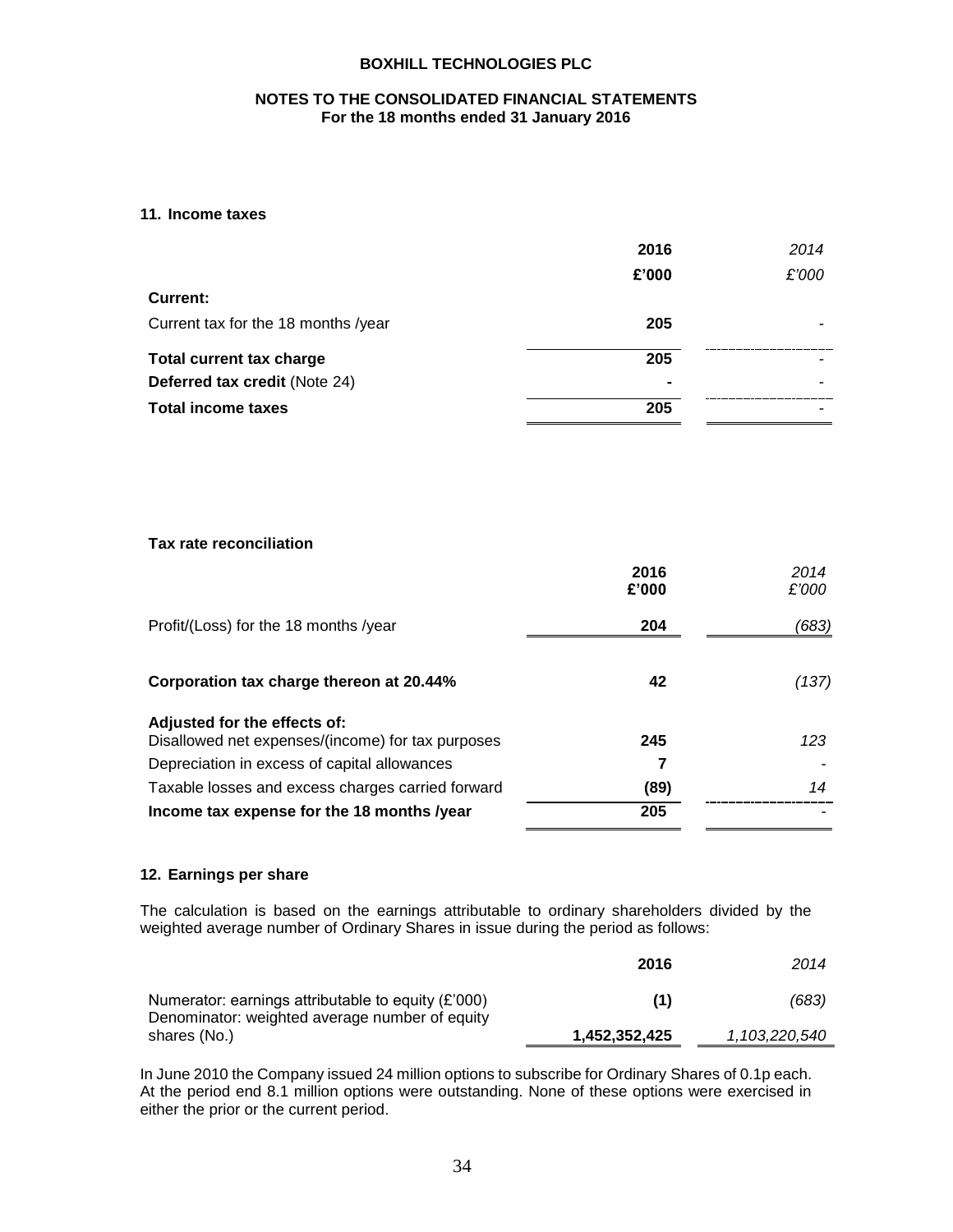### **NOTES TO THE CONSOLIDATED FINANCIAL STATEMENTS For the 18 months ended 31 January 2016**

On 31 January 2016 the Company issued £1.6m of 0% unsecured, undated, convertible loan stock will compulsorily convert into 400,000,000 Ordinary Shares within 14 days of the Company's Ordinary Shares returning to trading on AIM.

Both of these scenarios will lead to an increase in the weighted average number of equity shares to 1,860,452,425 (2014: 1,111,320,540) and this amount is used in the calculation of diluted earnings per share.

Basic and diluted earnings per share for 2014 have been restated due to using an incorrect weighted average number of shares. The prior periods restated basic and diluted earnings per share is £0.06 compared to prior periods annual account disclosure of £0.13.

## **13. Goodwill**

|                                                          | £'000          |
|----------------------------------------------------------|----------------|
| At 31 July 2014                                          | 618            |
| Additions (Note 29)<br>Disposals (Note 29)<br>Impairment | 1,515<br>(460) |
| At 31 January 2016                                       | 1,673          |

Included within goodwill is an amount relating to the subsidiaries Prize Provision Services Limited, Freepaymaster Limited and Emex (UK) Group Limited. The carrying amount for goodwill for these respective subsidiaries is £158,000, £1,005,000 and £510,397 respectively.

The principal assumptions made (in both 2016 and 2014) in determining the value in use of the cash-generating unit were:

- Basis on which recoverable amount determined value in use;
- Period covered by management plans used in calculation 1 year;
- Pre-tax discount rate applied to cash flow projection 5%;
- Growth rate used to extrapolate cash flows beyond management plan 3%;
- Difference between above growth rate and long term rate for UK 0.5%

The calculation of value in use shown above is most sensitive to the assumptions on discount rates and growth rates. The assumptions used are considered to be realistically achievable in light of economic and industry measures and forecasts. The Directors believe that any reasonable possible change in the key assumptions on which the recoverable amount is based would not cause its carrying amount to exceed its recoverable amount.

Whilst there can be no certainty that the forecasts used in the impairment calculation will be achieved, the carrying value of goodwill at 31 January 2016 reflects the Directors best estimate based on their knowledge of the business at 26 May 2016 and reflects all matters of which the Directors are aware as at the date of approval of these financial statements.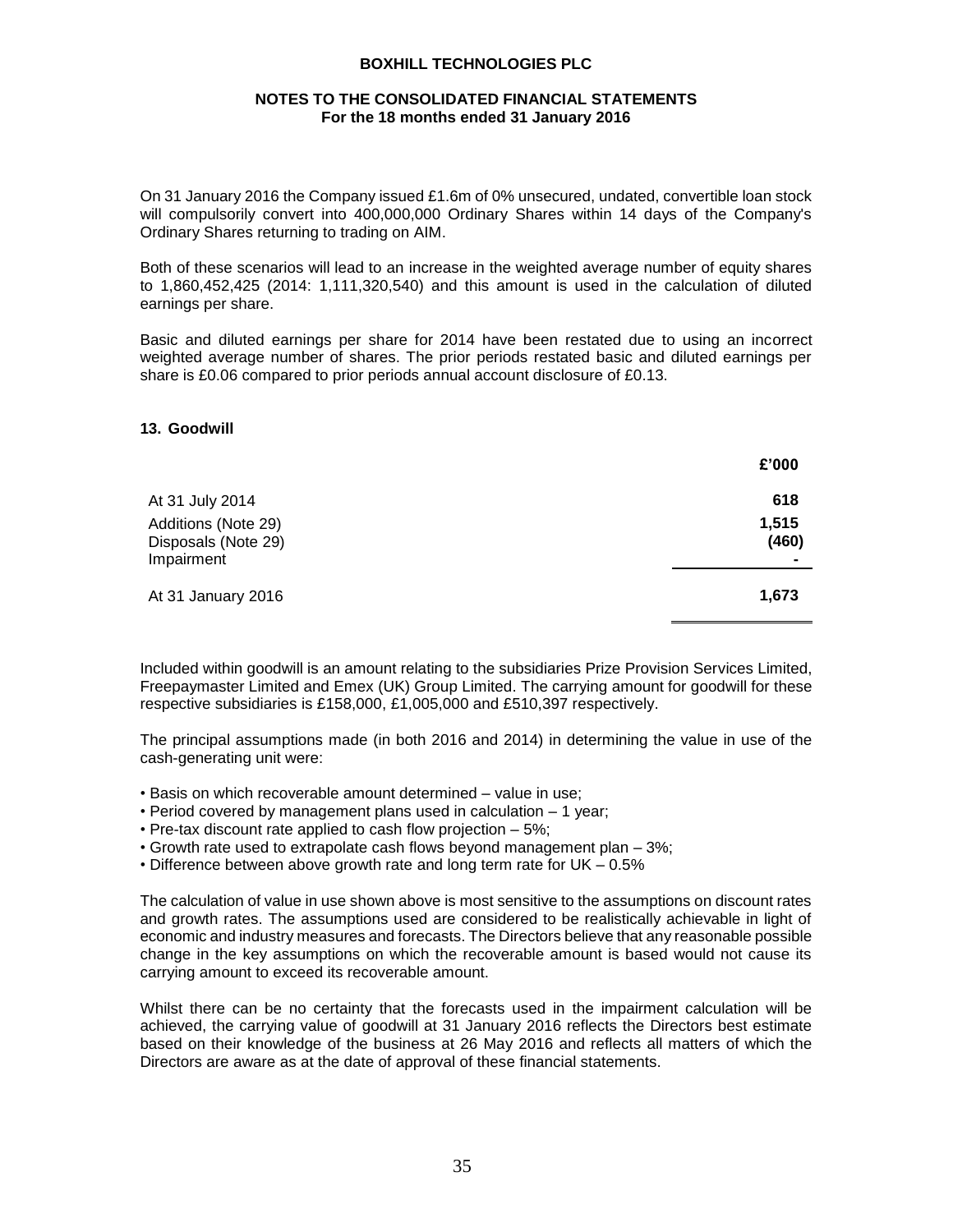# **NOTES TO THE CONSOLIDATED FINANCIAL STATEMENTS For the 18 months ended 31 January 2016**

# **14. Other intangible assets**

| 14. Uther mitangible assets       | Website and software design and<br>development |       |
|-----------------------------------|------------------------------------------------|-------|
|                                   | 2016                                           | 2014  |
|                                   | £'000                                          | £'000 |
| Cost                              |                                                |       |
| At 1 August 2014                  | 28                                             | 258   |
| Additions                         | 10                                             | 6     |
| <b>Disposals</b>                  | (6)                                            | (236) |
| At 31 January 2016                | 32                                             | 28    |
| Amortisation                      |                                                |       |
| At 1 August 2014                  |                                                | 224   |
| Charge for the 18 months /year    | 1                                              |       |
| Disposals                         |                                                | (224) |
| At 31 January 2016                | 1                                              |       |
| <b>Net Book Value</b>             |                                                |       |
| At 31 January 2016                | 31                                             | 28    |
| 15. Property and office equipment |                                                |       |

|                                                                                               | Land and<br>buildings | Office equipment | <b>Total</b>  |
|-----------------------------------------------------------------------------------------------|-----------------------|------------------|---------------|
|                                                                                               | £'000                 | £'000            | 2016<br>£'000 |
| <b>Cost or valuation</b><br>At 1 August 2014<br>Acquisitions through business<br>combinations | 503                   | 49<br>55         | 552<br>55     |
| Disposals                                                                                     | (503)                 | (34)             | (537)         |
| At 31 January 2016                                                                            |                       | 70               | 70            |
| <b>Depreciation</b><br>At 1 August 2014<br>Charge for the 18 months /year                     | 143<br>18             | 26<br>17         | 169<br>35     |
| Impairment<br><b>Disposals</b>                                                                | (161)                 | (28)             | (189)         |
| At 31 January 2016                                                                            |                       | 15               | 15            |
| <b>Net Book Value</b><br>At 31 January 2016                                                   |                       | 55               | 55            |
| At 31 July 2014                                                                               | 360                   | 23               | 383           |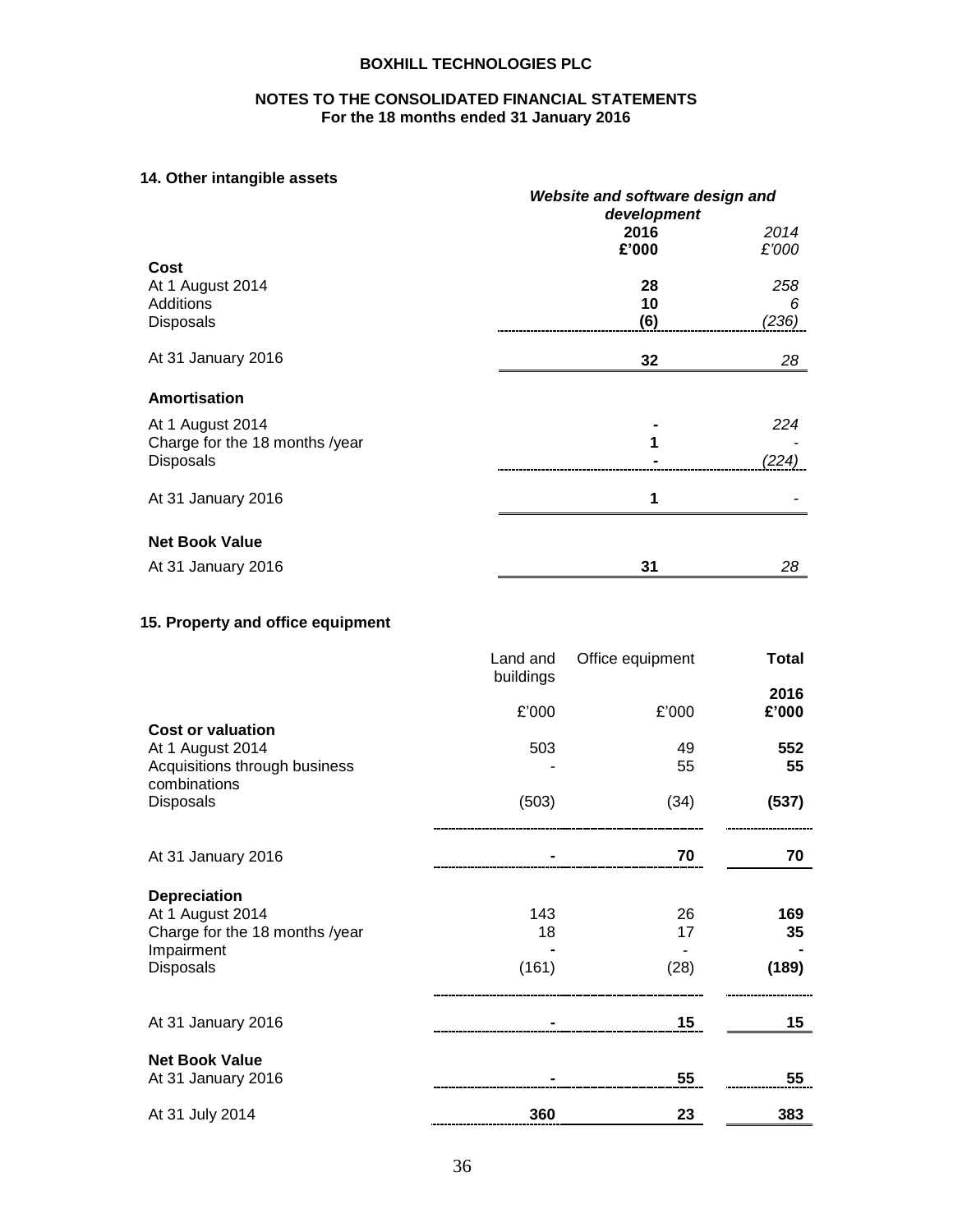## **NOTES TO THE CONSOLIDATED FINANCIAL STATEMENTS For the 18 months ended 31 January 2016**

## **16. Investment in equity instruments**

|                               | 2016<br>£'000 |
|-------------------------------|---------------|
| Cost                          |               |
| At 1 August 2014<br>Valuation | 342           |
| <b>Disposals</b>              |               |
| At 31 January 2016            | 342           |
| <b>Valuation</b>              |               |
| At 31 January 2016            | 342           |

The investment in equity relates to a 10% investment in Nineteen Twelve Holdings Limited. This investment has been designated to be valued at fair value through other comprehensive income. This has been designated at fair value through other comprehensive income as the equity investment is not held for trading. No dividends have been recognised during the period. Nineteen Twelve Holdings Limited has entered into a joint venture with Soccerdome Limited, a subsidiary of Boxhill Technologies Limited.

### **17. Subsidiaries**

Details of the Company's subsidiaries at 31 January 2016 are as follows:

| <b>Name of Subsidiary</b>                  | Company number | Place of<br>incorporation<br>(or registration)<br>and operation | <b>Proportion of</b><br>ownership<br>interest &<br>voting power | <b>Holding</b>            | <b>Principal activity</b>              |
|--------------------------------------------|----------------|-----------------------------------------------------------------|-----------------------------------------------------------------|---------------------------|----------------------------------------|
|                                            |                |                                                                 | held                                                            |                           |                                        |
| <b>Prize Provision</b><br>Services Limited | 03152966       | England and<br>Wales                                            | 100%                                                            | Ordinary<br>shares        | Lottery provider                       |
| Soccerdome Limited                         | 02948017       | England and<br>Wales                                            | 100%                                                            | Ordinary<br>shares        | Operates floodlit pitches              |
| <b>Barrington Lewis</b><br>Limited         | 07190212       | England and<br>Wales                                            | 100%                                                            | Ordinary<br>shares        | Dormant                                |
| The Weather Lottery<br>Limited             | 08648931       | England and<br>Wales                                            | 100%                                                            | Ordinary<br>shares        | Dormant                                |
| Poseve Limited                             | 126971C        | Isle of Man                                                     | 100%                                                            | Ordinary<br>shares        | Dormant                                |
| Freepaymaster<br>Limited                   | 09261233       | England and<br>Wales                                            | 100%                                                            | Ordinary<br>shares        | Payment processing                     |
| Emex (UK) Group<br>Limited                 | SC518243       | Scotland                                                        | 100%                                                            | Ordinary<br><b>Shares</b> | Intermediary<br><b>Holding Company</b> |
| <b>Emex Consult Ltd</b>                    | NI614354       | Northern Ireland                                                | 100% by Emex<br>(UK) Group<br>imited                            | Ordinary<br>shares        | Payment processing                     |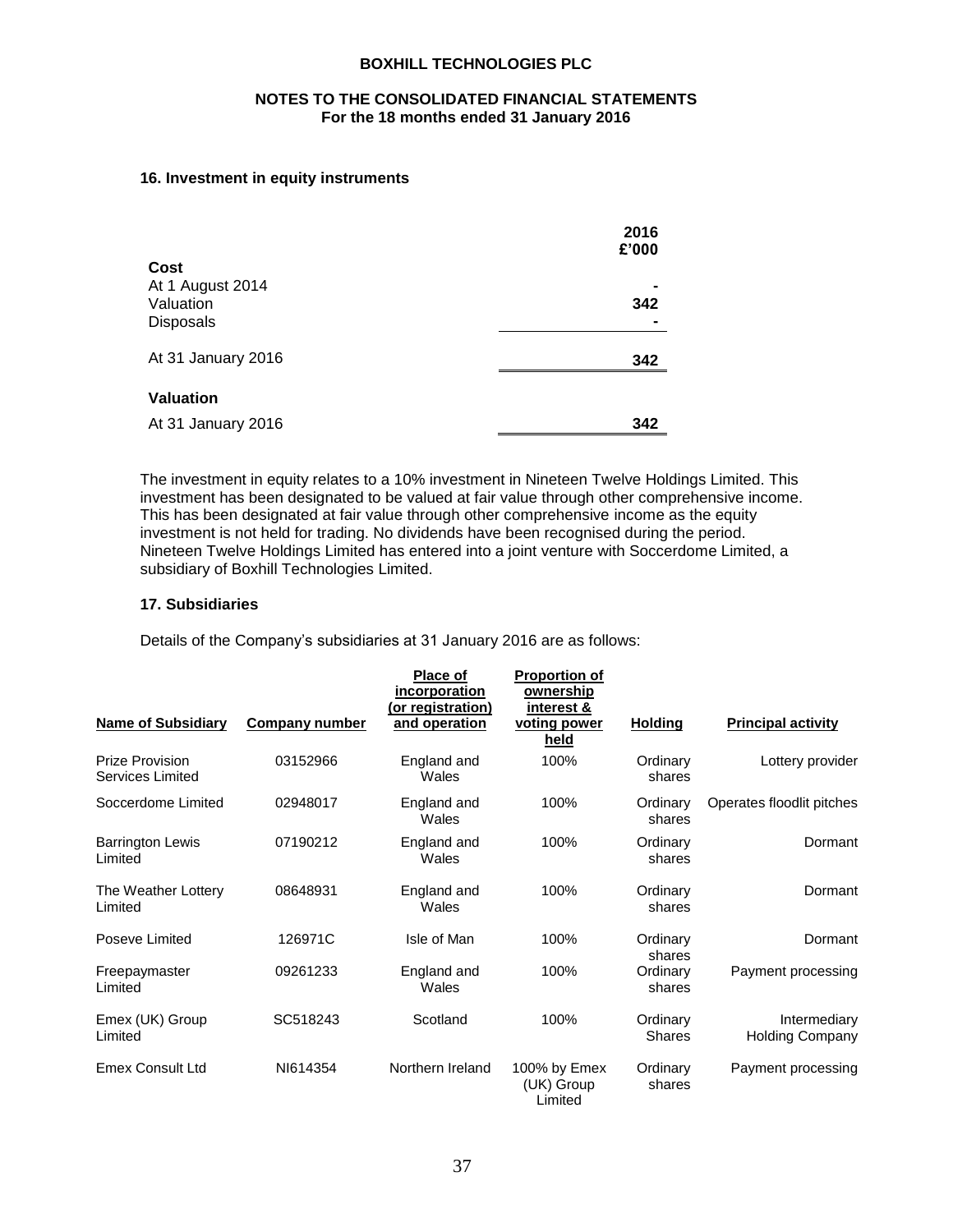## **NOTES TO THE CONSOLIDATED FINANCIAL STATEMENTS For the 18 months ended 31 January 2016**

## **18. Inventories**

|                                | 2016<br>£'000 | 2014<br>£'000 |
|--------------------------------|---------------|---------------|
| Finished goods                 | $\mathbf{2}$  | 2             |
|                                |               |               |
| 19. Other financial assets     |               |               |
| Trade and other receivables    |               |               |
|                                | 2016          | 2014          |
|                                | £'000         | £'000         |
| Trade receivables              | 783           |               |
| Other receivables              | 93            | 1,605         |
| Prepayments and accrued income | 43            | 46            |
|                                | 919           | 1,651         |

The Group has provided fully for all receivables which are not considered recoverable. In determining the recoverability of all receivables, the Group considers any change in the credit quality of the receivable up to the reporting date. (See note 4).

The Directors consider that the carrying amount of the receivables approximates their fair value.

#### **Cash and cash equivalents**

|                           | 2016<br>£'000 | 2014<br>£'000 |
|---------------------------|---------------|---------------|
| Cash and cash equivalents | 291           | 258           |

Cash and cash equivalents comprises cash held by the Group and short-term bank deposits with an original maturity of 6 months or less. The carrying amount of these assets approximates their fair value.

## **20. Borrowings**

Borrowings at 31 January 2016 include a loan of £6,000 (2014: £489,000). The loan is repayable on a fixed monthly repayment basis and due for settlement within 12 months.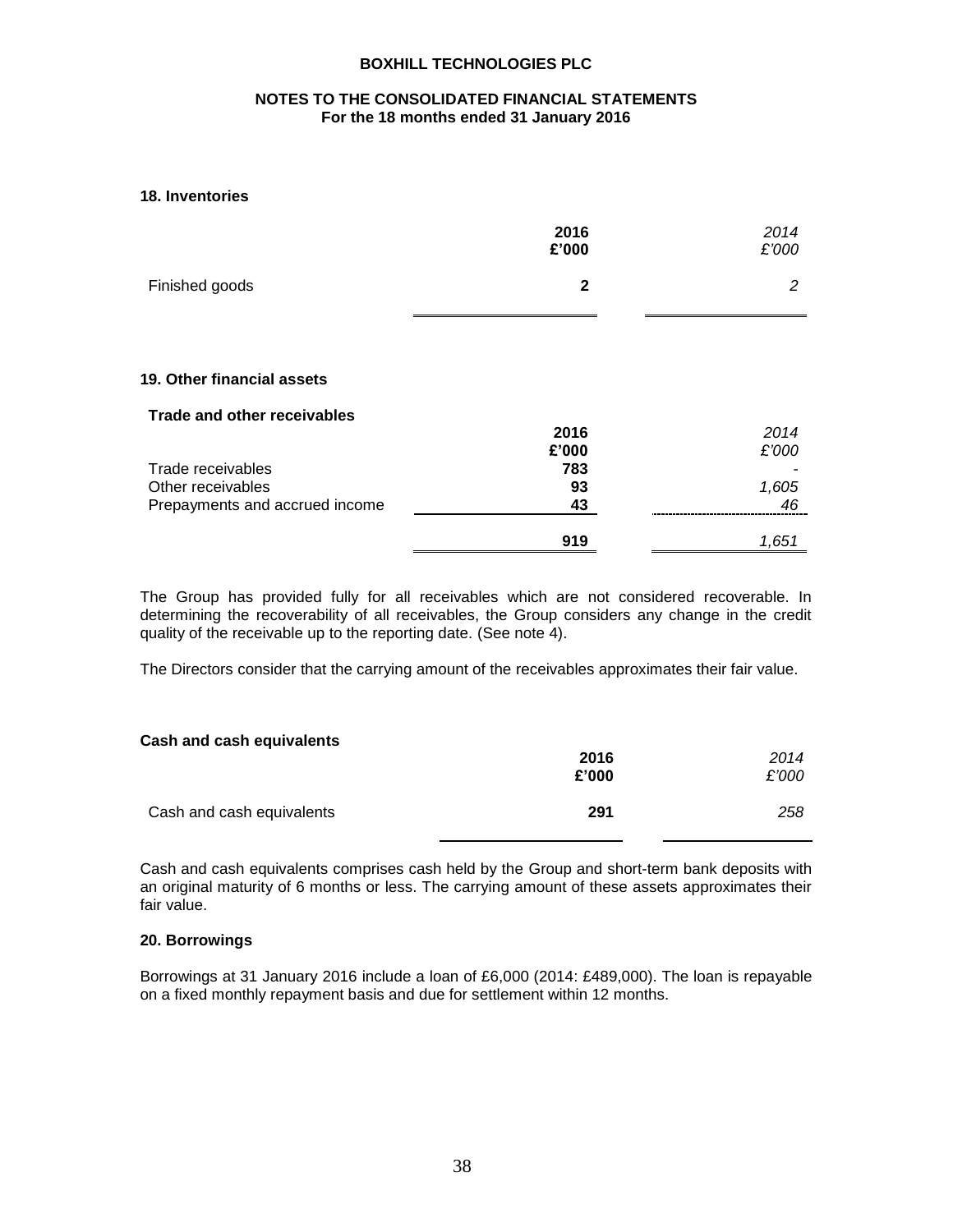## **NOTES TO THE CONSOLIDATED FINANCIAL STATEMENTS For the 18 months ended 31 January 2016**

## **21. Derivatives financial instruments and hedge accounting**

At 31 January 2016 and 31 July 2014 the Group had no derivatives in place for cash flow hedging purposes.

## **22. Other financial liabilities**

## **Trade and other payables**

|                                         | 2016  | 2014  |
|-----------------------------------------|-------|-------|
|                                         | £'000 | £'000 |
| Trade payables                          | 290   | 296   |
| Other payables                          | 290   | 1,574 |
| Accrued liabilities and deferred income | 168   | 89    |
|                                         | 748   | 1,959 |
| Other payables comprise:                |       |       |
|                                         | £'000 | £'000 |
| Social security and other taxes         | (8)   | 1,249 |
| Other                                   | 298   | 325   |
|                                         | 290   | 1,574 |
| <b>Presented as:</b>                    |       |       |
| Current                                 | 748   | 1,959 |
| Non-current<br>٠                        |       |       |

Accrued liabilities and deferred income represents miscellaneous contractual liabilities that relate to expenses that were incurred, but not paid for at the period end and income received during the period, for which the Group had not supplied the goods or services at the end of the period.

The Directors consider that the book value of trade payables, accrued liabilities and deferred income approximates to their fair value at the balance sheet date.

The average credit period taken for trade purchases is 111 days (2014: 91 days).

## **23. Financial instruments: information on financial risks**

Financial risks are discussed in the Directors' Report and below.

## *Capital risk management*

The Group manages its capital to ensure that the Group as a whole will be able to continue as a going concern while maximising the return to stakeholders through the optimisation of the debt and equity balance. The capital structure of the Group consists of debt, which includes the borrowings disclosed in note 20, cash and cash equivalents and equity attributable to equity holders of the parent, comprising issued capital, reserves and retained earnings as disclosed in notes 25 to 26.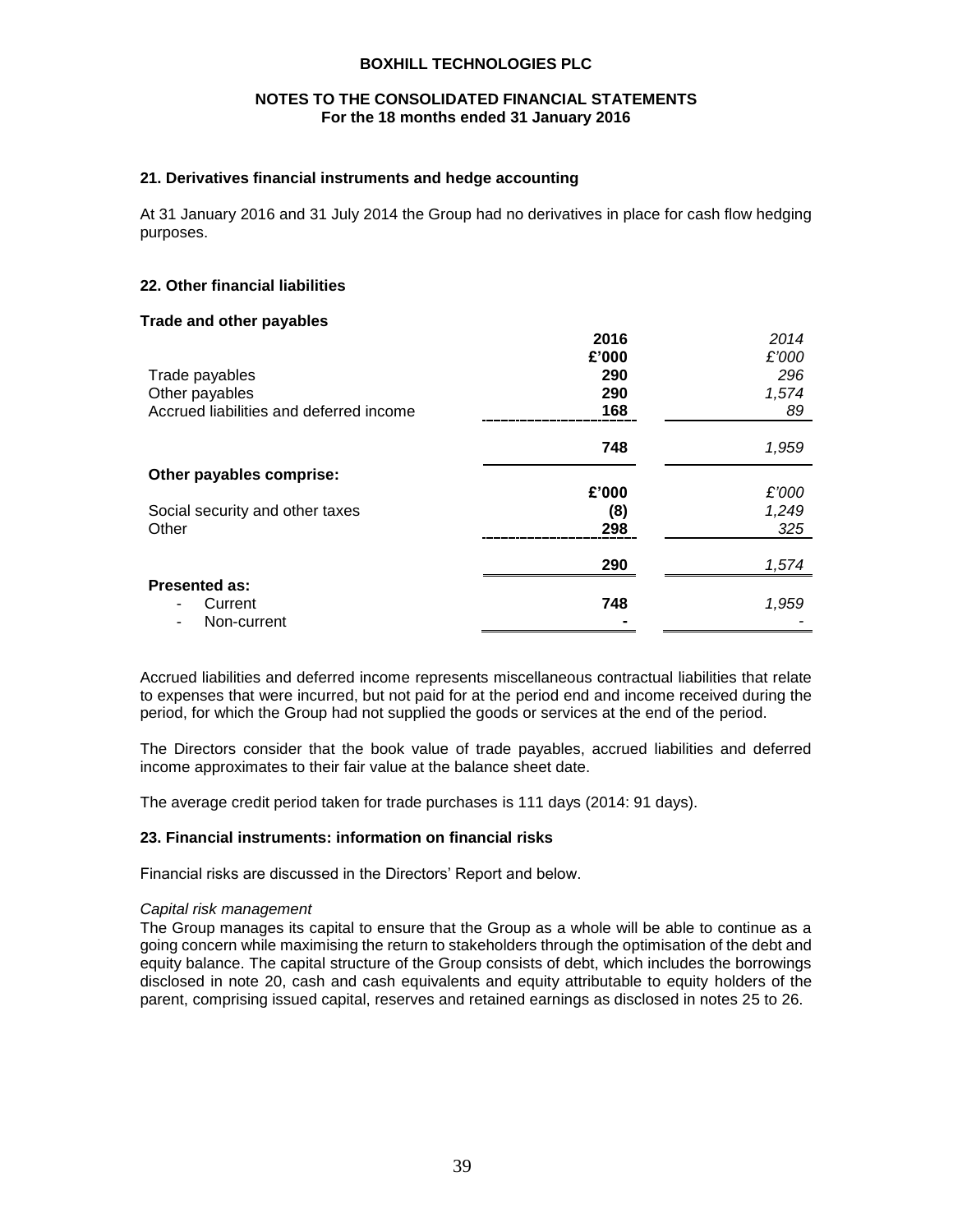## **NOTES TO THE CONSOLIDATED FINANCIAL STATEMENTS For the 18 months ended 31 January 2016**

## *Gearing ratio*

As at 31 July 2014 the Group gearing ratio was 46.95%. As at 31 January 2016 the gearing ratio is as follows:

|                                   | £'000          |
|-----------------------------------|----------------|
| Debt<br>Cash and cash equivalents | (1,606)<br>291 |
| Net Cash and cash equivalents     | (1, 315)       |
| Equity                            | 959            |
| Net debt to equity ratio          | (137.12%)      |

Debt is defined as long and short-term borrowings.

Equity includes all capital and reserves of the Group attributable to equity holders of the parent.

### *Financial risk management objectives*

The main market risks to which the Group is exposed are interest rates. There is also exposure to credit risk and liquidity risk. The Group monitors these risks and will take appropriate action to minimize any exposure.

#### *Credit risk*

The Group's exposure to credit risk is minimal due to turnover being in the main recognised upon cash receipt, hence the amount of trade receivables is negligible.

#### *Liquidity risk*

Ultimate responsibility for liquidity risk management rests with the Board of Directors, which has built an appropriate liquidity risk management framework for the management of the Group's short, medium and long-term funding and liquidity management requirements. The Group manages liquidity risk by maintaining adequate reserves, banking facilities and reserve borrowing facilities by continuously monitoring forecast and actual cash flows and matching the maturity profiles of financial assets and liabilities.

#### *Regulatory compliance risk*

Regulatory compliance risk is the risk of material adverse impact resulting from failure to comply with laws, regulations, and codes of conduct or standards of good practice governing the sector in which the Group operates. The Group is monitored by the financial director who is responsible for meeting regulatory and compliance obligations.

#### *Interest rate risk*

The Group's exposure to interest rate risk mainly concerns financial assets and liabilities, which are subject to floating rates in the Group. At present the Group's loans are on fixed rate interest rates and hence it is not exposed to risk on these should rates move.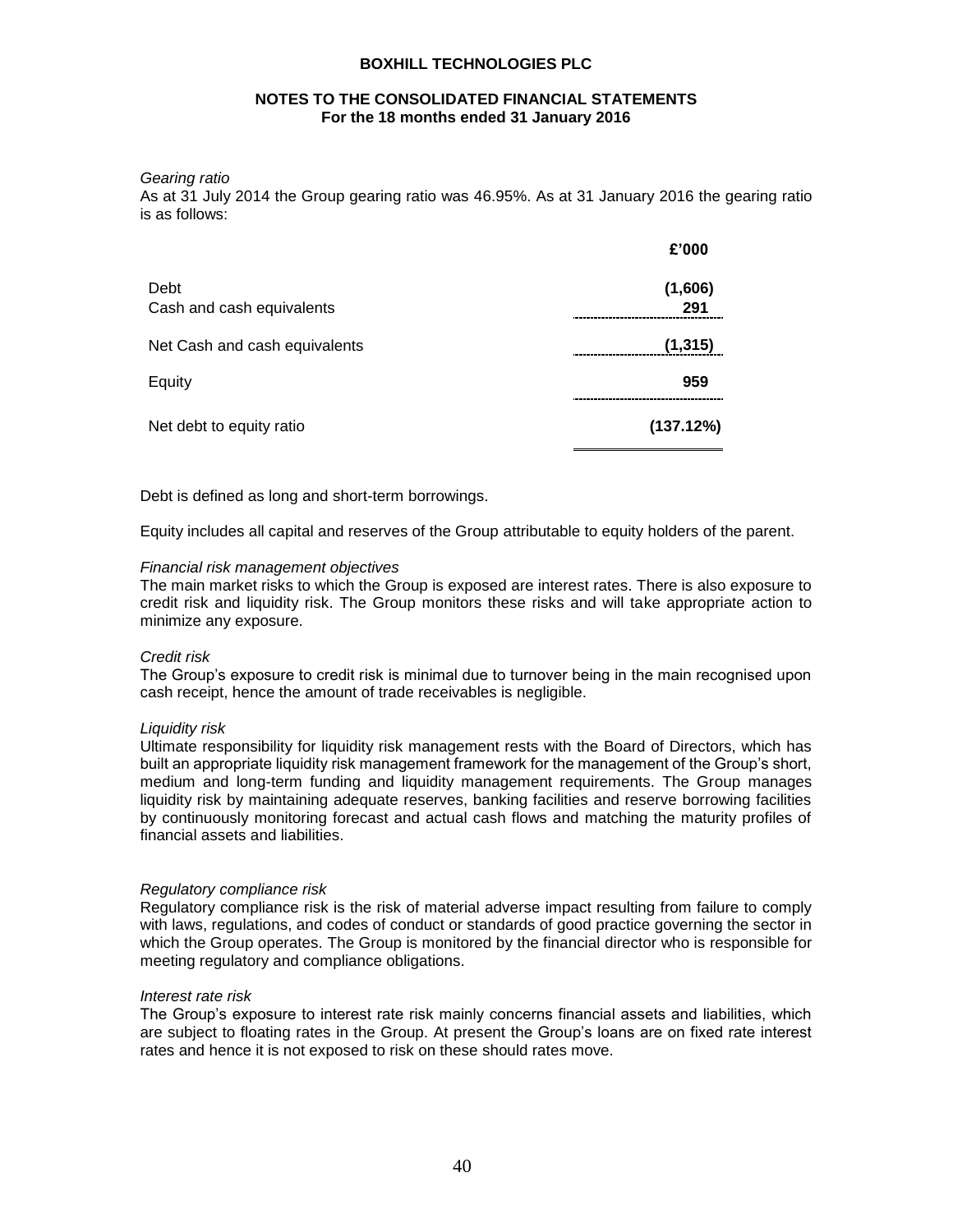## **NOTES TO THE CONSOLIDATED FINANCIAL STATEMENTS For the 18 months ended 31 January 2016**

## **24. Deferred taxation**

A deferred tax asset has not been recognised in the period ended 31 January 2016 nor 31 July 2014 in respect of taxable losses carried forward of approximately £770,000 (2014: £770,000) as there is insufficient historic evidence that it will be recoverable in full against taxable profits during the next 12 months.

There are not considered to be any material temporary differences associated with investments in subsidiaries for which deferred tax liabilities have not been recognised.

### **25. Equity share capital**

|                                                                     | 2016<br>£'000 | 2014<br>£'000 |
|---------------------------------------------------------------------|---------------|---------------|
| Allotted, called up and fully paid                                  |               |               |
| 1,455,829,770 (2014: 1,426,983,616) Ordinary Shares of 0.1p<br>each | 1.456         | 1.427         |

During the period the Company issued 28,846,154 Ordinary shares of 0.1p at a price of 0.1625 pence per share on conversion of the remaining £46,875 of the £250,000 loan announced on 13 September 2013.

### **26. Other reserves**

|                                     | <b>Share</b><br>premium<br>£'000 | <b>Revaluation</b><br>reserve<br>£'000 | <b>Profit and loss</b><br>account<br>£'000 |
|-------------------------------------|----------------------------------|----------------------------------------|--------------------------------------------|
| At 1 August 2014                    | 1,723                            |                                        | (2,658)                                    |
| Shares issued less<br>costs         | 15                               |                                        |                                            |
| Profit on treasury<br>shares        | 82                               |                                        |                                            |
| Revaluation on<br>equity investment |                                  | 342                                    |                                            |
| Result for the period               |                                  |                                        |                                            |
| At 31 January 2016                  | 1,820                            | 342                                    | (2,659)                                    |

On 11 July 2014 the Company issued 120 million shares to a supplier which was to provide software services to the Group. The supplier was unable to deliver those services and therefore the shares issued were sold in the market and the proceeds returned to the Company. These proceeds were used by the Company and Group for general working capital purposes, including to purchase for cash similar services to those that were to be provided by the supplier. The sale of these shares is treated as a sale of treasury shares for accountancy purposes, but the shares concerned were not treasury shares for the purposes of the Companies Act 2006 or the AIM Rules for Companies.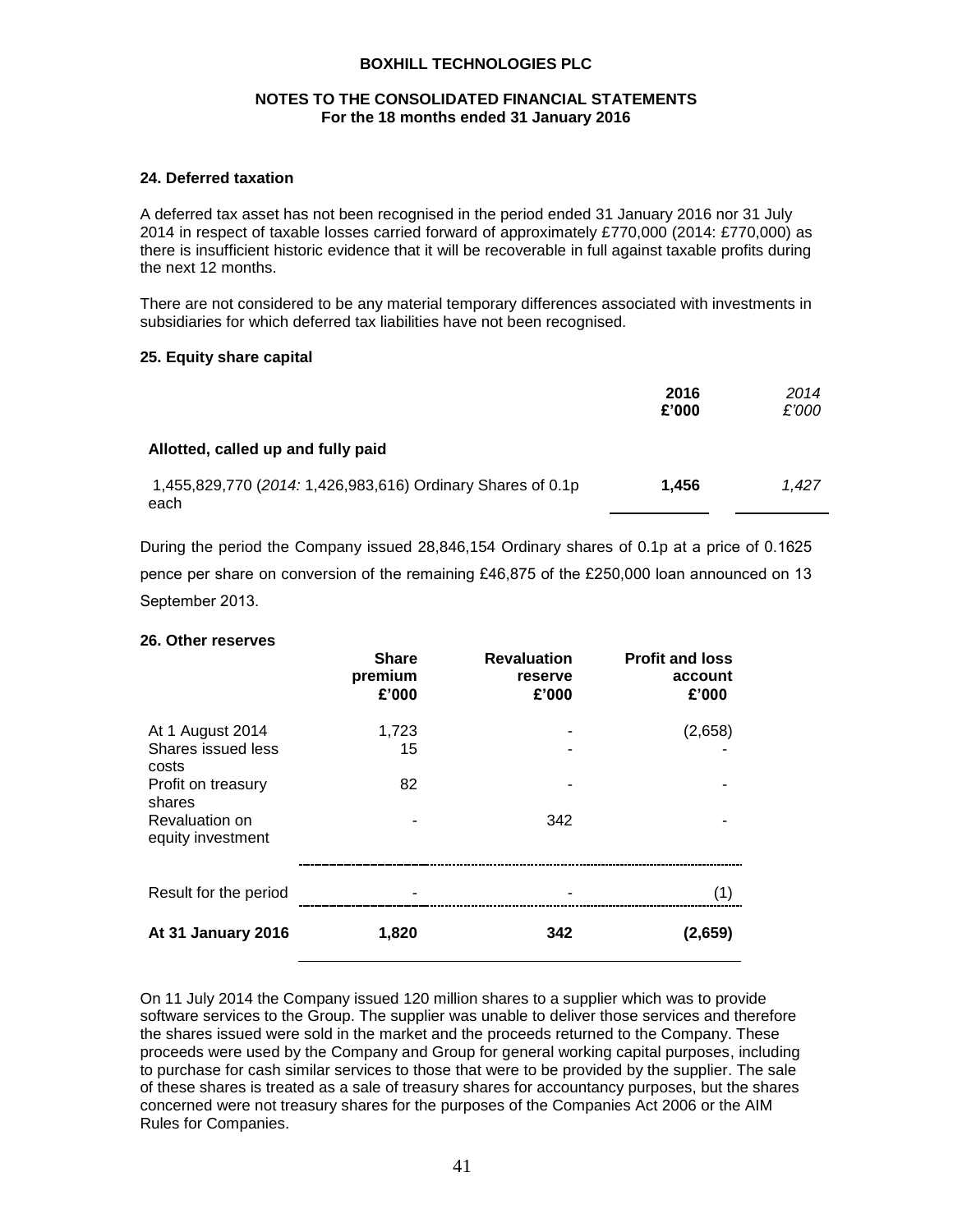## **NOTES TO THE CONSOLIDATED FINANCIAL STATEMENTS For the 18 months ended 31 January 2016**

## **27. Share-based payments**

Certain Directors and key management were issued with share options on 8 June 2010, exercisable immediately at a price fixed at the date of issue. If the options remain unexercised after a period of seven years from the date of grant the options expire.

Details of options granted to date and still outstanding at the end of the period are as follows:

| Date of Grant                             | 2015                                | Exercise price                     | Exercise period                                                                        |
|-------------------------------------------|-------------------------------------|------------------------------------|----------------------------------------------------------------------------------------|
|                                           | No.<br>£'000                        |                                    |                                                                                        |
| 8 June 2010<br>8 June 2010<br>8 June 2010 | 2,700,000<br>2,700,000<br>2,700,000 | 0.75p<br>1.0 <sub>p</sub><br>1.25p | 8 June 2010 to 2 June 2017<br>8 June 2010 to 2 June 2017<br>8 June 2010 to 2 June 2017 |

All of the above options were outstanding at the period end. The options had a weighted average exercise price of 1p and a remaining contractual life of 1.8 years. The Directors consider that the estimated fair values of the options at grant date was £nil due to the prevailing market price being lower than the exercise price. As the fair value is currently considered to be £nil, no amount has been recognised in either the income statement or in equity in respect of these options.

#### **28. Issue of Convertible Loan Notes**

On 31 January 2016 the Company issued £1.6m of 0% unsecured, undated, convertible loan stock. This loan stock will compulsorily convert into 400,000,000 Ordinary Shares within 14 days of the Company's Ordinary Shares returning to trading on AIM (the "Loan Stock"). The Loan Stock is the consideration for the acquisition of Emex (UK) Group Limited, and the associated company, Freepaymaster Limited (collectively, "Emex"). The assets of Emex on acquisition and calculation of goodwill are shown in Notes 29 and 30.

## **29. Business combinations**

#### **Acquisitions**

|                                   | <b>Principal</b><br>activity | Date of<br>acquisition | <b>Proportion of</b><br>voting interests<br>acquired | <b>Consideration</b><br>transferred<br>£'000 |
|-----------------------------------|------------------------------|------------------------|------------------------------------------------------|----------------------------------------------|
| Emex (UK)<br><b>Group Limited</b> | Payment<br>processing        | 31 January 2016        | 100%                                                 | 603                                          |
| Freepaymaster<br>Limited          | Payment<br>processing        | 31 January 2016        | 100%                                                 | 1,005                                        |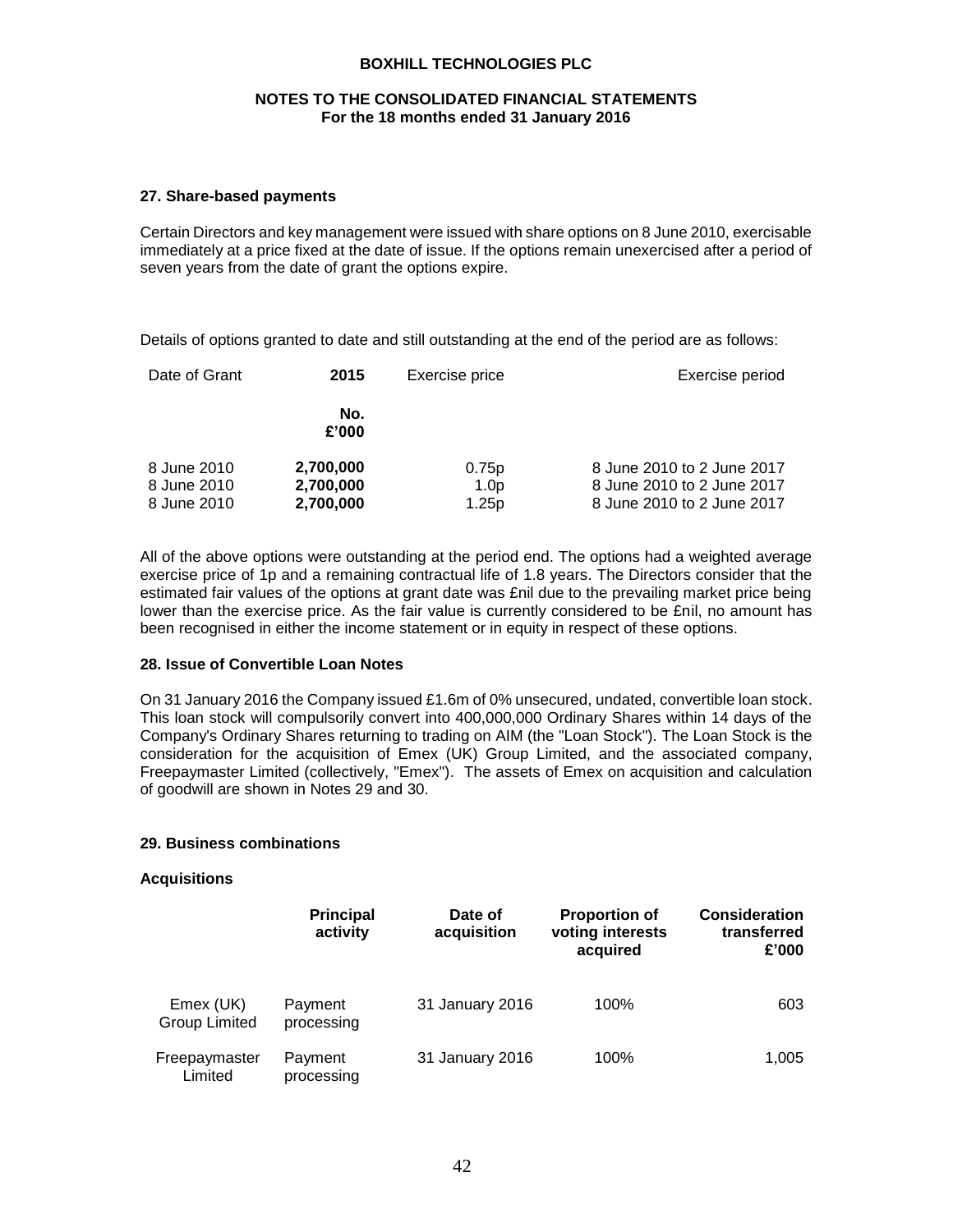## **NOTES TO THE CONSOLIDATED FINANCIAL STATEMENTS For the 18 months ended 31 January 2016**

# **Consideration transferred**

|                        | Emex (UK)<br><b>Group Ltd</b><br>£'000 | Freepaymaster<br>Ltd<br>£'000 |
|------------------------|----------------------------------------|-------------------------------|
| Convertible loan stock | 603                                    | 1,005                         |
|                        | 603                                    | 1,005                         |

## **Assets acquired and liabilities recognised at the date of acquisition**

|                               | Emex (UK)<br><b>Group Ltd</b><br>£'000 | Freepay<br>master<br>Ltd<br>£'000 | Total<br>£'000 |
|-------------------------------|----------------------------------------|-----------------------------------|----------------|
| <b>Current assets</b>         |                                        |                                   |                |
| Cash and cash equivalents     | 80                                     | 0                                 | 80             |
| Trade and other receivables   | 0                                      |                                   | 0              |
| Non-current assets            |                                        |                                   |                |
| Property, plant and machinery | 55                                     | 0                                 | 55             |
| Trade and other receivables   | 0                                      | ∩                                 |                |
| <b>Current liabilities</b>    |                                        |                                   |                |
| Trade and other payables      | (42)                                   | 0                                 | (42)           |
|                               | 93                                     |                                   | 93             |

# **Disposals**

|                        | <b>Principal</b><br>activity | Date of<br>disposed | <b>Proportion of</b><br>voting interests<br>disposed | <b>Consideration</b><br>received<br>£'000 |
|------------------------|------------------------------|---------------------|------------------------------------------------------|-------------------------------------------|
| Pay Corporation<br>Ltd | Payment<br>processing        | 29 January 2016     | 100%                                                 |                                           |

## **Assets disposed and liabilities derecognised at the date of disposal**

|                               | Pay<br>Corporation<br>Ltd<br>£'000 | Total<br>£'000 |
|-------------------------------|------------------------------------|----------------|
| Goodwill                      | 460                                | 460            |
| Property, plant and machinery | 13                                 | 13             |
| Trade and other receivables   | 1,529                              | 1,529          |
| Trade and other payables      | (1,572)                            | (1, 572)       |
|                               | 430                                | 430            |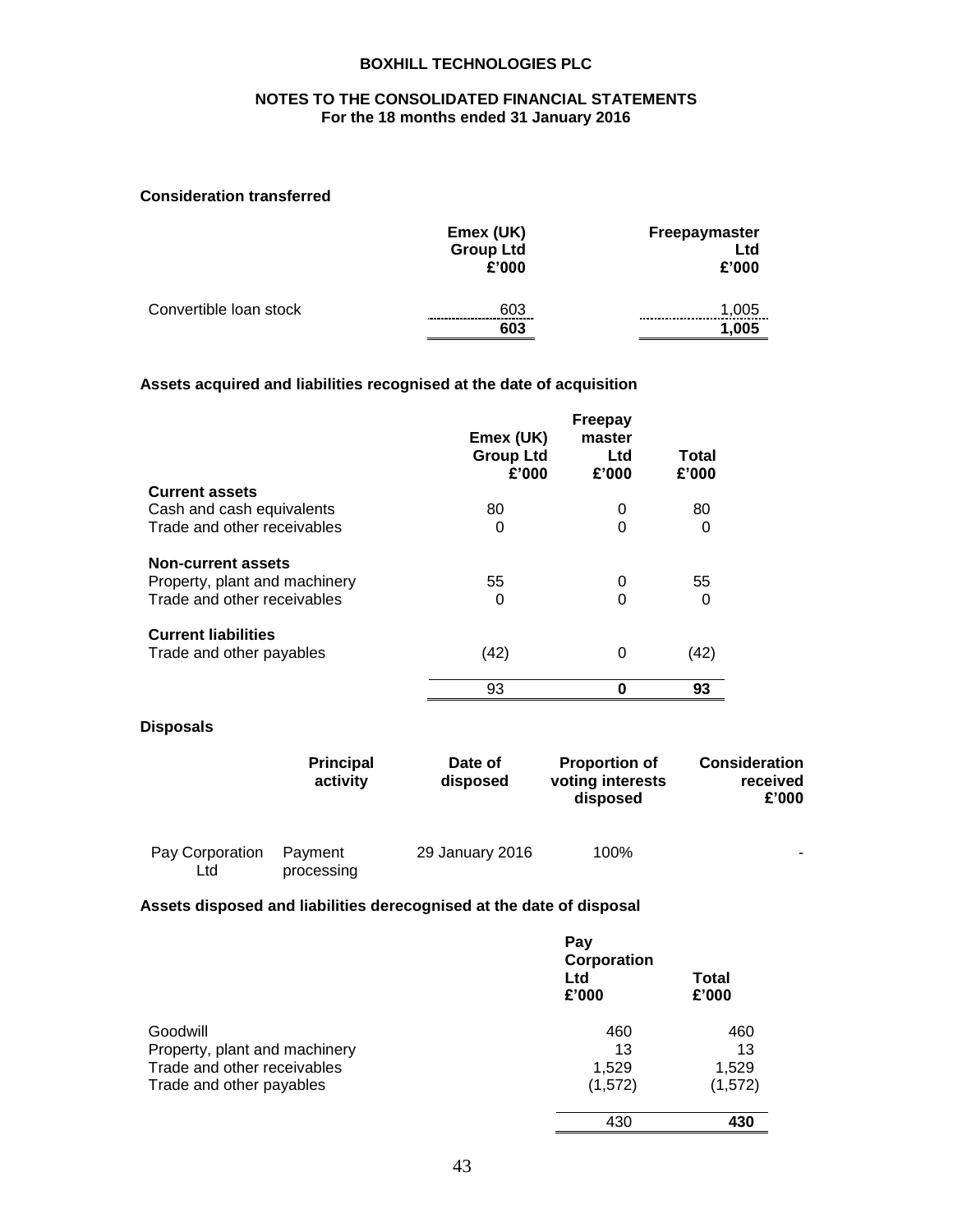### **NOTES TO THE CONSOLIDATED FINANCIAL STATEMENTS For the 18 months ended 31 January 2016**

|                                         | £'000 |
|-----------------------------------------|-------|
| Consideration received                  |       |
| Less: fair value of net assets disposed | (430) |
| Loss on sale of disposed subsidiary     | (430) |

## **30. Goodwill arising on acquisition**

|                                                                      | Emex (UK)<br>Group<br>Ltd<br>£'000 | <b>Freepay</b><br>master<br>Ltd<br>£'000 | Total<br>£'000 |
|----------------------------------------------------------------------|------------------------------------|------------------------------------------|----------------|
| <b>Consideration Transferred</b><br>Less: fair value of identifiable | 603                                | 1.005                                    | 1,608          |
| net assets acquired                                                  | (93)                               | 0                                        | (93)           |
| Goodwill arising on acquisition                                      | 510                                | 1.005                                    | 1.515          |

Total consideration transferred of £1,608,000 for the acquisitions of Emex (UK) Group Limited and Freepaymaster Limited includes stamp duty payable of £8,000.

#### **Net cash inflow on acquisition**

|                                                  | <b>Period ended</b><br>31 January<br>2016<br>£'000 |
|--------------------------------------------------|----------------------------------------------------|
| Consideration paid in cash                       |                                                    |
| Less: cash and cash equivalent balances acquired | 80                                                 |
|                                                  | 80                                                 |

### **31. Transactions with related parties**

The transactions set out below took place between the Group and certain related parties.

#### *Lord E T Razzall*

Lord E T Razzall, a director, charged the Group £36,000 (2014: £24,000) in the period, for directorship services provided, via an entity trading as R T Associates. At the period end R T Associates was owed £16,200 (2014: £9,600).

### *Andrew J A Flitcroft*

Andrew Flitcroft, a director, charged the Group £49,500 (2014: £30,000) in the period, for directorship and company secretarial services provided, via an entity FS Business Limited. At the period end FS Business Limited was owed £52,650 (2014: £23,100).

Mr Flitcroft is a director of SVS Securities PLC, during the period the Group earned fees of £9,228 (2014: £nil) from SVS Securities PLC.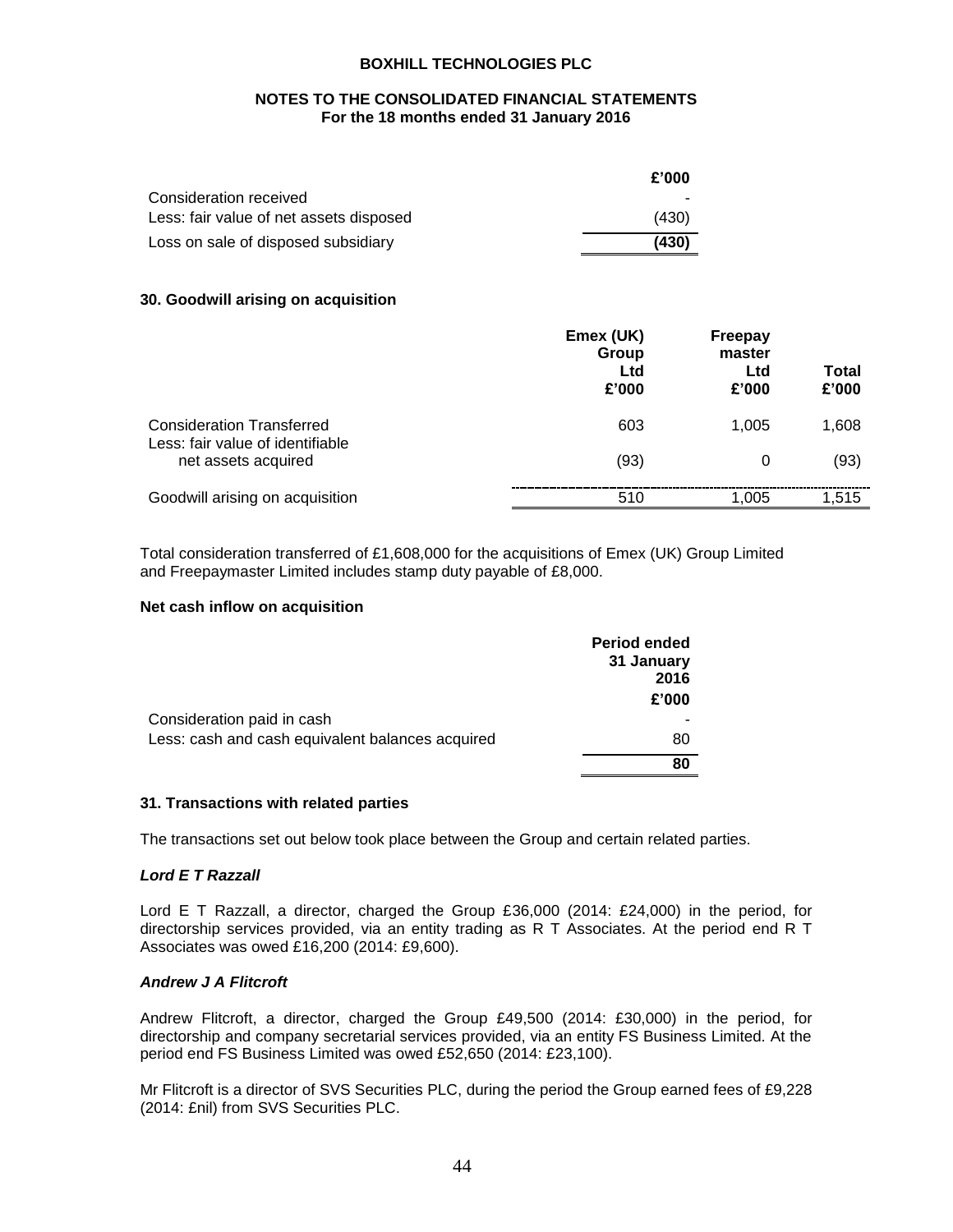## **NOTES TO THE CONSOLIDATED FINANCIAL STATEMENTS For the 18 months ended 31 January 2016**

## **Philip I Jackson**

During the period Philip Jackson was a director of EuPay Group Limited and PhilliteD UK Limited. During the period the Group earned net fees from the provision of services to Group clients by EuPay Group Limited and PhilliteD UK Limited of £1,025,497 and £1,155,466 respectively (2014: £695,818 and £nil). At the period end the Group was owed £225,235 and £727,833 from EuPay Group Limited and PhilliteD UK Limited respectively (2014: £nil and £nil). The services provided to the Group's clients by EuPay Group Limited and PhilliteD Limited were at cost to the Group with no profit or uplift being made by either of EuPay Group Limited or PhilliteD Limited.

#### **James Rose**

James Rose is a director of Prize Provision Services Limited ("PPSL") a wholly owned subsidiary of Boxhill Technologies PLC. During the period James Rose charged PPSL £90,000 for consultancy services via an entity 1912 Management Limited (2014: £65,000). At the period end 1912 Management Services Limited was owed £95,458 (2014: £78,000).

### **Remuneration of key management personnel**

The remuneration of the Directors, who are the key management personnel of the Group, is as referred to above, and on page 7 within the Directors Report and in Note 9.

### **Issue of Equity**

As referred to in Note 27, share options were granted in 2010 to Directors and key management, all of which were outstanding at the period end. The following options were held by the Directors and key management at the period end:

|                  | <b>Options No.</b> | <b>Option details</b> |
|------------------|--------------------|-----------------------|
| Lord E T Razzall | 3.300.000          | See A below           |
| J M Botros       | 4,800,000          | See B below           |

A – 1,100,000 at 0.75p, 1,100,000 at 1p and 1,100,000 at 1.25p

B – 1,600,000 at 0.75p, 1,600,000 at 1p and 1,600,000 at 1.25p

All of the options are exercisable by 2 June 2017.

#### **32. Operating lease commitments**

At the balance sheet date, the Group had outstanding commitments for future minimum lease payments under non-cancellable operating leases, which fall due as follows:

|                                        | 2016  | 2014  |
|----------------------------------------|-------|-------|
|                                        | £'000 | £'000 |
| Land and buildings:                    |       |       |
| Within one year                        | 5     |       |
| In the second to fifth years inclusive |       | 16    |
| After five years                       | -     |       |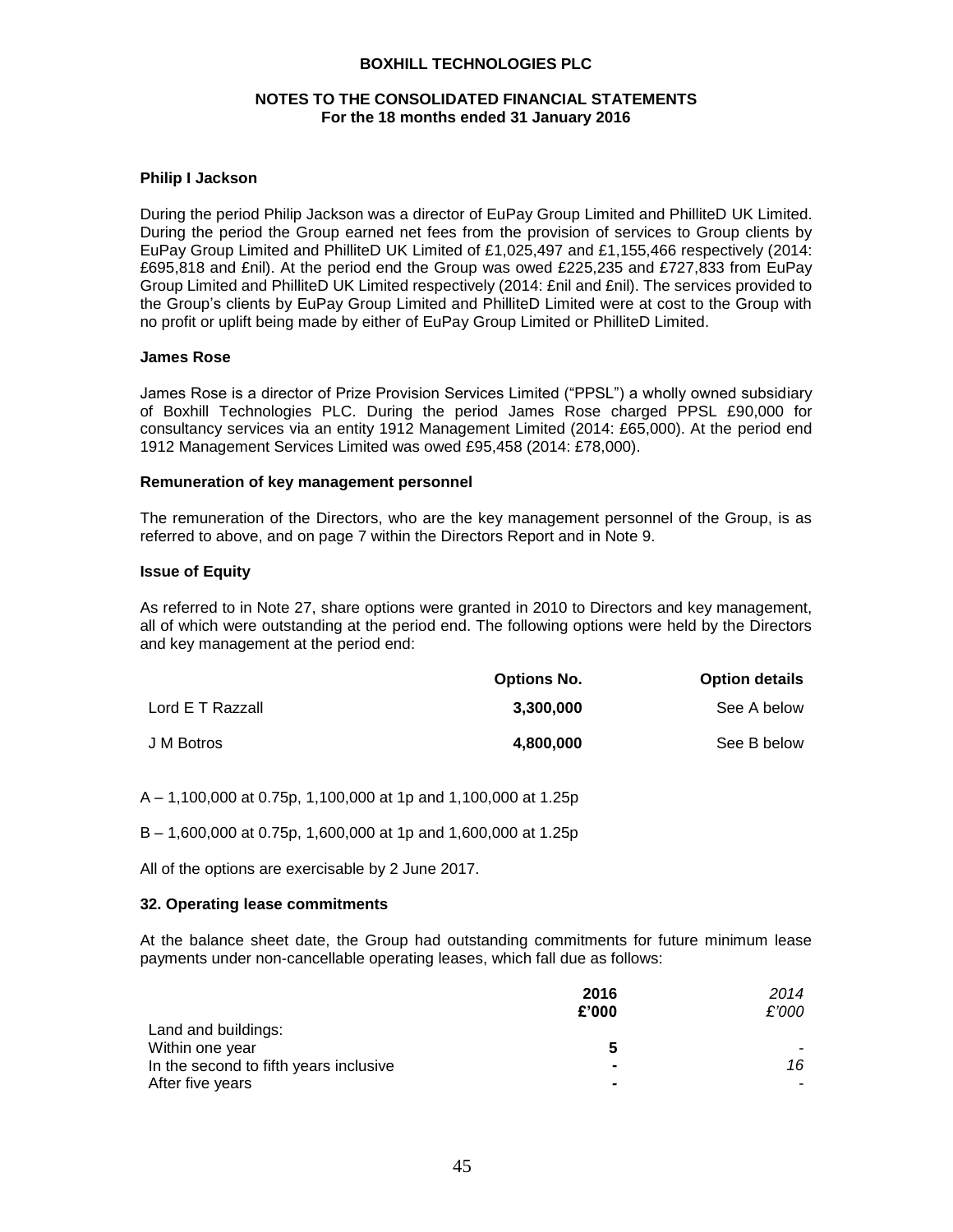## **NOTES TO THE CONSOLIDATED FINANCIAL STATEMENTS For the 18 months ended 31 January 2016**

Operating lease payments represent rentals payable by the Group for office premises. Leases are negotiated over the term considered most relevant to the individual subsidiary and rentals are fixed where possible for that term.

## **33. Controlling Party**

No single individual has sole control of the company.

### **34. Events after the balance sheet date**

There are no events to note after the balance sheet date.

## **35. Going Concern**

The Group made an after taxation (loss) for the period of  $(E1,000)$  (2014:  $(E683,000)$ ) and an EBITDA profit/(loss) of £1,006,000 (2014: (£172,000)).

The management have controlled costs and continued with the expansion of the business based on past acquisitions to produce a profitable Group of companies in the period ended 31 January 2016. The Group is forecasting further turnover growth, both organic and from the recent acquisition, and improved profitability in the forthcoming year.

Given the trading results to 31 January 2016 and expected continuing and improving profitability for the forthcoming year, together with the additional capital available from the supporting shareholders, the Directors consider that the Group continues to be a going concern and they forecast that that there is sufficient funding in place to enable the continuance of the Group.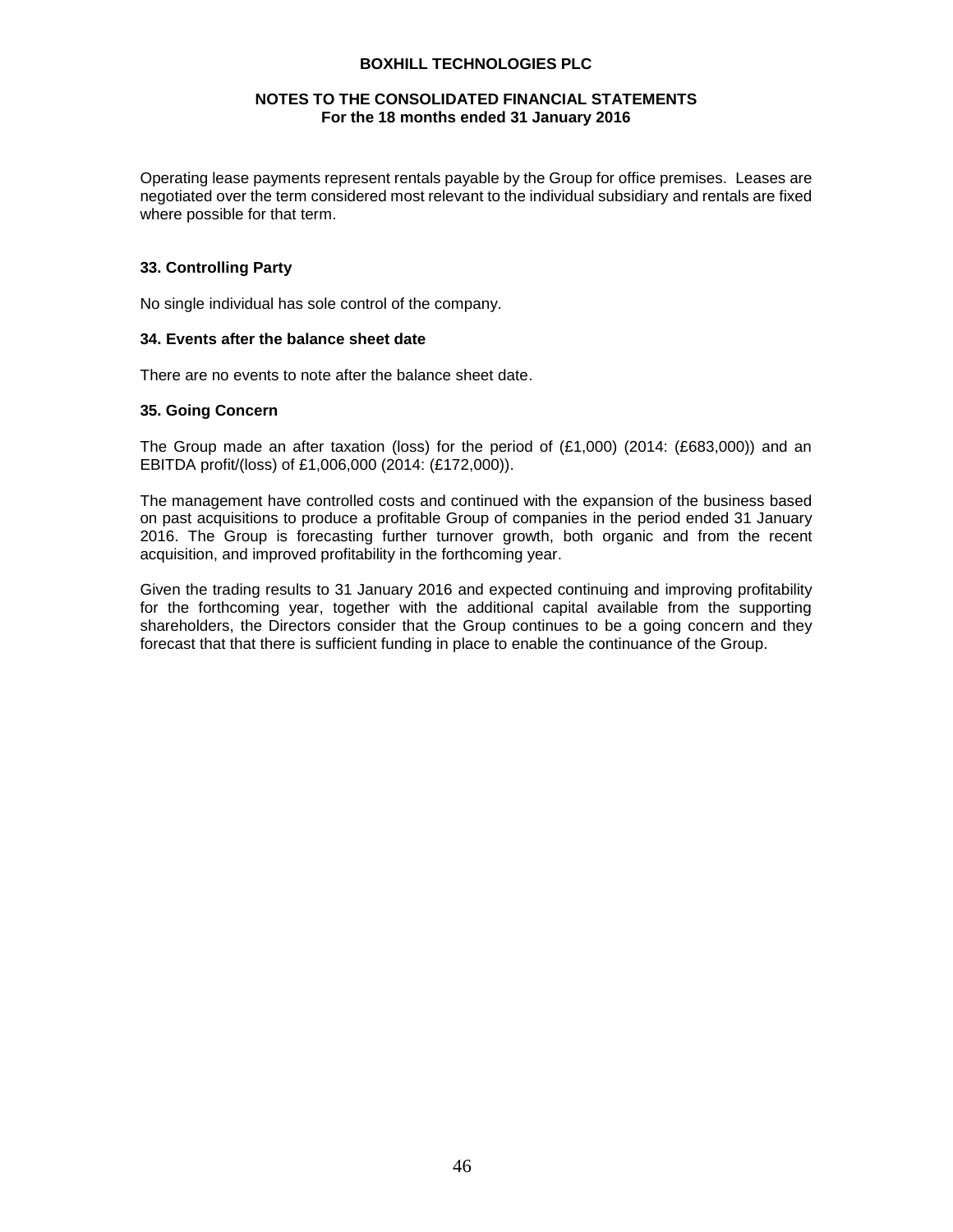## **BOXHILL TECHNOLOGIES PLC PARENT COMPANY BALANCE SHEET As at 31 January 2016 Registered Number: 04458947 (England and Wales)**

|                                                | <b>Note</b> | 2016<br>£'000 | 2014<br>£'000 |
|------------------------------------------------|-------------|---------------|---------------|
| <b>Fixed assets</b>                            |             |               |               |
| Intangible fixed assets                        | III         | 18            | 18            |
| Property, plant and equipment                  | Ш           |               |               |
| Investments                                    | Ш           | 2,003         | 817           |
|                                                |             | 2,021         | 835           |
| <b>Current assets</b>                          |             |               |               |
| <b>Debtors</b>                                 | IV          | 896           | 206           |
| Cash at bank and in hand                       |             | 14            | 3             |
|                                                |             | 910           | 209           |
| Creditors: Amounts falling due within one year | V           | (2,027)       | (913)         |
| <b>Net current (liabilities)</b>               |             | (1, 117)      | (704)         |
| <b>Total assets less current liabilities</b>   |             | 904           | 131           |
| Creditors: Amounts falling due over one year   | v           |               |               |
| <b>Net assets</b>                              |             | 904           | 131           |
| <b>Capital and Reserves</b>                    |             |               |               |
| Share capital                                  | VI          | 1,456         | 1,427         |
| Share premium                                  | VI          | 1,820         | 1,723         |
| Profit and loss account                        | VII         | (2, 372)      | (3,019)       |
| <b>Equity shareholders' funds</b>              |             | 904           | 131           |

The Financial Statements were approved by the Board of Directors and authorised for issue on 26 May 2016. They were signed on its behalf by:

**A J A Flitcroft Director**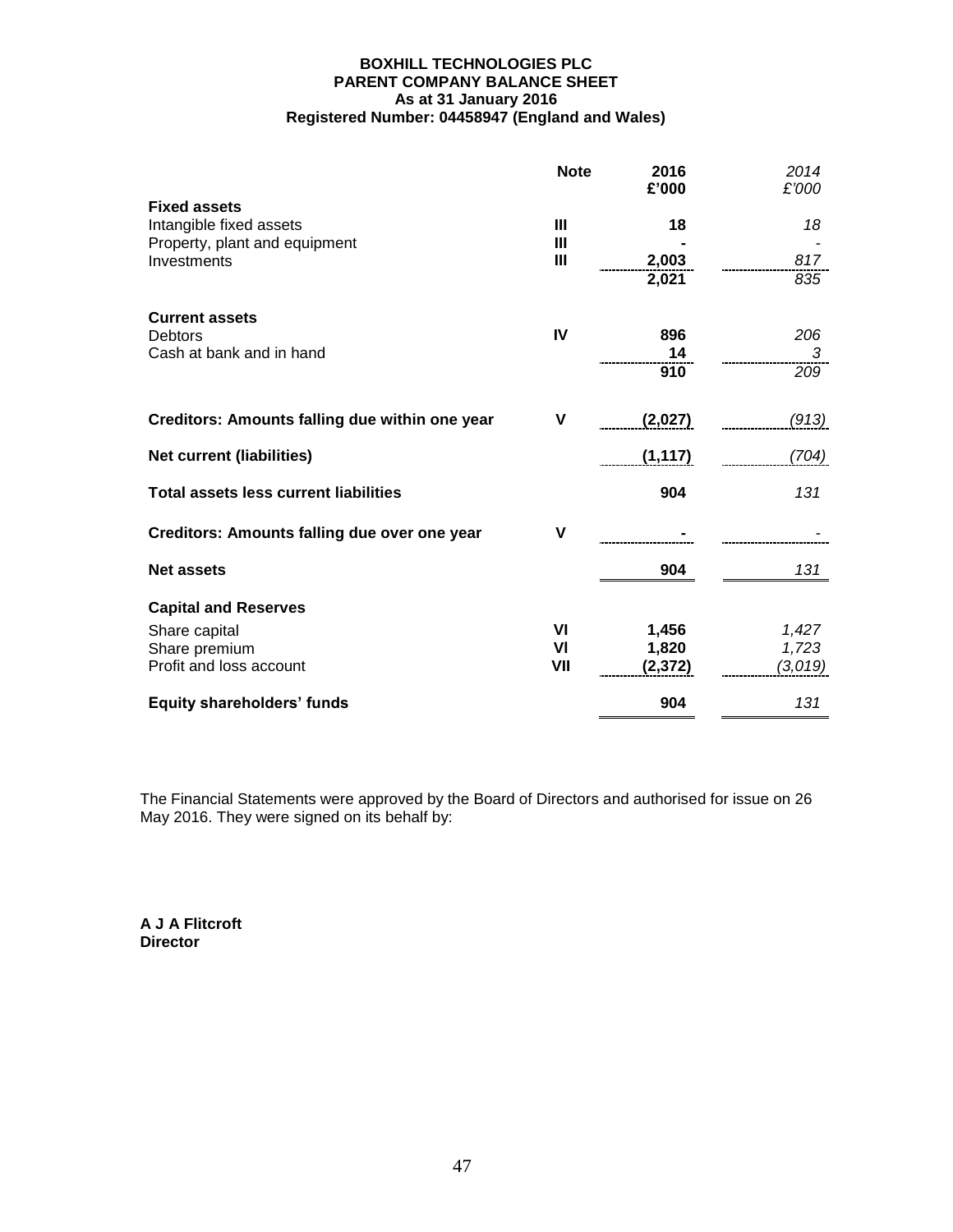### **NOTES TO PARENT COMPANY FINANCIAL STATEMENTS For the 18 months ended 31 January 2016**

## **I. Accounting policies**

There are no material differences between the accounting policies of the Group except as detailed below:

Investments in subsidiaries are stated at cost less, where appropriate, provisions for impairment.

The separate Financial Statements of the Company are presented as required by the Companies Act 2006. As permitted by that Act, the separate financial statements have been prepared in accordance with United Kingdom accounting standards.

The Company's financial risk management policies are disclosed in the consolidated financial statements.

## **II. Operating profit**

The Auditors' remuneration for audit and other services is disclosed in note 7 of the consolidated financial statements.

In the current period the Company had no employees other than the Directors, who are all remunerated by the Company.

## **III. Fixed Assets**

The Company's intangible assets consist of research and development costs of £18,000 (2014: £18,000) as detailed in note 14 of the consolidated financial statements. There was no amortisation in the period due to the amount being considered immaterial.

The Company's tangible fixed assets consist equipment with a net book value of £nil when rounded to £'000s.

The Company's investments consist of investments in subsidiaries of £2,003,000 (2014: £817,000).

Details of the Company's subsidiaries at 31 January 2016 can be found in note 17 of the attached consolidated financial statements.

| Cost and net book value of Shares in subsidiary<br>undertakings | 2016  | 2014  |
|-----------------------------------------------------------------|-------|-------|
|                                                                 | £'000 | £'000 |
| Cost as at 1 August 2014                                        | 817   | 745   |
| Additions                                                       | 1.608 | 422   |
| Disposal                                                        | (422) |       |
| Impairment                                                      |       | (350) |
|                                                                 |       |       |
| Net Book Value at 31 January 2016                               | 2,003 | 817   |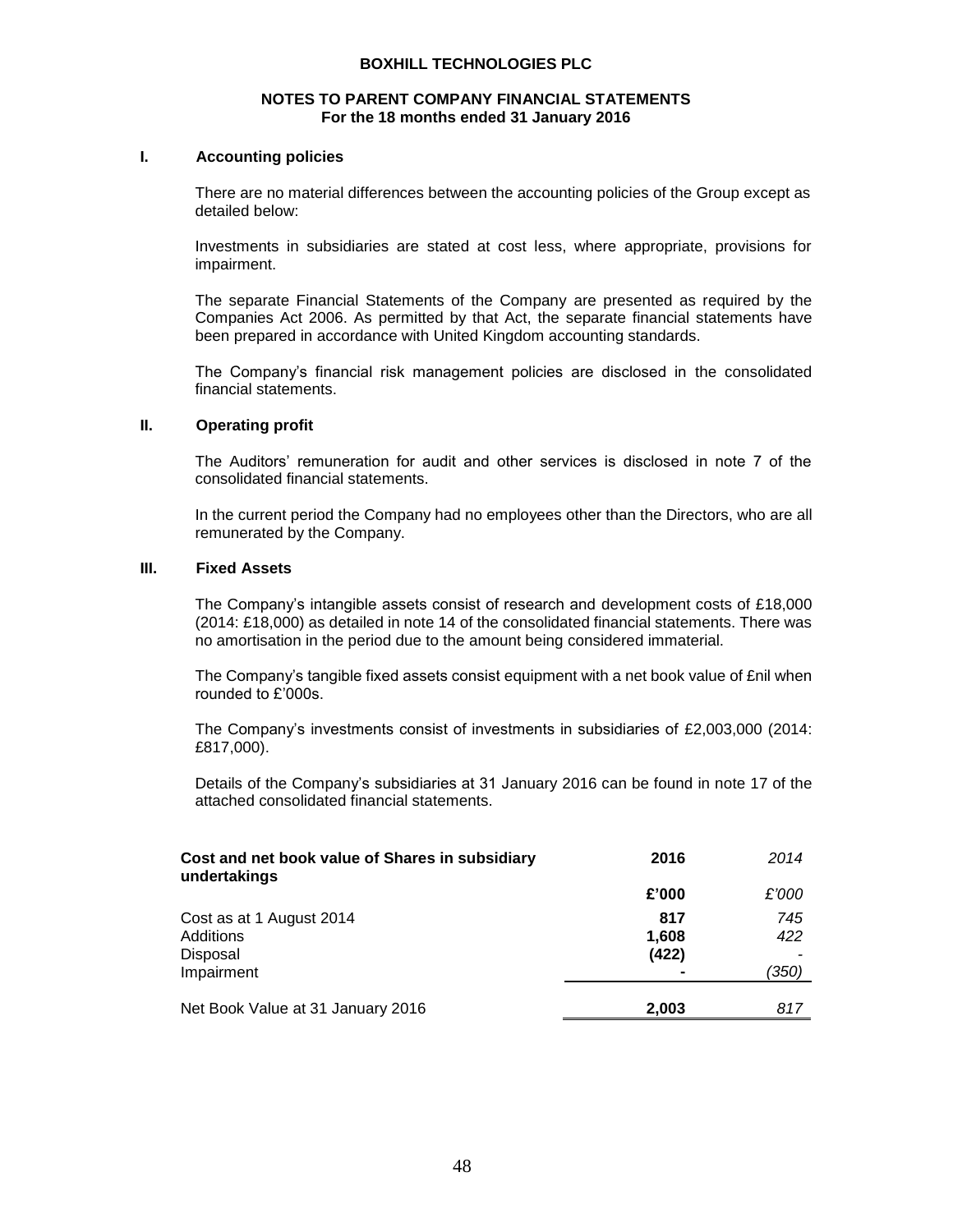### **NOTES TO PARENT COMPANY FINANCIAL STATEMENTS For the 18 months ended 31 January 2016**

## **IV. Debtors**

|                                          | 2016<br>£'000 | 2014<br>£'000 |
|------------------------------------------|---------------|---------------|
| Amounts due from subsidiary undertakings | 3             |               |
| Other debtors                            | 874           | 194           |
| Prepayments and accrued income           | 19            | 12            |
|                                          |               |               |
|                                          | 896           | 206           |

Other debtors of £874,000 include a net amount owing of £682,000 in respect of trade debtors collectible by Boxhill Technologies plc under a deed of assignment with and following the disposal of Pay Corporation Limited

# **V. Creditors**

|                                                     | 2016<br>£'000 | 2014<br>£'000 |
|-----------------------------------------------------|---------------|---------------|
| Amounts falling due within one year                 |               |               |
| Amounts due to subsidiary undertakings              | 43            | 133           |
| Bank and other borrowings                           |               | 480           |
| Trade creditors                                     | 162           | 164           |
| Other creditors                                     | 61            | 50            |
| Accruals and deferred income                        | 161           | 86            |
| Convertible loan notes                              | 1,600         |               |
|                                                     | 2,027         | 913           |
| Amounts falling due over one year                   |               |               |
| <b>Trade Creditors</b><br>Bank and other borrowings |               |               |

## **VI. Share capital and share premium account**

The movements on share capital and share premium are disclosed in notes 25 and 26 to the consolidated financial statements.

## **VII. Profit and loss reserves**

|                              | 2016<br>£'000            | 2014<br>£'000 |
|------------------------------|--------------------------|---------------|
| Balance at 1 August 2014     | (3,019)                  | (2, 357)      |
| Profit/(Loss) for the period | 647<br>----------------- | (662)         |
| Balance at 31 January 2016   | (2,372)                  | (3,019)       |